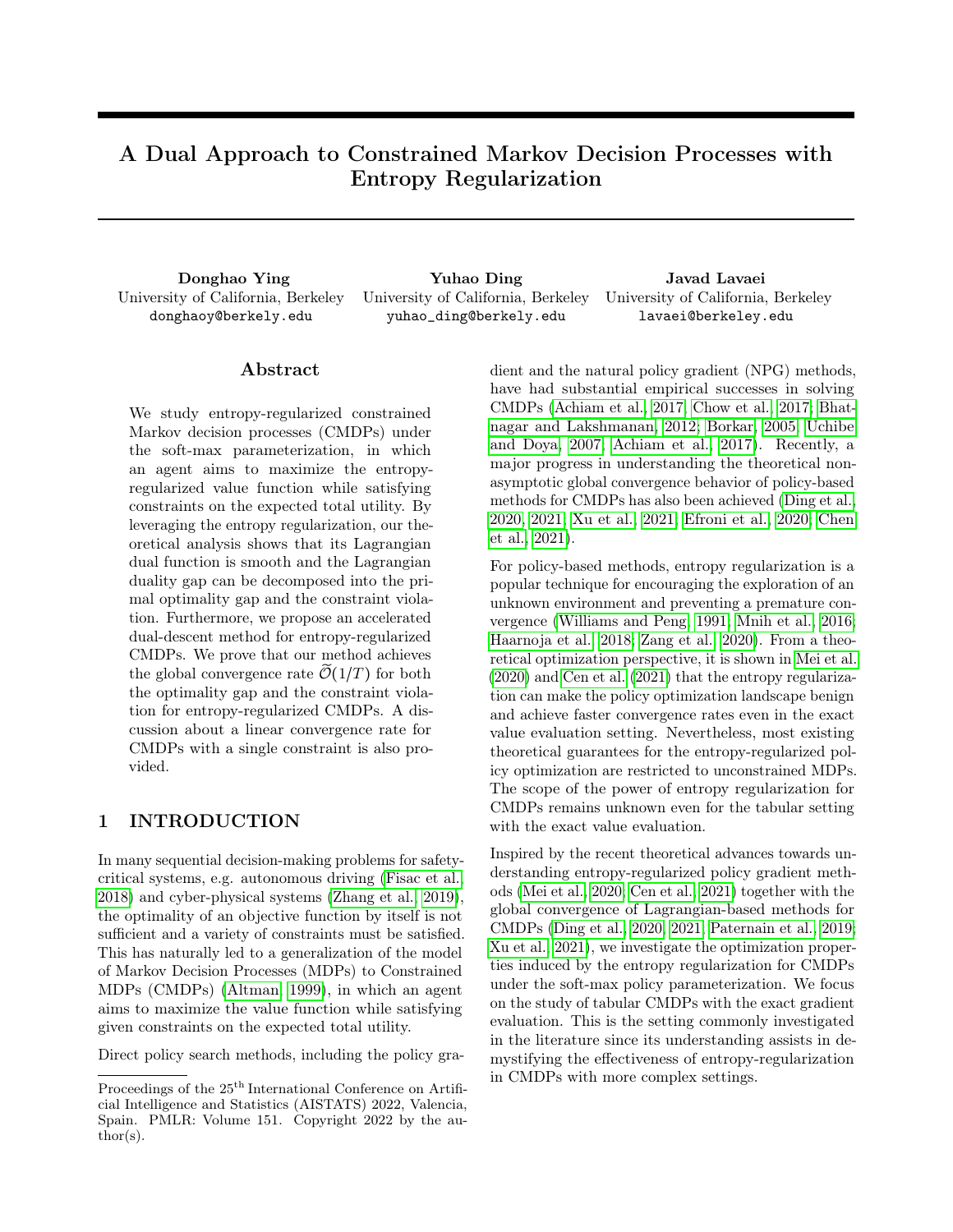#### 1.1 Contributions

This work is the first one that certifies the effectiveness of entropy regularization in CMDPs from an optimization perspective. We summarize our contributions below:

- We first show that although the underlying problem is nonconcave, the Lagrangian dual function of CMDPs with the entropy regularization is smooth under the Slater condition and the exploratory initial distribution assumption. Under the same conditions, an  $\mathcal{O}(\varepsilon)$  error bound for the dual opticonditions, an  $\mathcal{O}(\epsilon)$  error bound for the dual optimality gap leads to an  $\mathcal{O}(\sqrt{\epsilon})$  error bound for the primal optimality gap and the constraint violation.
- To leverage the smoothness of the Lagrangian dual function, we propose a new accelerated dualdescent method for entropy-regularized CMDPs, which updates the dual variable via projected accelerated gradient descent and uses the natural policy gradient method in the inner loop.
- We prove that the proposed method achieves a global convergence with the rate  $\mathcal{O}(1/T)$  for both the optimality gap and the constraint violation for entropy-regularized CMDPs.
- In the special case where CMDPs only have a single constraint, we show that a bisection-based dual approach can achieve a linear convergence rate.

### 1.2 Related Work

CMDPs Our work is related to policy-based CMDP algorithms [\(Altman, 1999;](#page-8-1) [Borkar, 2005;](#page-8-5) [Bhatnagar](#page-8-4) [and Lakshmanan, 2012;](#page-8-4) [Chow et al., 2017;](#page-8-3) [Ding et al.,](#page-8-6) [2020,](#page-8-6) [2021;](#page-8-7) [Xu et al., 2021;](#page-9-2) [Chen et al., 2021;](#page-8-9) [Efroni](#page-8-8) [et al., 2020\)](#page-8-8). The papers [Ding et al.](#page-8-6) [\(2020\)](#page-8-6) and [Xu](#page-9-2) [et al.](#page-9-2) [\(2021\)](#page-9-2) are closely related to our work. In [Ding](#page-8-6) [et al.](#page-8-6) [\(2020\)](#page-8-6), the authors propose a natural policy gradient primal-dual method for CMDPs and prove that it achieves global convergence with the rate  $\mathcal{O}(1/\sqrt{T})$ for both the optimality gap and the constraint violation under the soft-max policy parameterization. The work [Xu et al.](#page-9-2) [\(2021\)](#page-9-2) achieves a similar global convergence rate as [Ding et al.](#page-8-6) [\(2020\)](#page-8-6) using a primal-based approach. However, the entropy regularization, which is an effective technique for unconstrained MDPs, is not used in these algorithms.

Entropy-regularized RL Maximum entropy reinforcement learning optimizes policies to jointly maximize the expected return and the expected entropy of the policy. This framework has been used in many contexts. It has been shown that the maximum entropy formulation provides a substantial improvement in exploration and robustness [\(Ziebart, 2010\)](#page-9-9). It is robust in the face of model and estimation errors [\(Haarnoja](#page-9-10) [et al., 2017\)](#page-9-10) in both on-policy and off-policy settings [\(Haarnoja et al., 2018\)](#page-9-5). More recently, the theoretical results in [Mei et al.](#page-9-7) [\(2020\)](#page-9-7) and [Cen et al.](#page-8-10) [\(2021\)](#page-8-10) have shown that the entropy regularization can help policy-based methods improve the convergence rate and the sample complexity compared with standard MDPs without the entropy regularization. However, despite the tremendous successes of the entropy regularization in unconstrained MDPs, the impact of the entropy regularization for CMDPs remains unknown.

### 1.3 Notations

Let  $\Delta(\mathcal{S})$  denote the probability simplex over the set S, and let  $|S|$  denote its cardinality. For a set  $T \subset \mathbb{R}^p$ , let  $cl(T)$  denote the closure of T. When the variable s follows the distribution  $\rho$ , we write it as  $s \sim \rho$ . Let **E**[⋅] and **E**[⋅ ∣ ⋅], respectively, denote the expectation and conditional expectation of a random variable. Let **R** denote the set of real numbers. For a number  $a \in \mathbb{R}$ , let sign(a) denote the sign of a, i.e.  $sign(a) = +1$  if  $a \geq 0$  and sign(a) = -1 if  $a < 0$ . Let [n] denote the set  $\{1, 2, \ldots, n\}$ . For a vector x, we use  $x^T$  to denote the transpose of x, and use  $x_i$  or  $(x)_i$  to denote the *i*-th entry of  $x$ . When applying a scalar function to  $x$ , e.g.  $log x$ , the operation is understood as entry-wise. For vectors x and y, we use  $x \geq y$  to denote an entry-wise inequality. We use the convention that  $||x||_1 = \sum_i |x_i|$ ,  $||x||_2 = \sqrt{\sum_i x_i^2}$ , and  $||x||_{\infty} = \max_i |x_i|$ . For a matrix A, we use  $A_{ij}$  to denote its  $(i, j)$ -th entry, and let  $||A||_F = \sqrt{\sum_{i,j} A_{ij}^2}$ . Let  $I_n$  denote the  $n \times n$  identity matrix. For square matrices A and B, we use  $A \geq B$ to denote that  $A - B$  is positive semi-definite. For a function  $f(x)$ , let  $\nabla_x f(x)$  (resp.  $\nabla^2_{xx} f(x)$ ) denote its gradient (resp. Hessian) with respect to  $x$ , and we may omit  $x$  in the subscript when it is clear from the context. Let  $\arg \min f(x)$  (resp.  $\arg \max f(x)$ ) denote any arbitrary global minimum (resp. global maximum) of  $f(x)$ . We use boldface symbols for constraint-related vectors, e.g.  $\lambda$ .

### <span id="page-1-0"></span>2 PROBLEM FORMULATION

Markov Decision Processes An infinite-horizon Markov Decision Process MDP( $S, A, P, r, \gamma$ ) with a finite state-action space is specified by: a finite state space  $S$ ; a finite action space  $A$ ; a transition dynamics  $P: \mathcal{S} \times \mathcal{A} \to \Delta(\mathcal{S})$ , where  $P(s'|s, a)$  is the probability of transition from state  $s$  to state  $s'$  when action  $a$  is taken; a reward function  $r : \mathcal{S} \times \mathcal{A} \rightarrow [0,1]$ , where  $r(s,a)$  is the instantaneous reward when taking action  $\alpha$  in state s; a discount factor  $\gamma \in [0,1)$ . A policy  $\pi : \mathcal{S} \to \Delta(\mathcal{A})$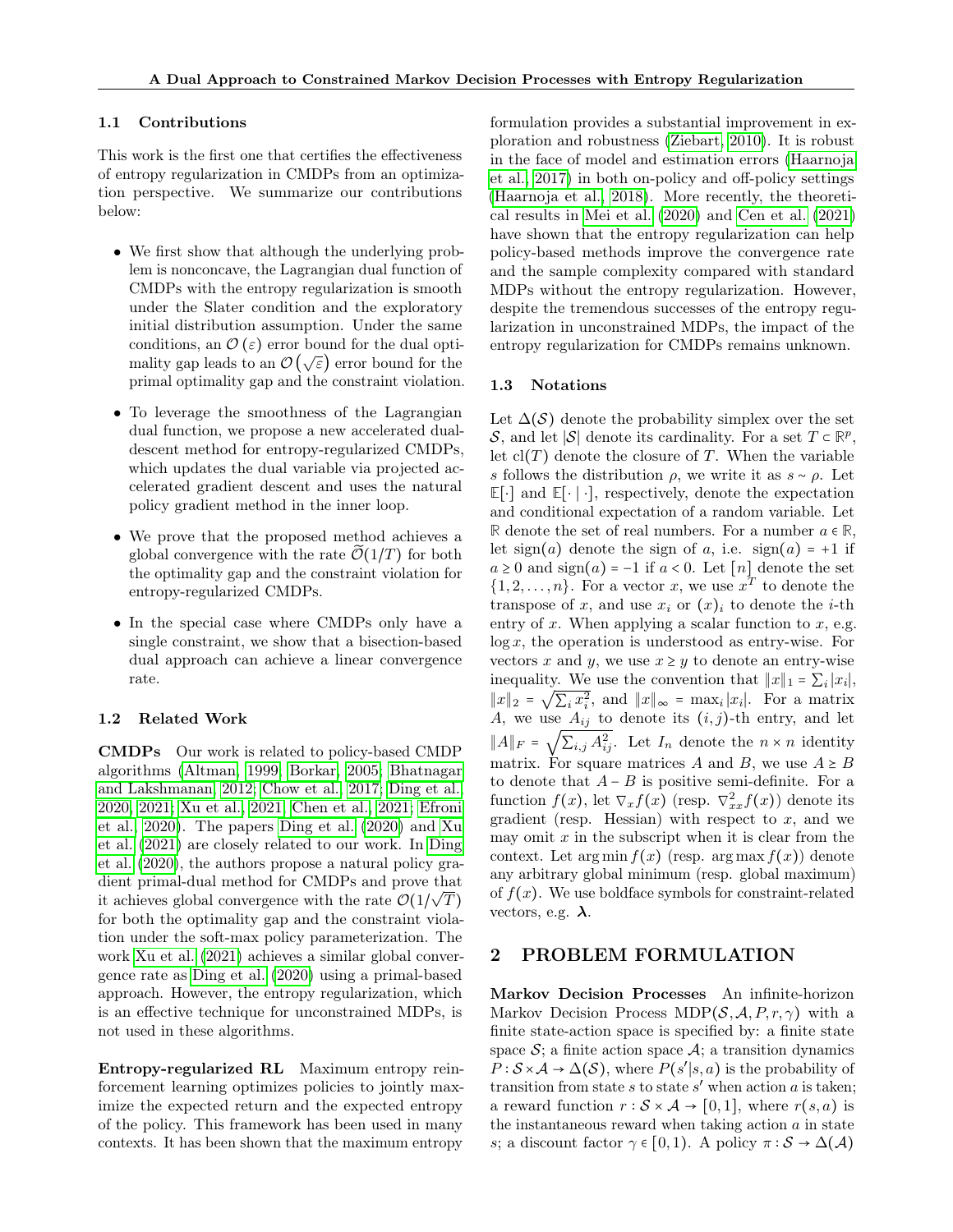represents that the decision rule the agent uses, i.e. the agent takes action a with probability  $\pi(a|s)$  in state s. We can also interpret a policy  $\pi$  as a vector in  $\Delta(\mathcal{A})^{|\mathcal{S}|}$  ⊂  $\mathbb{R}^{|\mathcal{S}||\mathcal{A}|}.$ 

Given a policy  $\pi$ , the value function  $V^{\pi}$  :  $S \to \mathbb{R}$  is defined to characterize the discounted sum of the rewards earned under  $\pi$ , i.e.

$$
V^{\pi}(s) \coloneqq \mathbb{E}\left[\sum_{t=0}^{\infty} \gamma^t r(s_t, a_t) \middle| \pi, s_0 = s\right], \ \forall s \in \mathcal{S} \tag{1}
$$

where the expectation is taken over all possible trajectories, in which  $a_t \sim \pi(\cdot|s_t)$  and  $s_{t+1} \sim P(\cdot|s_t, a_t)$ . When the initial state is sampled from some distribution  $\rho$ , we slightly abuse the notation and define the value function as

$$
V^{\pi}(\rho) \coloneqq \mathbb{E}_{s \sim \rho} \left[ V^{\pi}(s) \right] \tag{2}
$$

One classical property of the value function is that it is sufficiently smooth with respect to the policy if we view  $V^{\pi}(\rho)$  as a function from the policy space  $\Delta(\mathcal{A})^{|\mathcal{S}|}$  to  $\mathbb{R}$ . Especially,  $V^{\pi}(\rho)$  has the following Lipschitz property.

**Lemma 2.1** For arbitrary policies  $\pi_1$  and  $\pi_2$ , it holds

<span id="page-2-3"></span>
$$
|V^{\pi_1}(\rho) - V^{\pi_2}(\rho)| \le \ell_c \| \pi_1 - \pi_2 \|_2, \qquad (3)
$$

where 
$$
\ell_c = \frac{\sqrt{|\mathcal{A}|}}{(1-\gamma)^2}
$$
.

Lemma [2.1](#page-2-0) follows from the bounded gradient of  $V^{\pi}(\rho)$ with respect to  $\pi$ . We refer the reader to the supplement in Appendix [A](#page-10-0) for more details.

The action-value function (or Q-function)  $Q^{\pi}$ :  $S \times A \rightarrow$ **R** under policy  $\pi$  is defined as

$$
Q^{\pi}(s, a) = \mathbb{E}\left[\sum_{t=0}^{\infty} \gamma^t r(s_t, a_t) \middle| \pi, s_0 = s, a_0 = a\right]
$$
 (4)

which can be interpreted as the expected total reward with an initial state  $s_0 = s$  and an initial action  $a_0 = a$ . Since  $r(s, a) \in [0, 1]$  by assumption, we have that both  $Q^{\pi}(s, a)$  and  $V^{\pi}(\rho)$  are bounded between  $[0, 1/(1-\gamma)]$ for any  $(s, a) \in S \times A$  and initial distribution  $\rho$ .

For theoretical analysis, it is useful to define the socalled discounted state visitation distribution  $d_{s_0}^{\pi}$  of a policy  $\pi$ :

$$
d_{s_0}^{\pi}(s) \coloneqq (1 - \gamma) \sum_{t=0}^{\infty} \gamma^t P(s_t = s \mid \pi, s_0), \ \forall s \in S \quad (5)
$$

and we write  $d_{\rho}^{\pi}(s) \coloneqq \mathbb{E}_{s_0 \sim \rho} \left[ d_{s_0}^{\pi}(s) \right]$  as the visitation distribution when the initial state follows  $\rho$ .

Soft-max Parameterization Parameterization is commonly deployed to model unknown policies to help with the optimization process. One natural choice is the soft-max parameterization:

<span id="page-2-6"></span>
$$
\pi_{\theta}(a|s) \coloneqq \frac{\exp(\theta(s, a))}{\sum_{a' \in \mathcal{A}} \exp(\theta(s, a'))}, \ \forall (s, a) \in \mathcal{S} \times \mathcal{A} \quad (6)
$$

where  $\theta \in \mathbb{R}^{|\mathcal{S}||\mathcal{A}|}$  is an unconstrained vector. We denote the class of all soft-max parameterized policies by Π. This policy class is complete in the sense that its closure  $cl(\Pi)$  contains all stationary policies. In what follows, we will discard the subscript  $\theta$  and just write  $\pi \in \Pi$ , whenever it is clear from the context.

Entropy Regularization To encourage exploration and accelerate convergence to the optimal policy, entropy regularization is widely used in solving MDPs. In the regularized setting, the agent seeks to optimize the entropy-regularized value function

$$
V_{\tau}^{\pi}(\rho) \coloneqq V^{\pi}(\rho) + \tau \cdot \mathcal{H}(\rho, \pi), \tag{7}
$$

<span id="page-2-0"></span>where  $\tau \geq 0$  specifies the weight of regularization and  $\mathcal{H}(\rho, \pi)$  is the discounted entropy defined by

$$
\mathcal{H}(\rho,\pi) \coloneqq \mathbb{E}\bigg[\sum_{t=0}^{\infty} -\gamma^t \log \pi\left(a_t|s_t\right)\bigg|\pi, s_0 \sim \rho\bigg].\tag{8}
$$

We can also define the Q-function under regularization, which is referred to as the soft Q-function

<span id="page-2-4"></span>
$$
Q^{\pi}_{\tau}(s, a) = r(s, a) + \gamma \mathbb{E}_{s' \sim P(\cdot | s, a)} \left[ V^{\pi}_{\tau}(s') \right].
$$
 (9)

Constrained MDP With Entropy Regularization In a Constrained Markov Decision Process CMDP( $\mathcal{S}, \mathcal{A}, P, r, \mathbf{g}, \mathbf{b}, \gamma$ ), besides the reward function r, we have a utility function  $\mathbf{g} = (g_1, \ldots, g_n) : \mathcal{S} \times \mathcal{A} \rightarrow$  $[0,1]^n$  and a threshold **b**  $\in [0,1/(1-\gamma)]^n$ . Under entropy regularization, the agent seeks to maximize the regularized value function  $V_{\tau}^{(\pi)}(\rho)$  without violating the utility constraint  $U_{\mathbf{g}}^{\pi}(\rho) \geq \mathbf{b}$ , where the discounted utility  $U^{\pi}_{\bf g}(\rho) \coloneqq \left(U^{\pi}_{g_1}(\rho), \ldots, U^{\pi}_{g_n}(\rho)\right) \in \mathbb{R}^n$  is defined by

$$
U_{g_i}^{\pi}(\rho) \coloneqq \mathbb{E}\left[\sum_{t=0}^{\infty} \gamma^t g_i(s_t, a_t) \middle| \pi, s_0 \sim \rho\right].
$$
 (10)

Equivalently, the agent solves the optimization problem

<span id="page-2-5"></span><span id="page-2-2"></span><span id="page-2-1"></span>
$$
\max_{\pi \in \Pi} V_{\tau}^{\pi}(\rho) \quad \text{s.t. } U_{\mathbf{g}}^{\pi}(\rho) \ge \mathbf{b}, \tag{11}
$$

where  $V_{\tau}^{(\pi)}(\rho) \coloneqq V^{\pi}(\rho) + \tau \mathcal{H}(\rho, \pi)$ . Consider the associated Lagrangian function  $L(\pi, \lambda)$  and the dual function  $D(\lambda)$  defined as:

$$
L(\pi, \lambda) \coloneqq V_{\tau}^{\pi}(\rho) + \lambda^{T} \left( U_{\mathbf{g}}^{\pi}(\rho) - \mathbf{b} \right), \quad (12a)
$$

$$
D(\lambda) \coloneqq \max_{\pi \in \Pi} L(\pi, \lambda), \tag{12b}
$$

where  $\lambda \in \mathbb{R}^n$  is the dual variable. For brevity, we omit the dependency of L and D on  $\rho$  and  $\tau$  in the notations.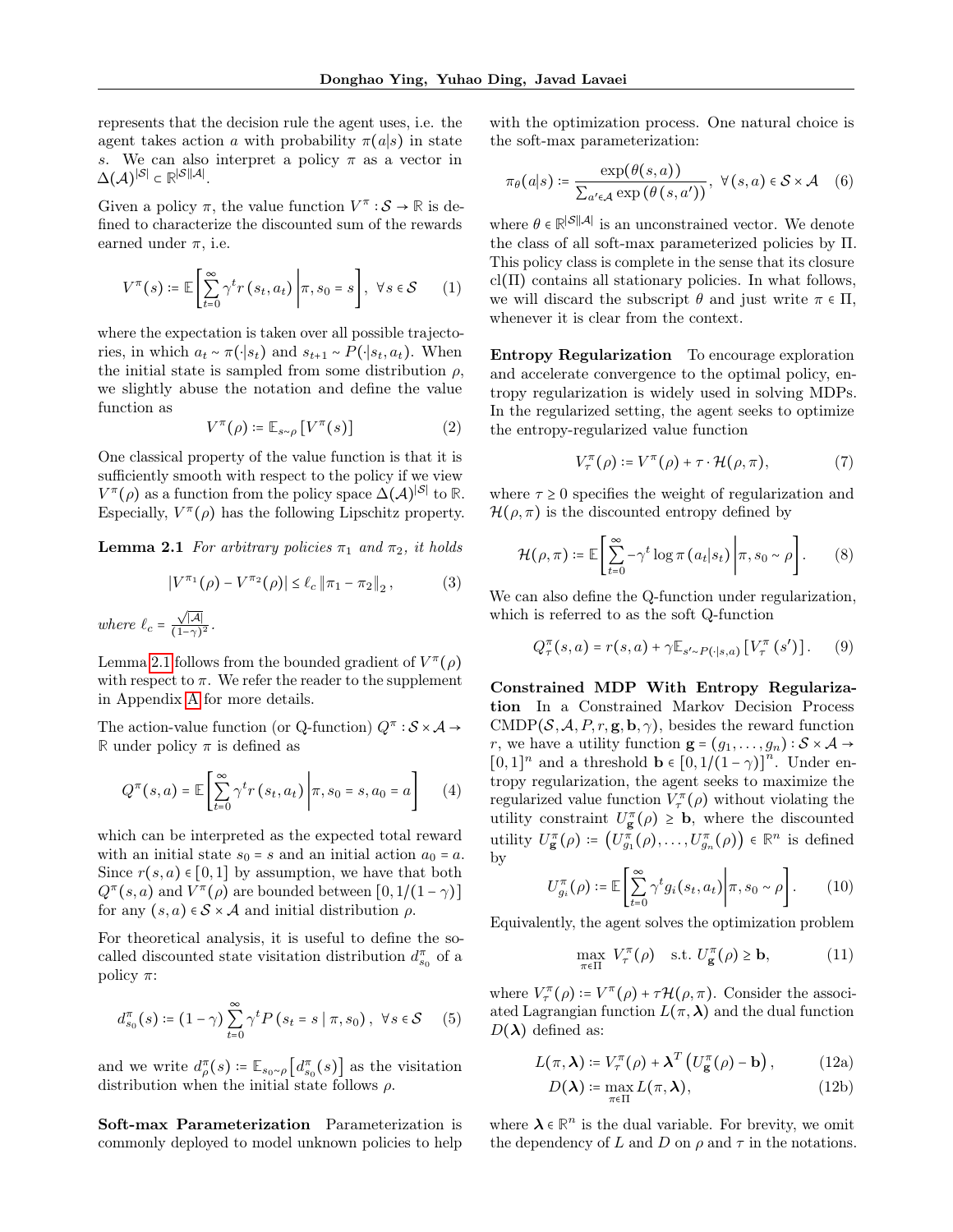It can be seen from [\(12a\)](#page-2-1) that  $L(\pi, \lambda)$  can be viewed as an entropy-regularized value function with the reward  $r_{\mathbf{\lambda}}(s, a) \coloneqq r(s, a) + \mathbf{\lambda}^T \mathbf{g}(s, a)$  subtracted by the scalar  $\boldsymbol{\lambda}^T$ b. Let  $V_{\boldsymbol{\lambda}}^{\pi}(\rho)$  (resp.  $Q_{\boldsymbol{\lambda}}^{\pi}(s,a)$ ) denote the value function (resp. Q-function) with the reward function  $r_{\lambda}$ , i.e.  $V_{\lambda}^{\pi}(\rho) = V_{\tau}^{\pi}(\rho) + \lambda^{T} U_{g}^{\pi}(\rho)$ .

It is worth mentioning that [\(11\)](#page-2-2) is non-convex due to its non-concave objective function and non-convex constraints, thus making the problem challenging to solve. Henceforth, we slightly abuse the notation and still denote  $\pi^*$  as an arbitrary optimal policy to the constrained problem [\(11\)](#page-2-2). Let  $\lambda^*$  denote an optimal multiplier, i.e.

$$
\lambda^* \coloneqq \arg\min_{\lambda \ge 0} D(\lambda), \tag{13}
$$

and  $\pi_{\lambda}$  be the Lagrangian maximizer associated with the multiplier  $\lambda$ , i.e.

<span id="page-3-4"></span>
$$
\pi_{\lambda} \coloneqq \arg \max_{\pi \in \Pi} L(\pi, \lambda). \tag{14}
$$

We use the shorthand notations  $V_\tau^* := V_\tau^{\pi^*}(\rho)$  and  $D_{\tau}^* \coloneqq \min_{\lambda \geq 0} D(\lambda)$ . As before, we hide the dependency of  $\lambda^*$ ,  $\pi_{\lambda}$  on  $\rho$  and  $\tau$ , as well as the dependency of  $\pi_{\tau}^*$ ,  $V_{\tau}^{\star}$ ,  $D_{\tau}^{\star}$  on  $\rho$ .

# <span id="page-3-5"></span>3 PROPERTIES OF CMDP WITH ENTROPY REGULARIZATION

Despite its non-convex nature, entropy-regularized CMDPs enjoy desirable properties, which we will discuss below. We refer the reader to the supplement in Appendix [A](#page-10-0) for all the proofs in this section.

<span id="page-3-0"></span>Assume that the Slater condition holds, i.e. there exists a strictly feasible policy.

Assumption 3.1 (Slater Condition) There exist a policy  $\overline{\pi} \in \Pi$  and  $\xi > 0$  such that  $U_{\mathbf{g}}^{\overline{\pi}}(\rho) - \mathbf{b} \ge \xi$ .

The Slater condition is standard in constrained optimization. It holds when the feasible region contains an interior point. In practical, such a point is often easy to find given prior knowledge of the problem. One direct consequence of the Slater condition is the strong duality [\(Altman, 1999;](#page-8-1) [Paternain et al., 2019\)](#page-9-8).

Lemma 3.2 (Strong Duality) Under Assumption [3.1,](#page-3-0) there exist a primal-dual pair  $(\pi_\tau^*, \lambda^*)$  such that  $V^{\star}_{\tau} = D^{\star}_{\tau} = L(\pi^{\star}_{\tau}, \lambda^{\star}).$ 

In the remainder of the paper, we always assume that  $(\pi_\tau^\star, \boldsymbol{\lambda}^\star)$  is a primal-dual pair. From the strong duality, we can derive an upper bound on  $\lambda^*$ .

Lemma 3.3 Under Assumption [3.1,](#page-3-0) it holds that

$$
0 \le \lambda_i^* \le \frac{V_\tau^* - V_\tau^{\overline{\pi}}(\rho)}{\xi_i}, \quad \forall i \in [n]. \tag{15}
$$

Define

<span id="page-3-7"></span>
$$
\Lambda \coloneqq \left\{ \boldsymbol{\lambda} \mid 0 \le \lambda_i \le \frac{V_\tau^\star - V_\tau^\overline{\pi}(\rho)}{\xi_i}, \text{ for all } i \in [n] \right\}. \tag{16}
$$

Since the dual function  $D(\lambda)$  is always convex, Lemmas [3.2](#page-3-1) and [3.3](#page-3-2) together imply that, instead of directly solving the non-convex primal problem [\(11\)](#page-2-2), one can seek to solve the convex dual problem

<span id="page-3-6"></span>
$$
\min_{\lambda} \ D(\lambda) \quad s.t. \ \lambda \in \Lambda. \tag{17}
$$

However, there are two open problems that need to be addressed. The first one is that although algorithms in convex optimization can be used to solve the dual problem, it is not clear how fast they will converge without discovering key properties of the dual function. The second problem is that optimizing the dual function gives a dual optimality bound, while our goal is find a primal solution and analyze the primal optimality gap together with the constraint violation. In the following sections, we will show that the entropy-regularized CMDP has special structures that can be leveraged to address the above issues.

#### 3.1 Dual Smoothness

In optimization, smoothness plays an important role in establishing the convergence rate of an algorithm. Recall that a function  $f : X \to \mathbb{R}$  is said to be  $\ell$ -smooth if

$$
\|\nabla f(x_1) - \nabla f(x_2)\|_2 \le \ell \|x_1 - x_2\|_2, \qquad (18)
$$

for all  $x_1, x_2 \in X$ . In constrained optimization, however, smoothness is not always guaranteed, even when the primal problem is convex [\(Necoara et al., 2019\)](#page-9-11). In addition, while the subgradient of the dual function exists in general, the dual function is not always differentiable due to the non-uniqueness of Lagrangian multipliers.

By leveraging the entropy regularization, we will show that the dual function  $D(\lambda)$  in CMDPs is both differentiable and  $\ell$ -smooth for some constant  $\ell > 0$ , under the following assumption on the discounted state visitation distribution.

<span id="page-3-3"></span><span id="page-3-1"></span>Assumption 3.4 The discounted state visitation distribution  $d_{\rho}^{\pi}$  is uniformly bounded away from 0 for all  $\pi \in \Pi$ , *i.e.* there exists  $d > 0$ , such that  $d_{\rho}^{\pi}(s) \geq d$ ,  $\forall s \in \mathcal{S}, \pi \in \Pi.$ 

<span id="page-3-2"></span>Assumption [3.4](#page-3-3) ensures that the MDP *sufficiently ex*plores the state space. Since  $d_{\rho}^{\pi}(s) \geq (1 - \gamma)\rho(s)$ , it is satisfied when the initial distribution  $\rho$  lies in the interior of the probability simplex  $\Delta(S)$ . Similar assumptions are used in the prior literature [\(Agarwal](#page-8-11) [et al., 2021;](#page-8-11) [Mei et al., 2020,](#page-9-7) [2021\)](#page-9-12).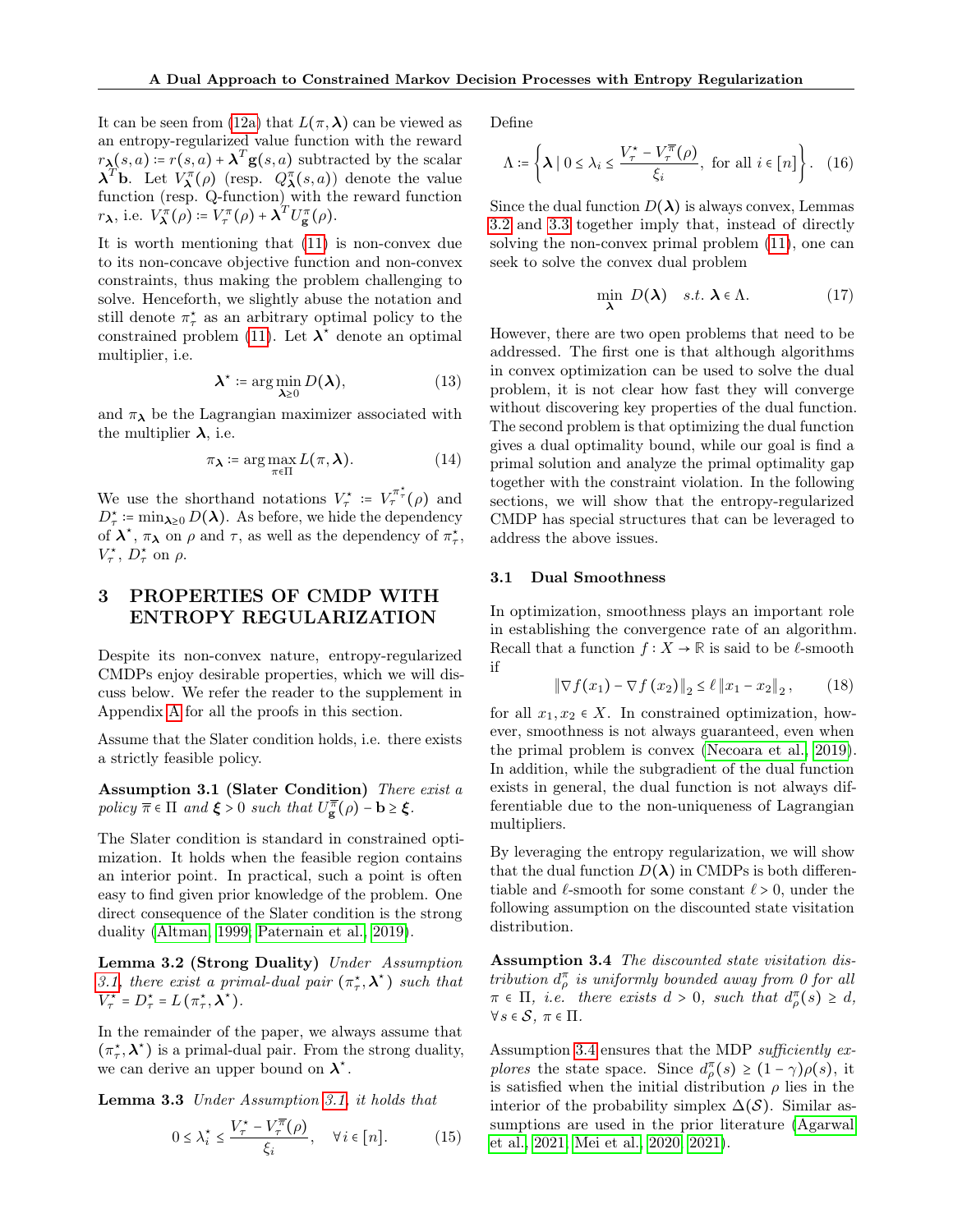<span id="page-4-0"></span>The following proposition is crucial for the development of our main result.

**Proposition 3.5** For all policy  $\pi$  and  $\lambda \geq 0$ , it holds that

$$
L(\pi_{\lambda}, \lambda) - L(\pi, \lambda) \ge \frac{\tau d}{2(1 - \gamma) \ln 2} \left\| \pi - \pi_{\lambda} \right\|_{2}^{2}.
$$
 (19)

Under Assumption [3.4,](#page-3-3) Proposition [3.5](#page-4-0) implies that the Lagrangian function  $L(\pi, \lambda)$  has a negative curvature at  $\pi_{\lambda}$  in all directions. The proof relies on the soft sub-optimality lemma (cf. Lemma [D.4\)](#page-22-0) and a lower bound on the KL divergence [\(Cover, 1999\)](#page-8-12).

With the quadratic lower bound given by Proposition [3.5,](#page-4-0) we derive the following result.

Proposition 3.6 Under Assumptions [3.1](#page-3-0) and [3.4,](#page-3-3) the dual function  $D(\lambda)$  satisfies the following properties:

1.  $D(\lambda)$  is differentiable and

$$
\nabla D(\boldsymbol{\lambda}) = U_{\mathbf{g}}^{\pi_{\boldsymbol{\lambda}}}(\boldsymbol{\lambda}) - \mathbf{b}
$$
  
=  $(U_{g_1}^{\pi_{\boldsymbol{\lambda}}}(\boldsymbol{\lambda}) - b_1, \dots, U_{g_n}^{\pi_{\boldsymbol{\lambda}}}(\boldsymbol{\lambda}) - b_n).$  (20)

2.  $D(\lambda)$  is  $\ell$ -smooth on  $\Lambda$ , where

<span id="page-4-7"></span>
$$
\ell = \frac{2 \times \ln 2 \times \left( n|\mathcal{A}| + (1 - \gamma)^2 \sqrt{n|\mathcal{A}|} \right)}{\tau (1 - \gamma)^3 d}.
$$
 (21)

Proposition [3.6](#page-4-1) asserts that the dual function  $D(\lambda)$  is not only differentiable but also smooth on Λ. This is desirable since, along with the convexity, it establishes an improved convergence rate compared with the slow convergence rate of sub-gradient methods. We provide a short proof sketch for Proposition [3.6](#page-4-1) below:

- 1. As subgradients of the dual function always exist for continuous problems, the differentiability follows from the uniqueness of the Lagrangian maximizer  $\pi_{\lambda}$  for every  $\lambda \in \Lambda$  [\(Floudas, 1995\)](#page-8-13)<sup>[1](#page-4-2)</sup>.
- 2. The smoothness of  $D(\lambda)$  is the joint result of the Lipschitz continuity of  $U_{\mathbf{g}}^{\pi}(\rho)$  with respect to  $\pi$ (cf. Lemma [2.1\)](#page-2-0) and the Lipschitz continuity of  $\pi_{\lambda}$ with respect to  $\lambda$ , i.e.  $\|\pi_{\lambda_1} - \pi_{\lambda_2}\|_2 \le \ell_\Lambda \|\lambda_1 - \lambda_2\|_2$ for some  $\ell_{\Lambda} > 0$ . To prove the latter, the main idea is to use the quadratic lower bound given by Proposition [3.5](#page-4-0) to conclude that  $\pi_{\lambda}$  is a secondorder strict local maximum. After that, we apply a standard result from perturbation analysis which states that  $\pi_{\lambda}$  is Lipschitz stable at  $\lambda$  [\(Bonnans](#page-8-14) [and Shapiro, 2013\)](#page-8-14).

# 3.2 Optimality Gap And Constraint Violation

Given a candidate solution  $\pi$  to the CMDP problem in [\(11\)](#page-2-2), our primary measures of the quality of the solution  $\pi$  are the primal optimality gap  $|V_{\tau}^{\pi}(\rho) - V_{\tau}^*|$ , and the constraint violation  $\max_{i \in [n]} [b_i - U_{g_i}^{\pi}(\rho)]_+,$  where  $[x]_+ := \max\{x, 0\}.$  However, dual-descent based methods could only guarantee a convergence bound in terms of the dual optimality gap  $D(\lambda) - D_{\tau}^*$ . In general, there is no guarantee that an  $\varepsilon$ -optimal dual solution  $\lambda$ , namely  $D(\lambda) - D_{\tau}^* \leq \varepsilon$ , would imply an  $\mathcal{O}(\varepsilon^k)$  bound either on the primal optimality gap or on the constraint violation for the associated primal solution  $\pi_{\lambda}$  defined in [\(14\)](#page-3-4), for some  $k \in (0, 1]$ .

<span id="page-4-1"></span>However, in light of the entropy regularization, it is possible to show that an  $\varepsilon$  error bound for dual functions would yield an  $O(\sqrt{\varepsilon})$  error bound for the primal optimality gap and the constraint violation. We summarize the results in the following proposition.

Proposition 3.7 Suppose that Assumptions [3.1](#page-3-0) and [3.4](#page-3-3) hold. If  $\lambda \geq 0$  is an  $\varepsilon$ -optimal multiplier, i.e.  $D(\lambda)$ –  $D_{\tau}^{\star} \leq \varepsilon$ , then there exist constants  $C_1$  and  $C_2$  such that the associated Lagrangian maximizer  $\pi_{\lambda}$  satisfies

<span id="page-4-6"></span><span id="page-4-5"></span><span id="page-4-4"></span><span id="page-4-3"></span>
$$
\|\pi_{\lambda} - \pi_{\tau}^{\star}\|_{2} \le C_{1} \sqrt{\varepsilon},\tag{22a}
$$

$$
|V_{\tau}^{\pi_{\lambda}}(\rho) - V_{\tau}^{\star}| \le 2\varepsilon + \ell_c C_1 C_2 \sqrt{\varepsilon}, \qquad (22b)
$$

$$
\max_{i \in [n]} \left[ b_i - U_{g_i}^{\pi_\lambda}(\rho) \right]_+ \le \ell_c C_1 \sqrt{\varepsilon},\tag{22c}
$$

where  $\ell_c$  is the Lipschitz constant defined in [\(3\)](#page-2-3).

The values of the problem-dependent constants  $C_1$  and  $C_2$  can be found in Appendix [A.](#page-10-0)

In a nutshell, Proposition [3.7](#page-4-3) enables the conversion of the dual optimality bound to primal metrics of interests, at the cost of enlarging the sub-optimality by a square root. This is a non-trivial result and it does not hold in a general setting without the entropy regularization. The proof of [\(22a\)](#page-4-4) relies on the quadratic lower bound given in Proposition [3.5.](#page-4-0) Then, using the Lipschitz continuity of  $U_{\mathbf{g}}^{\pi}(\rho)$  with respect to  $\pi$  (cf. Lemma [2.1\)](#page-2-0), we can derive the bound [\(22c\)](#page-4-5) on the constraint violation. Finally, [\(22b\)](#page-4-6) can be obtained with some primal-dual properties.

# <span id="page-4-8"></span>4 FIRST-ORDER DUAL-DESCENT ALGORITHM

As shown in Section [3,](#page-3-5) the dual function  $D(\lambda)$  for entropy-regularized CMDPs enjoys desirable properties, including the differentiability, the smoothness and the decomposition of the dual optimality gap. These favorable properties of entropy-regularized CMDPs motivate

<span id="page-4-2"></span><sup>&</sup>lt;sup>1</sup>Although more than enough, Proposition [3.5](#page-4-0) under Assumption [3.4](#page-3-3) provides an intuitive way to think about the uniqueness of  $\pi_{\lambda}$ .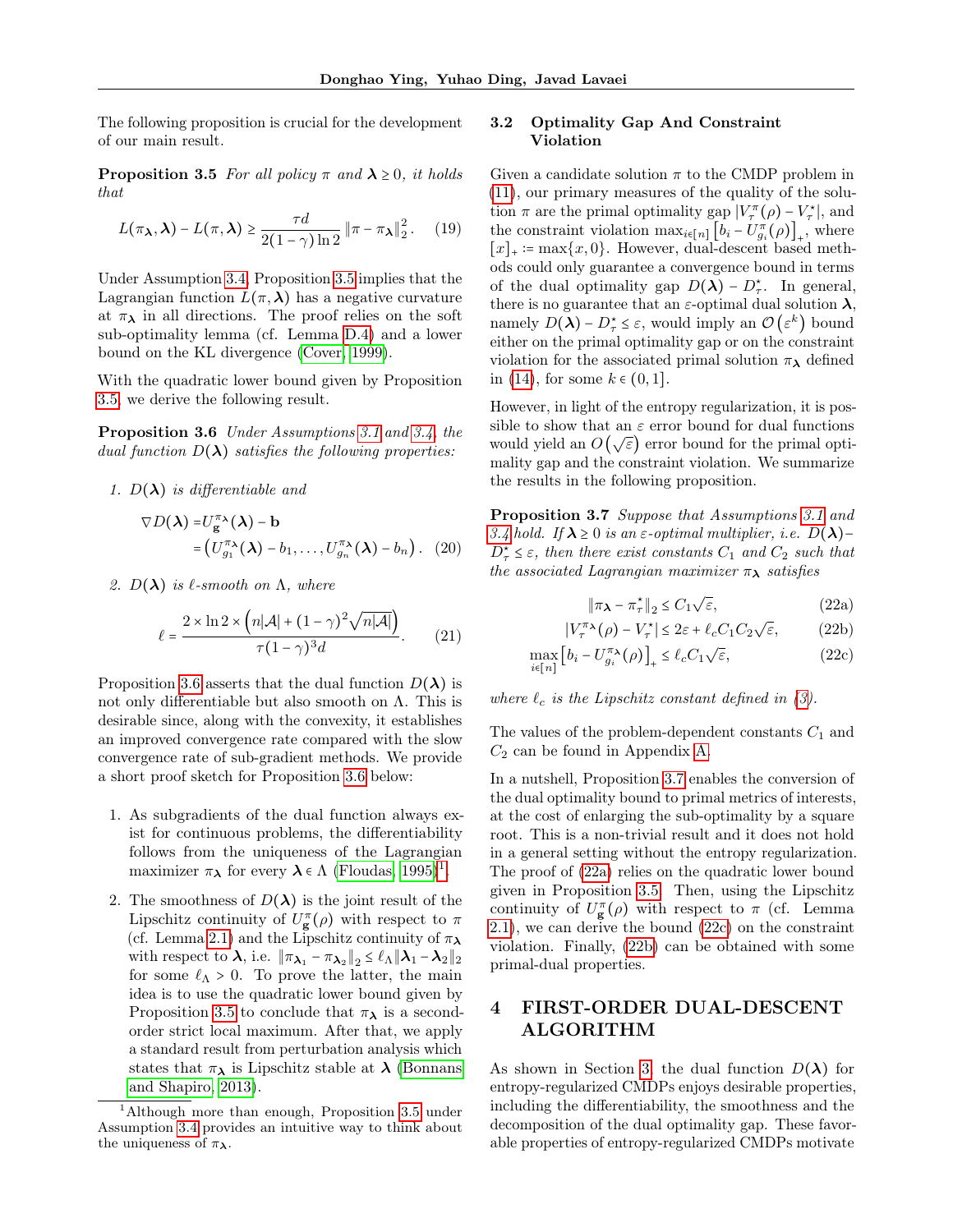us to use a dual-descent approach to solve the dual problem [\(17\)](#page-3-6). In particular, we choose first-order methods, e.g. gradient projection method or Frank-Wolfe algorithm, while using the Natural Policy Gradient (NPG) algorithm as a subroutine for evaluating  $D(\lambda)$ as well as  $\nabla D(\lambda)$ . To streamline the presentation, we mainly focus on the gradient projection method with the Nesterov acceleration as an example in the remainder of the paper. We begin with a brief introduction about the NPG algorithm.

### <span id="page-5-5"></span>4.1 Preliminary Tools

NPG Algorithm With Entropy Regularization To optimize an unconstrained value function with respect to the policy, one commonly used first-order method is the Natural Policy Gradient algorithm [\(Kakade, 2001\)](#page-9-13), which deploys a pre-conditioned gradient update and regularizes the descent direction by the Fisher-information matrix  $\mathcal{F}_{\rho}^{\theta}$  (cf. Appendix [B.1\)](#page-14-0):

<span id="page-5-0"></span>
$$
\theta \leftarrow \theta + \eta \left(\mathcal{F}_{\rho}^{\theta}\right)^{\dagger} \nabla_{\theta} V^{\pi_{\theta}}(\rho), \tag{23}
$$

where  $\eta$  is the step-size and  $(A)^{\dagger}$  denotes the Moore–Penrose inverse of a matrix A.

In the entropy regularized setting, the update scheme is obtained by replacing  $\nabla_{\theta} V^{\pi_{\theta}}(\rho)$  in [\(23\)](#page-5-0) with  $\nabla_{\theta} V^{\pi_{\theta}}_{\tau}(\rho)$ . Under the soft-max parameterization, the associated policy update has a fairly direct form, which is surprisingly independent from the initial distribution  $\rho$ :

<span id="page-5-1"></span>
$$
\pi^{(t+1)}(a|s) \propto \left(\pi^{(t)}(a|s)\right)^{1-\frac{\eta\tau}{1-\gamma}} \exp\left(\frac{\eta Q_{\tau}^{\pi^{(t)}}(s,a)}{1-\gamma}\right),\tag{24}
$$

where we use the shorthand  $\pi^{(t)}$  for the soft-max parameterized policy with respect to  $\theta^{(t)}$ , and  $Q_{\tau}^{\pi}$  is the soft Q-function defined in [\(9\)](#page-2-4). The right-hand side of [\(24\)](#page-5-1) can be normalized by multiplying a factor  $Z^{(t)}(s)$ , defined as

<span id="page-5-6"></span>
$$
Z^{(t)}(s) \coloneqq \sum_{a \in \mathcal{A}} \left( \pi^{(t)}(a|s) \right)^{1 - \frac{\eta \tau}{1 - \gamma}} \exp\left(\frac{\eta Q_{\tau}^{\pi^{(t)}}(s, a)}{1 - \gamma}\right),\tag{25}
$$

to make  $\pi^{(t+1)}$  be a valid distribution.

[Cen et al.](#page-8-10) [\(2021\)](#page-8-10) proved the global linear convergence of the entropy-regularized NPG method with a constant step-size. In particular, the error bound  $\left\| \log \pi^{\star}_{\tau} - \log \pi^{(t)} \right\|_{\infty} \leq \varepsilon$  can be achieved in

<span id="page-5-4"></span>
$$
\frac{1}{1-\gamma}\log\left(\frac{2\left\|Q_{\tau}^{*}-Q_{\tau}^{\pi^{(0)}}\right\|_{\infty}}{\varepsilon\tau}\right),\tag{26}
$$

iterations with the step-size  $\eta = (1 - \gamma)/\tau$ , where  $\pi^*$  is the optimal policy and  $Q^{\star}_{\tau}(s, a) = Q^{\pi^{\star}_{\tau}}(s, a)$  is the associated optimal Q-function. Furthermore, they proved

that the convergence rate becomes quadratic around the optimum. We refer the reader to Appendix [B.1](#page-14-0) for more details.

Accelerated Gradient Projection Method with Inexact Gradient The Nesterov acceleration is a momentum-based approach that can be used to modify a gradient descent-type method to improve its convergence [\(Nesterov, 1983,](#page-9-14) [2013\)](#page-9-15). Consider the optimization problem

$$
\min_{x} f(x) \quad s.t. \quad x \in X \tag{27}
$$

where  $f(x)$  is convex and differentiable, and X is a convex set. The accelerated gradient projection method takes the update rule

<span id="page-5-2"></span>
$$
\begin{cases} x^{(k+1)} = \mathcal{P}_X \left( y^{(k)} - \alpha^k \nabla f(y^{(k)}) \right) \\ y^{(k)} = x^{(k)} + \beta_k \left( x^{(k)} - x^{(k-1)} \right) \end{cases}, \ k = 0, 1 \dots \ (28)
$$

where  $\mathcal{P}_X$  denotes the projection onto the set X, defined as  $\mathcal{P}_X(y) \coloneqq \arg \min_{x \in X} ||x - y||_2$ , and  $\{\beta_k\}$  is chosen in a particular way to accelerate the convergence. The iteration [\(28\)](#page-5-2) first computes an extrapolation point  $y^{(k)}$  and then performs the gradient projection update on  $y^{(k)}$  to find the next point  $x^{(k+1)}$ . It coincides with the standard gradient projection method when  $\beta_k = 0$ . For a convex and smooth function f, the accelerated gradient projection method [\(28\)](#page-5-2) achieves an error bound of  $\mathcal{O}(1/T^2)$  in T iterations [\(Nesterov,](#page-9-15) [2013\)](#page-9-15).

When the gradient evaluation is inexact with a bounded error  $\delta$ , i.e. we have access to some function  $h: X \to \mathbb{R}^n$ such that  $\|\nabla f(x) - h(x)\|_2 \leq \delta$  for all  $x \in X$ , [Schmidt](#page-9-16) [et al.](#page-9-16) [\(2011\)](#page-9-16) proved that the accelerated gradient projection method still works with the slightly different error bound  $\mathcal{O}(1/T^2 + T^2 \delta^2 + \delta)$ . Despite the  $\mathcal{O}(1/T^2)$ shrinking term, there is an accumulated error incurred by the inexact gradient. We refer the reader to Proposition [B.3](#page-15-0) in Appendix [B](#page-14-1) for a formal statement.

### 4.2 Accelerated Gradient Projection Method With NPG Subroutine

Before presenting our method, we first note that the feasible region  $\Lambda$ , as defined in [\(16\)](#page-3-7), makes the dual problem [\(17\)](#page-3-6) amenable to many constrained optimization methods. Especially, the projection operator  $\mathcal{P}_{\Lambda}(\cdot)$ maps a point  $\lambda$  coordinate-wisely onto  $\Lambda$  such that

<span id="page-5-3"></span>
$$
(\mathcal{P}_{\Lambda}(\boldsymbol{\lambda}))_i = \text{Median}\left\{0, \frac{V_{\tau}^{\star} - V_{\tau}^{\overline{\pi}}(\rho)}{\xi_i}, \lambda_i\right\} \tag{29}
$$

where Median $\{\cdot,\cdot,\cdot\}$  returns the median of the input numbers.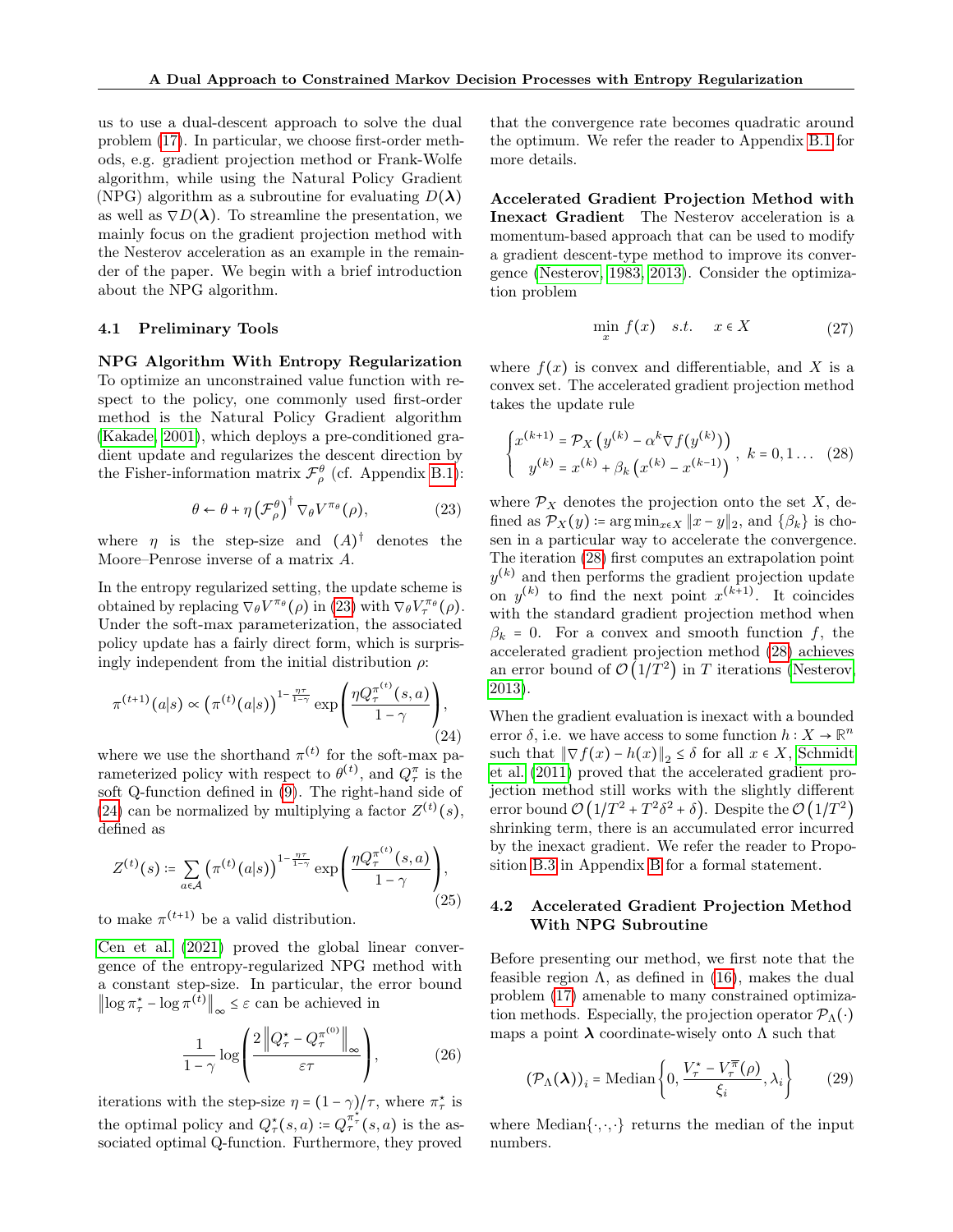<span id="page-6-0"></span>Algorithm 1 Accelerated Gradient Projection Method with NPG Subroutine

- 1: Input: Initialization  $\lambda^{(-1)}$ ,  $\lambda^{(0)}$ ,  $\widetilde{\pi}_{\mu^{(-1)}}$ ; step-size  ${\{\alpha_k\}_{k\geq0}, \eta$ ; extrapolation weight  ${\{\beta_k\}_{k\geq0}}$ ; maximum number of iterations  $N_1$ ,  $N_2$ ,  $N_3$ .
- 2: for  $t = 0, 1, 2, \ldots, N_1 1$  do
- <span id="page-6-2"></span><span id="page-6-1"></span>3: Compute the extrapolation point:  $\mu^{(t)} = \lambda^{(t)} + \lambda^{(t)}$  $\beta_k\left(\boldsymbol{\lambda}^{(t)}-\boldsymbol{\lambda}^{(t-1)}\right).$
- 4: Estimate the optimal policy  $\pi_{\mu^{(t)}}$  for problem [\(14\)](#page-3-4) through the natural policy gradient subroutine:  $\widetilde{\pi}_{\mu^{(t)}} \leftarrow \text{NPG}_{Sub}\left(\mu^{(t)}, \widetilde{\pi}_{\mu^{(t-1)}}, \eta, N_2\right).$
- 5: Compute the approximate gradient at  $\mu^{(t)}$ :  $\widetilde{\nabla}D\left(\boldsymbol{\mu}^{(t)}\right) \coloneqq U_{\mathbf{g}}^{\widetilde{\pi}_{\boldsymbol{\mu}^{(t)}}}(\rho)-\mathbf{b}.$
- 6: Take a gradient projection step at  $\mu^{(t)}$ :  $\lambda^{(t+1)}$  $\mathcal{P}_{\Lambda}(\boldsymbol{\mu}^{(t)} - \alpha^k \widetilde{\nabla} D(\boldsymbol{\mu}^{(t)})),$  as defined by [\(29\)](#page-5-3).

<span id="page-6-6"></span>7: end for

8: Recover the policy from the dual variable:  $\widetilde{\pi}_{\lambda^{(N_1)}}$  $\mathrm{NPG}_{Sub}\Big(\boldsymbol{\lambda}^{(N_1)}, \widetilde{\pi}_{\boldsymbol{\mu}^{(N_1-1)}}, \eta, N_3\Big).$ 

The proposed method works in two loops. In the outer loop, we perform the accelerated gradient projection method on the dual function  $D(\lambda)$ , whereas we use the natural policy gradient method in the inner loop to evaluate  $D(\lambda)$  by maximizing the Lagrangian  $L(\pi,\lambda)$ with respect to  $\pi$ . We summarize the details of our method in Algorithm [1.](#page-6-0)

Specifically, in line [3,](#page-6-1) we compute the extrapolation point  $\mu^{(t)}$ . Then, in line [4,](#page-6-2) we estimate the corresponding Lagrangian maximizer  $\pi_{\mu^{(t)}}$ , defined in [14,](#page-3-4) using the natural policy gradient subroutine, which is displayed in Algorithm [2.](#page-6-3) With the estimated policy  $\widetilde{\pi}_{\mu^{(t)}},$  we evaluate the gradient  $\nabla D(\mu^{(t)})$  by substituting the policy into the utility function in line [5.](#page-6-4) In line [6,](#page-6-5) we perform the gradient projection update at  $\mu^{(t)}$  using the estimated gradient  $\tilde{\nabla}D(\mu^{(t)})$ . We remark that, as  $V^*$  is generally unknown, the projection  $P_{\Lambda}$  may not be precisely done in practical. Alternatively, one can perform the projection onto  $\tilde{\Lambda}$  :=  $\{\lambda \mid 0 \leq \lambda_i \leq (2 + 2\tau \log \mathcal{A})/((1 - \gamma)\xi_i), \text{ for all } i \in [n]\}.$ Since the difference  $V_{\tau}^* - V_{\tau}^{\bar{\pi}}(\rho)$  is upper bounded by  $(2 + 2\tau \log \mathcal{A})/(1 - \gamma)$ , it holds that  $\lambda^* \in \Lambda \subseteq \widetilde{\Lambda}$ . This reduction would not influence the order of convergence. Finally, upon the termination of the outer loop, we recover the primal variable (policy) from the dual variable by running the NPG subroutine for  $N_3$ iterations in line [8.](#page-6-6)

# <span id="page-6-9"></span>5 CONVERGENCE ANALYSIS

In this section, we analyze the convergence of Algorithm [1.](#page-6-0) The complete proofs of results in this section are postponed to Appendix [B.3.](#page-16-0)

<span id="page-6-3"></span>Algorithm 2 Natural Policy Gradient Subroutine  $(NPG_{Sub})$ 

- 1: **Input:** Multiplier  $\lambda$ ; initial policy  $\pi^{(0)}$ ; step-size  $\eta$ ; maximum number of iterations N.
- 2: for  $t = 0, 1, 2, ..., N 1$  do
- 3: Compute the soft Q-function associated with the Lagrangian:  $Q_{\lambda}^{\pi^{(t)}}$  $\bar{\lambda}^{\pi^{(t)}}$  of policy  $\pi^{(t)}$ .
- 4: Update the policy with  $Q_{\lambda}^{\pi^{(t)}}$  $\lambda^{\pi^{(0)}}$  through [\(24\)](#page-5-1).
- 5: end for

<span id="page-6-5"></span><span id="page-6-4"></span>A simple insight is that the NPG subroutine in Algorithm [1](#page-6-0) computes the optimal policy at a linear rate in the inner loop and the accelerated gradient projection algorithm converges in  $\mathcal{O}(1/\sqrt{\varepsilon})$  rate in the outer loop, leading to the overall convergence rate of  $\tilde{\mathcal{O}}(1/\sqrt{\varepsilon})$ . Then, we obtain the desired  $\widetilde{\mathcal{O}}(1/\varepsilon)$  rate in terms of the primal optimality gap and constraint violation by applying Proposition [3.7.](#page-4-3)

The above high-level technique requires subtle technicalities to be addressed here. We begin with the following proposition, which evaluates the accuracy of the gradient estimator defined in line [5](#page-6-4) of Algorithm [1.](#page-6-0)

<span id="page-6-7"></span>**Proposition 5.1** Suppose that  $\pi$  is an approximate solution to [\(14\)](#page-3-4) such that  $\|\log \pi - \log \pi_{\lambda}\|_{\infty} \leq \varepsilon$ . The gradient estimator defined as  $\widetilde{\nabla}D(\lambda) \coloneqq U_{\mathbf{g}}(\rho) - \mathbf{b} =$  $\left(U_{g_1}^{\pi}(\rho) - b_1, \ldots, U_{g_n}^{\pi}(\rho) - b_n\right)$  satisfies the inequality  $\left\|\widetilde{\nabla}D\left(\lambda\right)-\nabla D\left(\lambda\right)\right\|_2 \leq \sqrt{n}|\mathcal{A}|\varepsilon/(1-\gamma)^2.$ 

This result can be deduced from the inequality  $|\pi - \rangle$  $\|\pi_{\lambda}\|_{\infty} \leq \|\log \pi - \log \pi_{\lambda}\|_{\infty} \leq \varepsilon$  and the performance difference lemma of an unregularized value function (Lemma [D.3\)](#page-22-1). Recall that  $L(\pi, \lambda) = V_{\lambda}^{\pi}(\rho) - \lambda^{T} b$ , where  $V_{\lambda}^{\pi}(\rho) = V_{\tau}^{\pi}(\rho) + \lambda^{T} U_{g}^{\pi}(\rho)$  is the value function with the reward  $r_{\lambda}(s, a) = r(s, a) + \lambda^{T} \mathbf{g}(s, a)$  (cf. Section [2\)](#page-1-0)). Therefore, Proposition [5.1](#page-6-7) together with [\(26\)](#page-5-4), implies that running Algorithm [2](#page-6-3) with the step-size  $\eta = (1 - \gamma)/\tau$  for

<span id="page-6-10"></span>
$$
\frac{1}{1-\gamma} \log \left( \frac{2\sqrt{n} |\mathcal{A}| \left\| Q_{\bm{\lambda}}^{\pi \lambda} - Q_{\bm{\lambda}}^{\pi^{(0)}} \right\|_{\infty}}{\delta (1-\gamma)^2 \tau} \right) \tag{30}
$$

iterations can guarantee a  $\delta$ -accurate gradient estimation  $\widetilde{\nabla}D(\lambda)$ , i.e.  $\left\|\widetilde{\nabla}D(\lambda)-\nabla D(\lambda)\right\|_2 \leq \delta$ .

<span id="page-6-8"></span>Below, we present our main convergence result of Algorithm [1.](#page-6-0)

Theorem 5.2 Suppose that Assumptions [3.1](#page-3-0) and [3.4](#page-3-3) hold. For every  $\varepsilon_1 > 0$ , there exist some constants  $C_1$  and  $C_2 > 0$  such that Algorithm [1](#page-6-0) with a random *initialization and the parameters*  $\eta = (1 - \gamma)/\tau$ ,  $\alpha_k =$  $1/\ell$ ,  $\beta_k = (k - 1)/(k + 2)$ ,  $N_1 = T$ ,  $N_2 = \mathcal{O}(\log T)$  and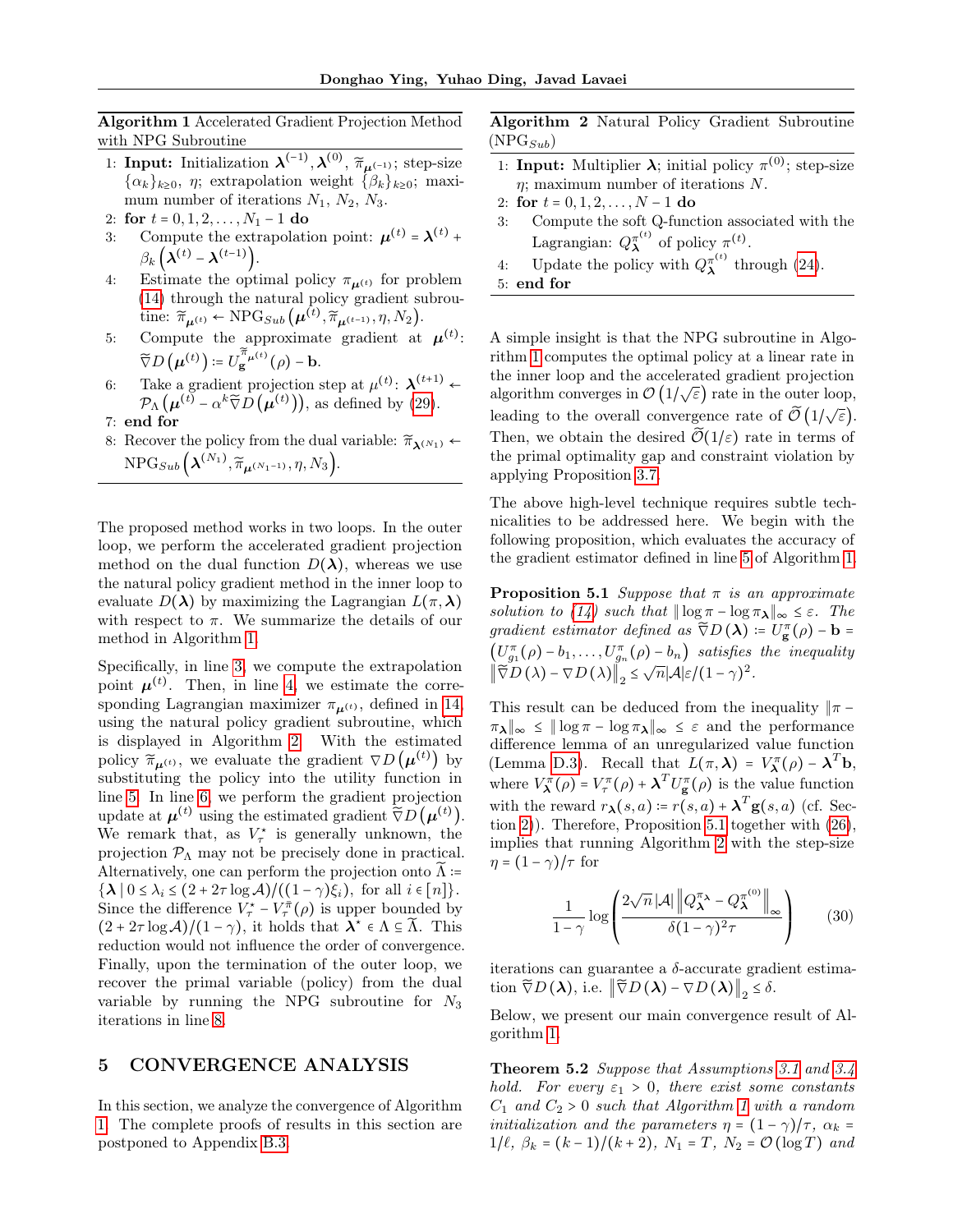$N_3 = \mathcal{O}(\log 1/\varepsilon_1)$  returns a solution pair  $(\pi, \lambda)$  such that

$$
D(\lambda) - D_{\tau}^{\star} \le \varepsilon_0,\tag{31a}
$$

$$
\|\pi - \pi_{\tau}^{\star}\|_2 \le C_1 \sqrt{\varepsilon_0} + \varepsilon_1,\tag{31b}
$$

$$
|V_{\tau}^{\pi}(\rho) - V_{\tau}^{\star}| \le 2\varepsilon_0 + \ell_c C_1 C_2 \sqrt{\varepsilon_0} + \left(\ell_c C_2 + \frac{3\gamma}{2\tau\sqrt{n}}\right)\varepsilon_1,
$$
\n(31c)

$$
\max_{i \in [n]} \left[ b_i - U_{g_i}^{\pi}(\rho) \right]_+ \le \ell_c \left( C_1 \sqrt{\varepsilon_0} + \varepsilon_1 \right),\tag{31d}
$$

where

$$
\varepsilon_0 = \frac{2\ell}{(T+1)^2} \left( \left\| \boldsymbol{\lambda}^{(0)} - \boldsymbol{\lambda}^{\star} \right\|_2 + 1 \right)^2, \tag{32}
$$

and where  $\ell$  is the smoothness factor defined in [\(21\)](#page-4-7) and  $\ell_c$  is the Lipschitz constant defined in [\(3\)](#page-2-3). The total iteration complexity is  $N_1 \times N_2 + N_3 = \widetilde{\mathcal{O}}(T)$  with primal error bounds  $\mathcal{O}(1/T)$  given by [\(31b\)](#page-7-0)-[\(31d\)](#page-7-1), and a dual error bound  $\mathcal{O}(1/T^2)$  given by [\(31a\)](#page-7-2).

The values of the parameters  $N_2$ ,  $N_3$ , and problemdependent constants  $C_1$ ,  $C_2$  can be found in Theorem [B.5,](#page-17-0) Appendix [B.3,](#page-16-0) where we restate the theorem.

Theorem [5.2](#page-6-8) shows that Algorithm [1](#page-6-0) achieves a global convergence with the rate  $\tilde{\mathcal{O}}(1/\varepsilon)$ . Specifically, it shows that with  $\mathcal{O}(T)$  number of iterations in total, Algo-rithm [1](#page-6-0) generates a solution with  $\mathcal{O}(1/T)$  error bounds in terms of the policy (primal variable), primal optimality gap, and constraint violation, as well as  $\mathcal{O}(1/T^2)$ error in terms of the dual optimality gap.

We briefly describe the intuition behind the proof of Theorem [5.2](#page-6-8) below.

- 1. Firstly, the linear convergence of the natural policy gradient method (cf. Proposition [B.1\)](#page-14-2) and Proposition [5.1](#page-6-7) imply that running the NPG subroutine for  $N_2 = \mathcal{O}(\log T)$  iterations in the inner loop guarantees a sufficiently accurate estimation of  $\nabla D(\lambda)$ .
- 2. Then, we apply the convergence result by [Schmidt](#page-9-16) [et al.](#page-9-16) [\(2011\)](#page-9-16) (refer to Section [4.1](#page-5-5) and Appendix [B.2\)](#page-15-1), which implies the dual optimality gap  $\mathcal{O}(1/T^2+T^2\delta^2+\delta)$ , where  $\delta$  is the gradient estimation error. Since the NPG subroutine converges linearly, we can suppress the constant in  $N_2 = \mathcal{O}(\log T)$ , and make  $\delta$  sufficiently small such that the dual optimality gap equals  $\mathcal{O}(1/T^2)$ .
- 3. Let  $\lambda$  denote the dual variable returned by the for loop. Running the NPG subroutine in line [8](#page-6-6) for additional  $N_3 = \mathcal{O}(\log(1/\varepsilon_1))$  iterations guarantees an  $\varepsilon_1$ -approximate solution  $\pi$  for the Lagrangian maximizer  $\pi_{\lambda}$ . Again, we can make  $\varepsilon_1$  sufficiently small by suppressing the constant in  $N_3$ .

<span id="page-7-2"></span><span id="page-7-0"></span>4. Finally, by applying Proposition [3.7](#page-4-3) and the triangular inequality, we prove [\(31b\)](#page-7-0), stating that  $\pi$  is  $\mathcal{O}(1/T)$ -optimal. We bound the constraint violation [\(31d\)](#page-7-1) by using the Lipschitz continuity of  $U_{\mathbf{g}}^{\pi}(\rho)$  with respect to  $\pi$ , and bound the primal optimality gap [\(31c\)](#page-7-3) by using some primal-dual  $proporties<sup>2</sup>$  $proporties<sup>2</sup>$  $proporties<sup>2</sup>$ .

### <span id="page-7-3"></span><span id="page-7-1"></span>Remark 5.3 (Quadratic Convergence of NPG)

Our analysis of Algorithm [1](#page-6-0) in this section is inspired by the global linear convergence of the entropy-regularized NPG method. However, as [Cen et al.](#page-8-10) [\(2021\)](#page-8-10) proved, the NPG method achieves a quadratic convergence around the optimum (cf. Proposition [B.2\)](#page-15-2). Therefore, it may be possible to improve the hidden constants in  $N_2 = \mathcal{O}(\log T)$  and  $N_3 = \mathcal{O}(\log(1/\varepsilon_1))$  under extra assumptions.

So far, we have only studied the entropy-regularized CMDP. However, adding entropy induces bias to the optimal solution of the standard unregularized CMDP. A standard way to deal with this mismatch issue is to choose the regularization parameter  $\tau$  to be sufficiently small. The following corollary shows that we can compute a near-optimal policy with the rate  $\mathcal{\tilde{O}}(1/\sqrt{T})$  for both the optimality gap and the constraint violation for the standard CMDP.

Corollary 5.4 Suppose that Assumptions [3.1](#page-3-0) and [3.4](#page-3-3) hold. Then, Algorithm [1](#page-6-0) with the choice  $\tau = \mathcal{O}(\varepsilon)$ computes a solution  $\pi$  for the standard CMDP such that

<span id="page-7-7"></span><span id="page-7-6"></span><span id="page-7-5"></span>
$$
\left|V^{\pi^*}(\rho) - V^{\pi}(\rho)\right| = \mathcal{O}(\varepsilon),\tag{33a}
$$

$$
\max_{i \in [n]} \left[ b_i - U_{g_i}^{\pi}(\rho) \right]_+ = \mathcal{O}(\varepsilon), \tag{33b}
$$

in  $\tilde{\mathcal{O}}(1/\varepsilon^2)$  iterations, where  $\pi^*$  is an optimal policy to the standard CMDP.

The proof of Corollary [5.4](#page-7-5) relies on the following sandwich bound

<span id="page-7-8"></span>
$$
V^{\pi_{\tau}^{\star}}(\rho) \le V^{\pi_{\star}}(\rho) \le V^{\pi_{\tau}^{\star}}(\rho) + \frac{\tau}{1-\gamma} \log |\mathcal{A}|.
$$
 (34)

# <span id="page-7-9"></span>6 CMDPS WITH A SINGLE CONSTRAINT

Since we can convert the dual optimality bound to primal metrics of interests with little extra effort (cf. Proposition [3.7\)](#page-4-3), the overall complexity relies on how fast we can solve the dual problem [\(17\)](#page-3-6). For the special case where  $n = 1$ , the dual problem amounts to optimizing a convex function on an closed interval, which

<span id="page-7-4"></span><sup>2</sup>The techniques are similar to those in the proof of Proposition [3.7.](#page-4-3)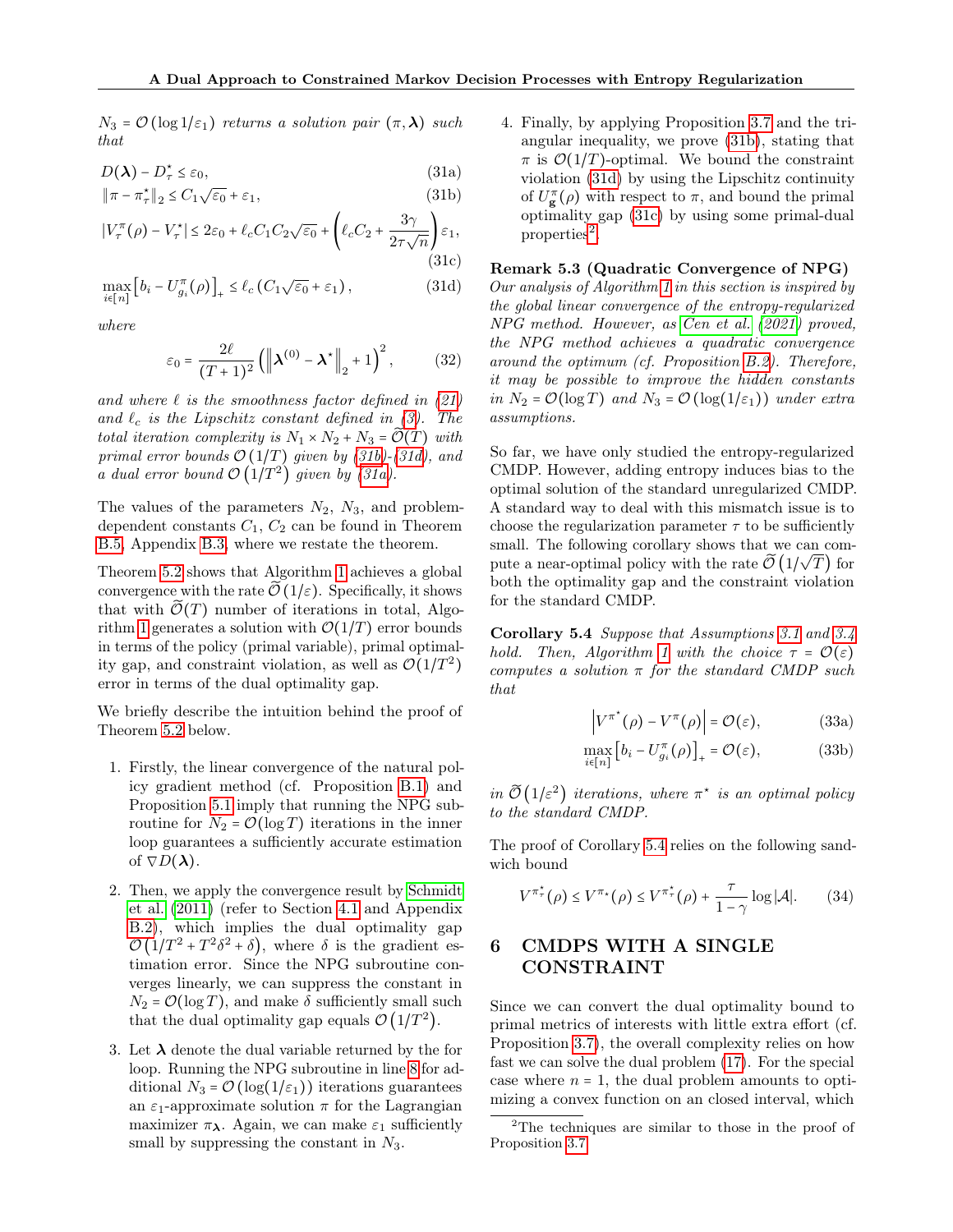can be efficiently solved by the bisection method. Due to space restrictions, we refer the reader to Appendix [C](#page-20-0) for more details about the algorithm (cf. Algorithm [3\)](#page-21-0). We state the result in the following theorem.

Theorem 6.1 Suppose that Assumptions [3.1](#page-3-0) and [3.4](#page-3-3) hold. When  $n = 1$ , for every  $\varepsilon_0$ ,  $\varepsilon_1 > 0$ , Algorithm [3](#page-21-0) returns a solution pair  $(\pi, \lambda)$  satisfying  $(31a)$ - $(31d)$  in at most  $\mathcal{O}\left(\log^2(1/\varepsilon_0) + \log(1/\varepsilon_1)\right)$  iterations.

By leveraging the linear convergence, we can derive a result analogous to Corollary [5.4](#page-7-5) for the standard CMDP, but with a linear rate.

Corollary 6.2 Suppose that Assumptions [3.1](#page-3-0) and [3.4](#page-3-3) hold. Then, Algorithm [3](#page-21-0) with the choice  $\tau = \mathcal{O}(\varepsilon)$ computes a solution  $\pi$  for the standard CMDP satisfying [\(33a\)](#page-7-6)-[\(33b\)](#page-7-7), in  $\mathcal{O}(\log^2(1/\varepsilon))$  iterations.

We refer the reader to Appendix [C](#page-20-0) for the formal statements of Theorem [6.1](#page-8-15) and Corollary [6.2](#page-8-16) as well as their proofs.

# 7 CONCLUSION

In this paper, we showed that entropy regularization induces desirable properties to CMDPs from an optimization perspective. In particular, the Lagrangian dual function of CMDPs is smooth and an  $\mathcal{O}(\varepsilon)$  error bound for the dual optimality gap yields an  $\mathcal{O}(\sqrt{\varepsilon})$ error bound for the primal optimality gap and the constraint violation. In addition, we proposed a novel accelerated dual-descent algorithm and proved that it achieves a global convergence with the rate  $\mathcal{O}(1/\varepsilon)$  for both the optimality gap and the constraint violation. It remains as an open question whether similar improved convergence results for the entropy-regularized CMDPs can be obtained with a sample-based policy gradient.

# ACKNOWLEDGEMENTS

This work was supported by grants from AFOSR, ARO, ONR, NSF and C3.ai Digital Transformation Institute.

### References

<span id="page-8-2"></span>Achiam, J., Held, D., Tamar, A., and Abbeel, P. (2017). Constrained policy optimization. In International Conference on Machine Learning, pages 22–31. PMLR.

<span id="page-8-11"></span>Agarwal, A., Kakade, S. M., Lee, J. D., and Mahajan, G. (2021). On the theory of policy gradient methods: Optimality, approximation, and distribution shift. Journal of Machine Learning Research, 22(98):1–76.

<span id="page-8-1"></span>Altman, E. (1999). Constrained Markov decision processes, volume 7. CRC Press.

<span id="page-8-15"></span><span id="page-8-4"></span>Bhatnagar, S. and Lakshmanan, K. (2012). An online actor–critic algorithm with function approximation for constrained markov decision processes. Journal of Optimization Theory and Applications, 153(3):688– 708.

<span id="page-8-14"></span>Bonnans, J. F. and Shapiro, A. (2013). Perturbation analysis of optimization problems. Springer Science & Business Media.

<span id="page-8-16"></span><span id="page-8-5"></span>Borkar, V. S. (2005). An actor-critic algorithm for constrained markov decision processes. Systems  $\mathcal{C}$ control letters, 54(3):207–213.

<span id="page-8-10"></span>Cen, S., Cheng, C., Chen, Y., Wei, Y., and Chi, Y. (2021). Fast global convergence of natural policy gradient methods with entropy regularization.

<span id="page-8-9"></span>Chen, Y., Dong, J., and Wang, Z. (2021). A primaldual approach to constrained markov decision processes. arXiv preprint arXiv:2101.10895.

<span id="page-8-3"></span>Chow, Y., Ghavamzadeh, M., Janson, L., and Pavone, M. (2017). Risk-constrained reinforcement learning with percentile risk criteria. The Journal of Machine Learning Research, 18(1):6070–6120.

<span id="page-8-12"></span>Cover, T. M. (1999). Elements of information theory. John Wiley & Sons.

<span id="page-8-7"></span>Ding, D., Wei, X., Yang, Z., Wang, Z., and Jovanovic, M. (2021). Provably efficient safe exploration via primal-dual policy optimization. In International Conference on Artificial Intelligence and Statistics, pages 3304–3312. PMLR.

<span id="page-8-6"></span>Ding, D., Zhang, K., Basar, T., and Jovanovic, M. R. (2020). Natural policy gradient primal-dual method for constrained markov decision processes. In Conference on Neural Information Processing Systems.

<span id="page-8-8"></span>Efroni, Y., Mannor, S., and Pirotta, M. (2020). Exploration-exploitation in constrained mdps. arXiv preprint arXiv:2003.02189.

<span id="page-8-0"></span>Fisac, J. F., Akametalu, A. K., Zeilinger, M. N., Kaynama, S., Gillula, J., and Tomlin, C. J. (2018). A general safety framework for learning-based control in uncertain robotic systems. IEEE Transactions on Automatic Control, 64(7):2737–2752.

<span id="page-8-13"></span>Floudas, C. A. (1995). Nonlinear and mixed-integer optimization: fundamentals and applications. Oxford University Press.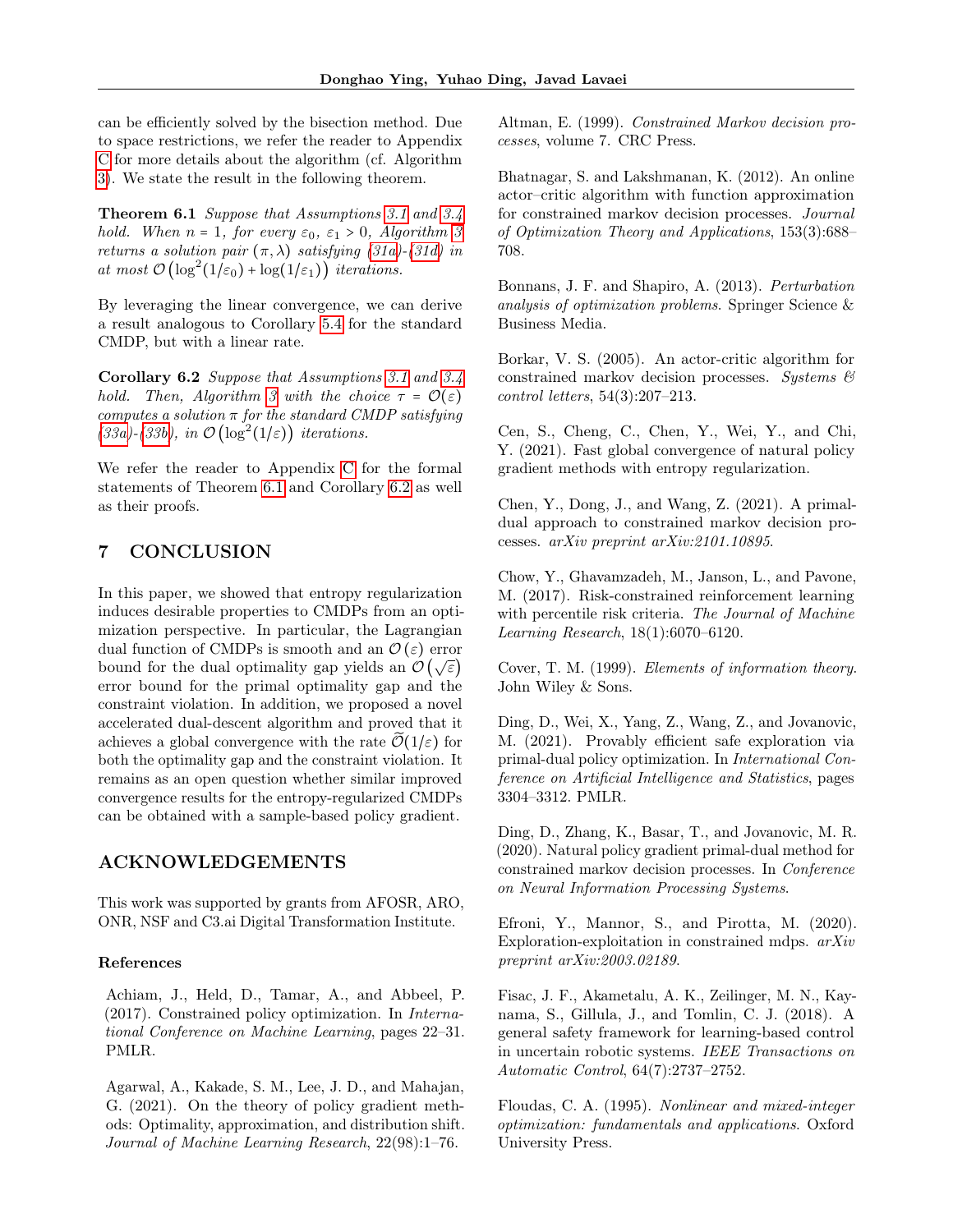<span id="page-9-10"></span>Haarnoja, T., Tang, H., Abbeel, P., and Levine, S. (2017). Reinforcement learning with deep energybased policies. In International Conference on Machine Learning, pages 1352–1361. PMLR.

<span id="page-9-5"></span>Haarnoja, T., Zhou, A., Abbeel, P., and Levine, S. (2018). Soft actor-critic: Off-policy maximum entropy deep reinforcement learning with a stochastic actor. In International conference on machine learning, pages 1861–1870. PMLR.

<span id="page-9-13"></span>Kakade, S. M. (2001). A natural policy gradient. Advances in neural information processing systems, 14.

<span id="page-9-12"></span>Mei, J., Gao, Y., Dai, B., Szepesvari, C., and Schuurmans, D. (2021). Leveraging non-uniformity in first-order non-convex optimization. arXiv preprint arXiv:2105.06072.

<span id="page-9-7"></span>Mei, J., Xiao, C., Szepesvari, C., and Schuurmans, D. (2020). On the global convergence rates of softmax policy gradient methods. In International Conference on Machine Learning, pages 6820–6829. PMLR.

<span id="page-9-4"></span>Mnih, V., Badia, A. P., Mirza, M., Graves, A., Lillicrap, T., Harley, T., Silver, D., and Kavukcuoglu, K. (2016). Asynchronous methods for deep reinforcement learning. In International conference on machine learning, pages 1928–1937. PMLR.

<span id="page-9-17"></span>Nachum, O., Norouzi, M., Xu, K., and Schuurmans, D. (2017). Bridging the gap between value and policy based reinforcement learning. arXiv preprint arXiv:1702.08892.

<span id="page-9-11"></span>Necoara, I., Patrascu, A., and Glineur, F. (2019). Complexity of first-order inexact lagrangian and penalty methods for conic convex programming. Optimization Methods and Software, 34(2):305–335.

<span id="page-9-15"></span>Nesterov, Y. (2013). Gradient methods for minimizing composite functions. Mathematical Programming, 140(1):125–161.

<span id="page-9-14"></span>Nesterov, Y. E. (1983). A method for solving the convex programming problem with convergence rate o  $(1/k<sup>2</sup>)$ . In *Dokl. akad. nauk Sssr*, volume 269, pages 543–547.

<span id="page-9-8"></span>Paternain, S., Calvo-Fullana, M., Chamon, L. F., and Ribeiro, A. (2019). Safe policies for reinforcement learning via primal-dual methods. arXiv preprint arXiv:1911.09101.

<span id="page-9-16"></span>Schmidt, M., Roux, N. L., and Bach, F. (2011). Convergence rates of inexact proximal-gradient methods for convex optimization. arXiv preprint arXiv:1109.2415.

<span id="page-9-1"></span>Uchibe, E. and Doya, K. (2007). Constrained reinforcement learning from intrinsic and extrinsic rewards. In 2007 IEEE 6th International Conference on Development and Learning, pages 163–168. IEEE.

<span id="page-9-3"></span>Williams, R. J. and Peng, J. (1991). Function optimization using connectionist reinforcement learning algorithms. Connection Science, 3(3):241–268.

<span id="page-9-2"></span>Xu, T., Liang, Y., and Lan, G. (2021). Crpo: A new approach for safe reinforcement learning with convergence guarantee. In International Conference on Machine Learning, pages 11480–11491. PMLR.

<span id="page-9-6"></span>Zang, H., Li, X., Zhang, L., Zhao, P., and Wang, M. (2020). Teac: Intergrating trust region and max entropy actor critic for continuous control.

<span id="page-9-0"></span>Zhang, X., Zhang, K., Miehling, E., and Basar, T. (2019). Non-cooperative inverse reinforcement learning. Advances in Neural Information Processing Systems, 32.

<span id="page-9-9"></span>Ziebart, B. D. (2010). Modeling purposeful adaptive behavior with the principle of maximum causal entropy. Carnegie Mellon University.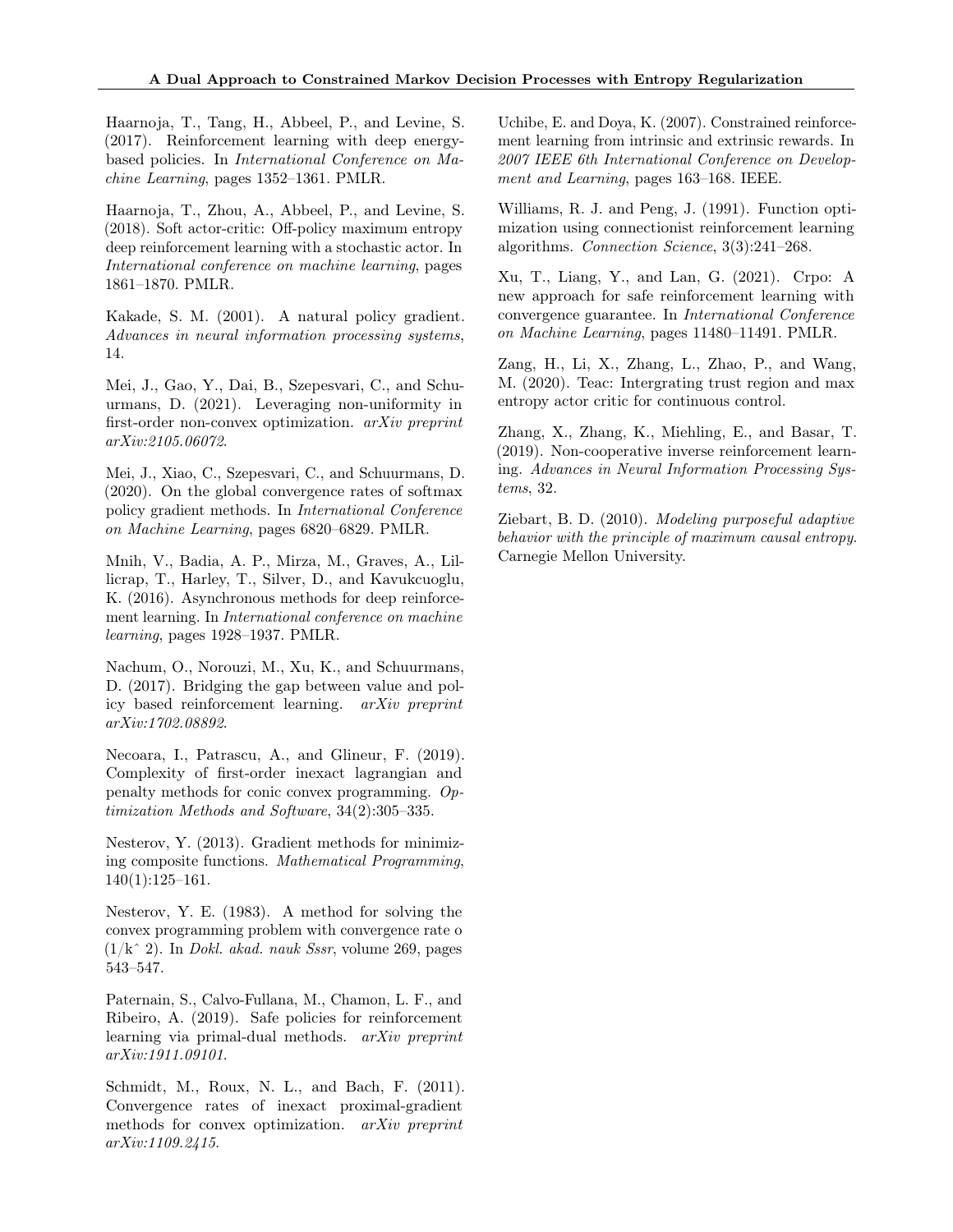# Supplementary Material: A Dual Approach to Constrained Markov Decision Processes with Entropy Regularization

# <span id="page-10-0"></span>A Proofs of Results in Sections [2](#page-1-0) and [3](#page-3-5)

<span id="page-10-3"></span>**Lemma A.1 (Restatement of Lemma [2.1\)](#page-2-0)** For an unregularized value function  $V^{\pi}(\rho)$  with the reward function  $r(s, a) \in [0, 1]$ , it holds that

<span id="page-10-1"></span>
$$
|V^{\pi_1}(\rho) - V^{\pi_2}(\rho)| \le \ell_c \| \pi_1 - \pi_2 \|_2,
$$
\n(35)

for arbitrary policies  $\pi_1$  and  $\pi_2$ , where  $\ell_c$  =  $\overline{|A|}/(1-\gamma)^2$ .

Proof. It follows from the policy gradient for the direct parameterization (Lemma [D.1\)](#page-22-2) that

$$
\frac{\partial V^{\pi}(\rho)}{\partial \pi(a|s)} = \frac{1}{1-\gamma} d_{\rho}^{\pi}(s) Q^{\pi}(s, a). \tag{36}
$$

Thus, we can bound  $\nabla_{\pi} V^{\pi}(\rho)$  as

$$
\|\nabla_{\pi}V^{\pi}(\rho)\|_{2} = \frac{1}{1-\gamma} \sqrt{\sum_{s\in\mathcal{S},a\in\mathcal{A}} \left(d_{\rho}^{\pi}(s)Q^{\pi}(s,a)\right)^{2}}
$$
  
\n
$$
\leq \frac{\max_{s\in\mathcal{S},a\in\mathcal{A}} Q^{\pi}(s,a)}{1-\gamma} \sqrt{\sum_{s\in\mathcal{S},a\in\mathcal{A}} \left(d_{\rho}^{\pi}(s)\right)^{2}}
$$
  
\n
$$
\stackrel{\text{(i)}}{\leq} \frac{\sqrt{|\mathcal{A}|}}{(1-\gamma)^{2}} \left\|d_{\rho}^{\pi}(\cdot)\right\|_{2}
$$
  
\n
$$
\stackrel{\text{(ii)}}{\leq} \frac{\sqrt{|\mathcal{A}|}}{(1-\gamma)^{2}} =: \ell_{c},
$$
\n(37)

where (*i*) uses  $Q^{\pi}(s, a) \leq 1/1 - \gamma$  and (*ii*) is because of  $||d^{\pi}_{\rho}(\cdot)||_{2} \leq ||d^{\pi}_{\rho}(\cdot)||_{1} = 1$ . Then, [\(35\)](#page-10-1) follows from

$$
|V^{\pi_1}(\rho) - V^{\pi_2}(\rho)| \le \sup_{\pi} \{ \|\nabla_{\pi} V^{\pi}(\rho)\|_{2} \} \, \|\pi_1 - \pi_2\|_2 \le \ell_c \, \|\pi_1 - \pi_2\|_2 \,.
$$

This completes the proof. □

**Lemma A.2 (Restatement of Lemma [3.2\)](#page-3-1)** Under Assumption [3.1,](#page-3-0) there exist a primal-dual pair  $(\pi_\tau^*, \lambda^*)$ such that  $V^*_{\tau} = D^*_{\tau} = L(\pi^*_{\tau}, \lambda^*)$ .

Proof. We refer the reader to [\(Paternain et al., 2019\)](#page-9-8) for a proof of the strong duality. ◻

Lemma A.3 (Restatement of Lemma [3.3\)](#page-3-2) Under Assumption [3.1,](#page-3-0) it holds that

$$
0 \le \lambda_i^* \le \frac{V_\tau^* - V_\tau^{\overline{\pi}}(\rho)}{\xi_i}, \quad \forall i \in [n]. \tag{39}
$$

*Proof.* Let  $C \in \mathbb{R}$ . For every  $\lambda \geq 0$  such that  $D(\lambda) \leq C$ , one can write

<span id="page-10-2"></span>
$$
C \ge D(\lambda) \stackrel{(i)}{\ge} V_{\tau}^{\overline{\pi}}(\rho) + \sum_{i=1}^{n} \lambda_i \left( U_{g_i}^{\overline{\pi}}(\rho) - b_i \right)
$$
  

$$
\stackrel{(ii)}{\ge} V_{\tau}^{\overline{\pi}}(\rho) + \sum_{i=1}^{n} \lambda_i \xi_i,
$$
 (40)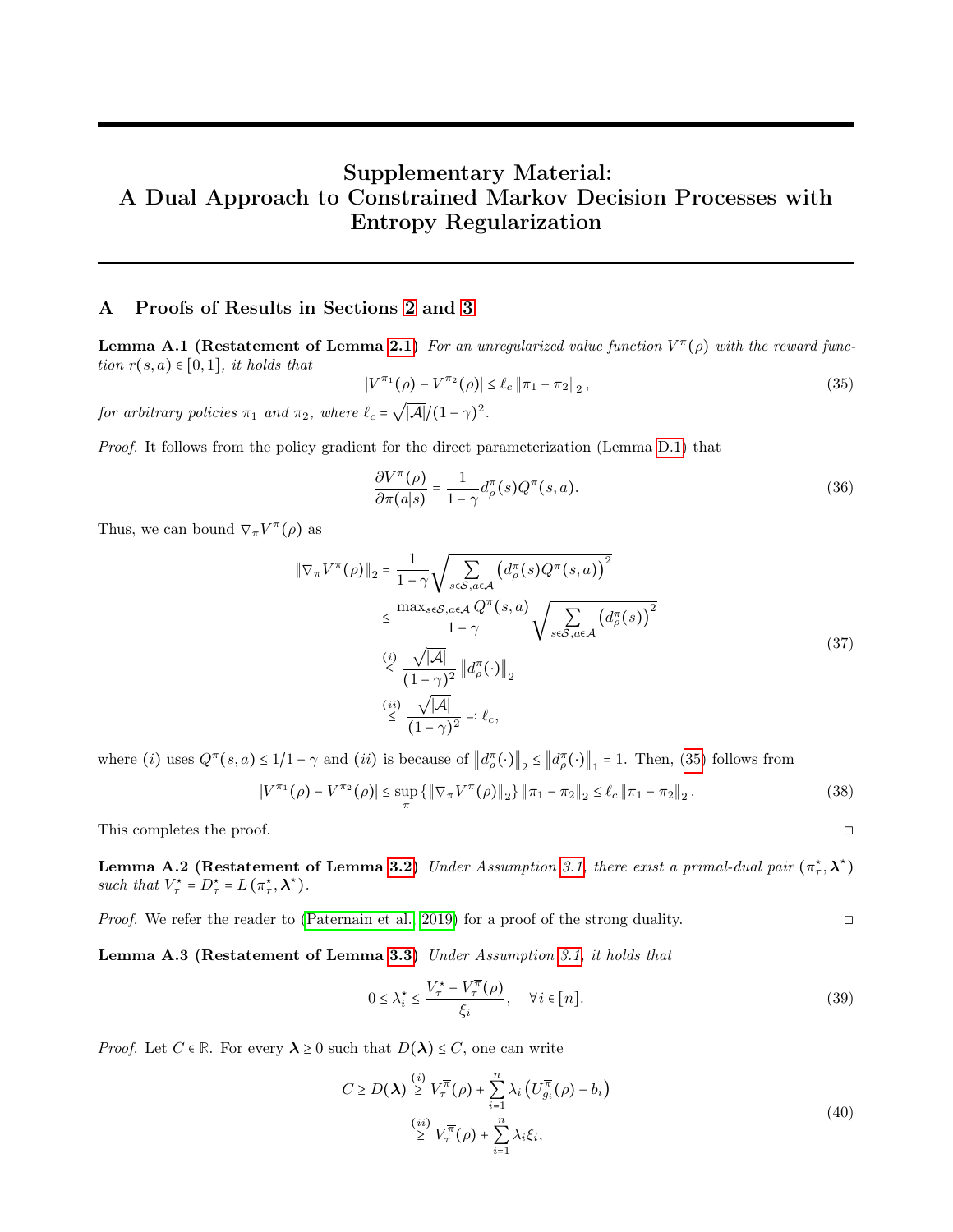where (i) follows from the definition of  $D(\lambda)$  and (ii) is due to Assumption [3.1.](#page-3-0) Since  $\xi > 0$  and  $\lambda \ge 0$ , [\(40\)](#page-10-2) gives rise to the bound  $0 \leq \lambda_i \leq (C - V^{\overline{\pi}}_{\tau}(\rho)) / \xi_i$ , for  $i = 1, 2, ..., n$ . Now, by letting  $C = V^{\star}_{\tau}$ , it results from the strong duality that  $\{\lambda \geq 0 \mid D(\lambda) \leq C\}$  becomes the set of optimal dual variables. This completes the proof.

**Proposition A.4 (Restatement of Proposition [3.5\)](#page-4-0)** For all policy  $\pi$  and  $\lambda \ge 0$ , it holds that

$$
L(\pi_{\lambda}, \lambda) - L(\pi, \lambda) \ge \frac{\tau d}{2(1 - \gamma) \ln 2} \|\pi - \pi_{\lambda}\|_2^2.
$$
 (41)

*Proof.* Recall that  $L(\pi, \lambda) = V_{\lambda}^{\pi}(\rho) - \lambda^{T}b$ , where  $V_{\lambda}^{\pi}(\rho) = V_{\tau}^{\pi}(\rho) + \lambda^{T}U_{g}^{\pi}(\rho)$  is the value function with the reward  $r_{\lambda}(s, a) = r(s, a) + \lambda^{T} g(s, a)$  (cf. Section [2\)](#page-1-0). The soft sub-optimality gap (Lemma [D.4\)](#page-22-0) then gives

<span id="page-11-0"></span>
$$
L(\pi_{\lambda}, \lambda) - L(\pi, \lambda) = V_{\lambda}^{\pi_{\lambda}}(\rho) - V_{\lambda}^{\pi}(\rho) = \frac{\tau}{1 - \gamma} \sum_{s \in S} d_{\rho}^{\pi}(s) D_{\mathrm{KL}}\left[\pi(\cdot|s) \mid \pi_{\lambda}(\cdot|s)\right],\tag{42}
$$

where  $D_{\text{KL}}[P(\cdot) | Q(\cdot)] = \sum_x P(x) (\log P(x) - \log Q(x))$  is the KL divergence between probability distributions  $P(\cdot)$  and  $Q(\cdot)$ . Now, we use a well-known bound relating the KL divergence to the vector 1-norm [\(Cover, 1999\)](#page-8-12):

<span id="page-11-1"></span>
$$
D_{\text{KL}}[P(\cdot) | Q(\cdot)] \ge \frac{1}{2\ln 2} || P(\cdot) - Q(\cdot) ||_1^2.
$$
 (43)

Combine [\(42\)](#page-11-0) and [\(43\)](#page-11-1) yields

$$
L(\pi_{\lambda}, \lambda) - L(\pi, \lambda) \ge \frac{\tau}{2(1-\gamma)\ln 2} \sum_{s \in \mathcal{S}} d_{\rho}^{\pi}(s) \|\pi(\cdot|s) - \pi_{\lambda}(\cdot|s)\|_{1}^{2} \stackrel{(i)}{\ge} \frac{\tau d}{2(1-\gamma)\ln 2} \|\pi - \pi_{\lambda}\|_{2}^{2},
$$
 (44)

where (i) is due to  $\|\cdot\|_1 \ge \|\cdot\|_2$  and Assumption [3.4.](#page-3-3) This completes the proof.

<span id="page-11-2"></span>Proposition A.5 (Restatement of Proposition [3.6\)](#page-4-1) Under Assumptions [3.1](#page-3-0) and [3.4,](#page-3-3) the dual function  $D(\lambda)$  satisfies the following properties:

1.  $D(\lambda)$  is differentiable and

$$
\nabla D(\boldsymbol{\lambda}) = U_{\mathbf{g}}^{\pi_{\boldsymbol{\lambda}}}(\boldsymbol{\lambda}) - \mathbf{b} = (U_{g_1}^{\pi_{\boldsymbol{\lambda}}}(\boldsymbol{\lambda}) - b_1, \dots, U_{g_n}^{\pi_{\boldsymbol{\lambda}}}(\boldsymbol{\lambda}) - b_n).
$$
(45)

2.  $D(\lambda)$  is  $\ell$ -smooth on  $\Lambda$ , where

$$
\ell = \frac{2 \times \ln 2 \times \left( n|\mathcal{A}| + (1-\gamma)^2 \sqrt{n|\mathcal{A}|} \right)}{\tau (1-\gamma)^3 d}.
$$
\n(46)

The proof of Proposition [A.5](#page-11-2) relies on the following result by [Bonnans and Shapiro](#page-8-14) [\(2013\)](#page-8-14).

Proposition A.6 (Lipschitz stability of parametric local maximizersz) Given a set  $T \in \mathbb{R}^p$ , consider a parametric optimization problem  $P(t)$  with  $t \in T$ , stated as

$$
\max_{x \in F} f(x, t) \quad s.t. \ F = \{x \in \mathbb{R}^n \mid h_j(x) \le 0, \ j = 1, 2, \dots, m\},\tag{47}
$$

where f,  $h_i$  are twice continuously differentiable and  $F \neq \emptyset$ . For every  $\bar{t} \in T$ , if  $\bar{x} = x(\bar{t})$  is a strict local maximizer of  $P(\bar{t})$  of order 2, i.e.  $\nabla_{xx}^2 f(\bar{x}, \bar{t}) \geq w_1 I_n$  for some  $w_1 > 0$ , then there exist  $\varepsilon$ ,  $\delta$ ,  $L > 0$  such that for all  $t \in B_{\varepsilon}(\bar{t}) \coloneqq \{t \mid ||t - \bar{t}||_2 < \varepsilon\}$ , there exists at least one local maximizer  $x(t) \in B_{\delta}(\bar{x})$  of  $P(t)$  and for each such local maximizer we have

$$
\|x(t) - \overline{x}\|_2 \le L \|t - \overline{t}\|_2.
$$
 (48)

Especially, taking  $L = w_2/w_1$  fulfills the requirement, with

$$
w_2 = \max_{z \in \text{cl}(B_\delta(\overline{x}))} \left[ \left\| \nabla_{xt}^2 f(z, \overline{t}) \right\|_F + 1 \right]. \tag{49}
$$

<span id="page-11-3"></span>
$$
\Box
$$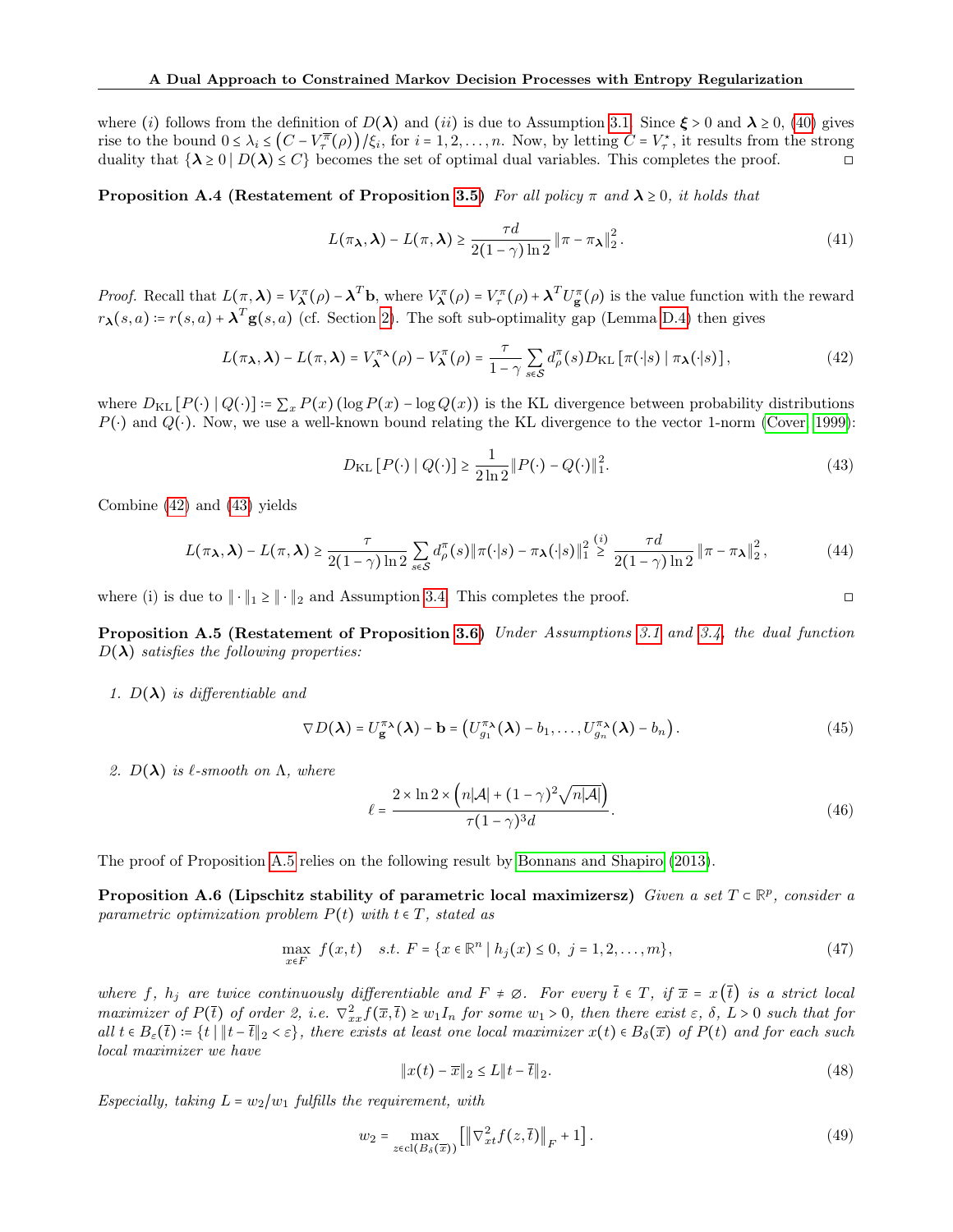Proof of Proposition [A.5.](#page-11-2) We first prove the differentiability of  $D(\lambda)$ . For a fixed  $\lambda$ , solving for  $\pi_{\lambda}$  =  $\arg \max_{\pi \in \Pi} L(\pi, \lambda)$  is equivalent to solving an unconstrained MDP with entropy regularization (cf. Section [2\)](#page-1-0):

$$
\max_{\pi \in \Pi} V_{\boldsymbol{\lambda}}^{\pi}(\rho). \tag{50}
$$

As shown in [\(Nachum et al., 2017\)](#page-9-17),  $\pi_{\lambda}$  can be uniquely characterized as

$$
\pi_{\lambda}(a|s) \propto \exp\left(\frac{Q_{\lambda}^{\pi_{\lambda}}(s,a) - V_{\lambda}^{\pi_{\lambda}}(s)}{\tau}\right), \ \forall (s,a) \in \mathcal{S} \times \mathcal{A}.
$$
\n(51)

Therefore, a standard result in the duality theory [\(Floudas, 1995\)](#page-8-13) implies that  $D(\lambda)$  is differentiable with the gradient

$$
\nabla D(\boldsymbol{\lambda}) = U_{\mathbf{g}}^{\pi_{\boldsymbol{\lambda}}}(\boldsymbol{\lambda}) - \mathbf{b} = (U_{g_1}^{\pi_{\boldsymbol{\lambda}}}(\boldsymbol{\lambda}) - b_1, \dots, U_{g_n}^{\pi_{\boldsymbol{\lambda}}}(\boldsymbol{\lambda}) - b_n).
$$
(52)

Next, we show that  $\nabla D(\lambda)$  is Lipschitz continuous on  $\Lambda$ , which implies smoothness. Consider the statements:

1.  $(U^{\pi}_{g_i}(\rho) - b_i)$  is  $\ell_c$ -Lipschitz continuous with respect to  $\pi$ , which is already proved in Lemmma [2.1.](#page-2-0)

2.  $\pi_{\lambda}$  is  $\ell_{\Lambda}$ -Lipschitz continuous with respect to  $\lambda$  for some  $\ell_{\Lambda} > 0$ .

If these statements hold true, it follows that

$$
\left| \left( U_{g_i}^{\pi_{\lambda_1}}(\rho) - b_i \right) - \left( U_{g_i}^{\pi_{\lambda_2}}(\rho) - b_i \right) \right| \le \ell_c \|\pi_{\lambda_1} - \pi_{\lambda_2}\|_2 \le \ell_c \ell_{\Lambda} \|\lambda_1 - \lambda_2\|_2,
$$
\n(53)

which leads to

$$
\|\nabla D(\boldsymbol{\lambda}_1) - \nabla D(\boldsymbol{\lambda}_2)\|_2 \le \sqrt{n} \ell_c \ell_\Lambda \|\boldsymbol{\lambda}_1 - \boldsymbol{\lambda}_2\|_2,
$$
\n(54)

i.e.  $D(\lambda)$  is  $\sqrt{n}\ell_c\ell_{\Lambda}$ -strongly smooth on  $\Lambda$ .

To prove Statement 2, consider the Lagrangian  $L(\pi, \lambda)$ , which is twice continuously differentiable on  $(0, 1)^{|S| \times |A|} \times \Lambda$ . The hidden constraint for the maximization problem [\(12b\)](#page-2-5) is linear and has the form

$$
\sum_{a \in \mathcal{A}} \pi(a|s) = 1, \ \forall s \in \mathcal{S}.\tag{55}
$$

By Proposition [3.5,](#page-4-0) it holds that

$$
\nabla_{\pi\pi} L(\pi_{\lambda}, \lambda) \ge \frac{\tau d}{2(1-\gamma)\ln 2} I_{|\mathcal{S}||\mathcal{A}|},\tag{56}
$$

which implies that  $\pi_{\lambda}$  is a strict global maximizer of order 2 under Assumption [3.4.](#page-3-3)

Consider  $\nabla_{\pi\lambda}^2 L(\pi,\lambda)$ , which is a matrix of dimension  $|\mathcal{S}||\mathcal{A}| \times n$ . Specifically, it holds

$$
\frac{\partial^2 L(\pi, \lambda)}{\partial \pi(a|s) \partial \lambda_i} \stackrel{(i)}{=} \frac{\partial}{\partial \pi(a|s)} \left( U_{g_i}^{\pi}(\rho) - b_i \right) \stackrel{(ii)}{=} \frac{1}{1 - \gamma} d_{\rho}^{\pi}(s) Q_{g_i}^{\pi}(s, a), \tag{57}
$$

where (i) follows from definition [\(12a\)](#page-2-1) and and (ii) is due to the policy gradient (cf. Lemma [D.1\)](#page-22-2).

Following the same argument as in the proof of Proposition [A.1,](#page-10-3) we have

$$
\left\|\nabla_{\pi\lambda}^{2}L(\pi,\lambda)\right\|_{F} \leq \frac{\sqrt{n|\mathcal{A}|}}{(1-\gamma)^{2}}.
$$
\n(58)

Therefore, applying Proposition [A.6](#page-11-3) with

$$
w_1 = \frac{\tau d}{2(1-\gamma)\ln 2}, \ w_2 = \frac{\sqrt{n|\mathcal{A}|}}{(1-\gamma)^2} + 1,\tag{59}
$$

we conclude that  $\pi_{\lambda}$  is locally  $\ell_{\Lambda}$ -Lipschitz continuous with respect to  $\lambda$  for all  $\lambda \in \Lambda$ , where  $\ell_{\Lambda} = w_2/w_1$ . Since  $\ell_{\Lambda}$ is universal and does not depend on  $\lambda$ , the local Lipschitz property is ready to be extended to  $\Lambda$ . The proof is completed by setting  $\ell = \sqrt{n} \ell_c \ell_{\Lambda}$ .  $\overline{n}\ell_c\ell_\Lambda.$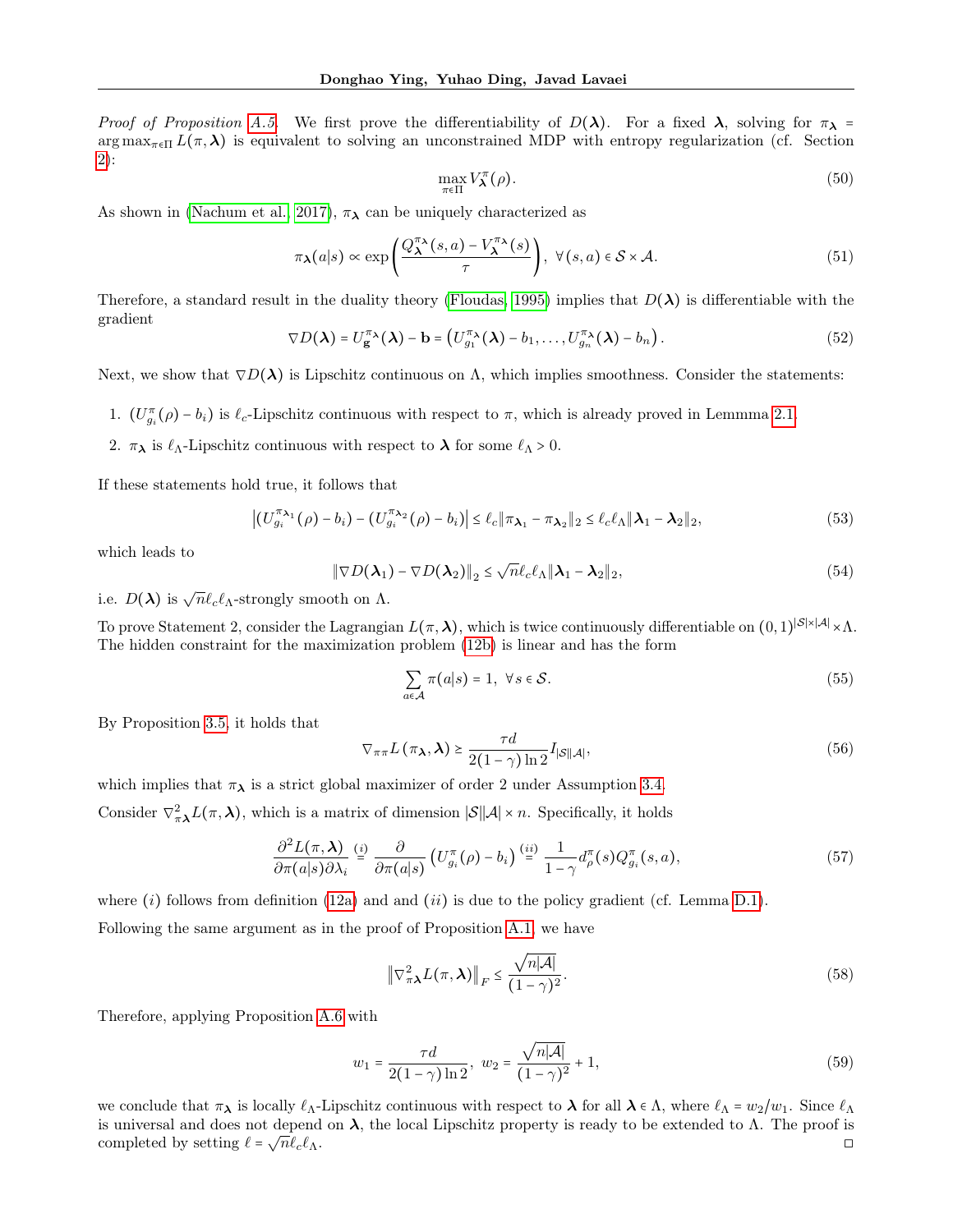**Proposition A.7 (Restatement of Proposition [3.7\)](#page-4-3)** Suppose that Assumptions [3.1](#page-3-0) and [3.4](#page-3-3) hold. If  $\lambda \ge 0$ is an  $\varepsilon$ -optimal multiplier, i.e.  $D(\lambda) - D_{\tau}^* \leq \varepsilon$ , then the associated Lagrangian maximizer  $\pi_{\lambda}$  satisfies

<span id="page-13-0"></span>
$$
\|\pi_{\lambda} - \pi_{\tau}^{\star}\|_{2} \le C_{1} \sqrt{\varepsilon},\tag{60a}
$$

$$
|V_{\tau}^{\pi_{\lambda}}(\rho) - V_{\tau}^{\star}| \le 2\varepsilon + \ell_c C_1 C_2 \sqrt{\varepsilon},
$$
\n(60b)

$$
\max_{i \in [n]} \left[ b_i - U_{g_i}^{\pi_\lambda}(\rho) \right]_+ \le \ell_c C_1 \sqrt{\varepsilon},\tag{60c}
$$

where

$$
\ell_c = \frac{\sqrt{|\mathcal{A}|}}{(1-\gamma)^2}, \ C_1 = \sqrt{\frac{2(1-\gamma)\ln 2}{\tau d}}, \ C_2 = \left(V_\tau^\star - V_\tau^\overline{\pi}(\rho)\right) \left(\sum_{i=1}^n \frac{1}{\xi_i}\right). \tag{61}
$$

*Proof.* We can write  $D(\lambda) = L(\pi_{\lambda}, \lambda)$  and  $D_{\tau}^* = L(\pi_{\tau}^*, \lambda^*)$ , where  $(\pi_{\tau}^*, \lambda^*)$  is any primal-dual pair. Then, by the strong duality (Lemma [3.2\)](#page-3-1), we have

$$
L\left(\pi_{\tau}^{\star},\boldsymbol{\lambda}^{\star}\right)=\min_{\boldsymbol{\mu}\geq0}L\left(\pi_{\tau}^{\star},\boldsymbol{\mu}\right)\leq L\left(\pi_{\tau}^{\star},\boldsymbol{\lambda}\right).
$$
\n(62)

Therefore,

<span id="page-13-1"></span>
$$
\varepsilon \ge L(\pi_{\lambda}, \lambda) - L(\pi_{\tau}^{*}, \lambda^{*}) = L(\pi_{\lambda}, \lambda) - \min_{\mu \ge 0} L(\pi_{\tau}^{*}, \mu)
$$
  
\n
$$
\ge L(\pi_{\lambda}, \lambda) - L(\pi_{\tau}^{*}, \lambda)
$$
  
\n(i)  $\tau d$   
\n
$$
\ge \frac{\tau d}{2(1-\gamma)\ln 2} ||\pi_{\lambda} - \pi_{\tau}^{*}||_{2}^{2},
$$
\n(63)

where  $(i)$  results from the quadratic lower bound given by Proposition [3.5.](#page-4-0) Then,  $(60a)$  is obtained after rearranging the terms in [\(63\)](#page-13-1).

Next, we can use the Lipschitz continuity of the utility function (cf. Lemma [2.1\)](#page-2-0) to bound the constraint violation. For every  $i = 1, 2, \ldots, n$ , it holds that

<span id="page-13-2"></span>
$$
\left| U_{g_i}^{\pi_{\lambda}}(\rho) - U_{g_i}^{\pi_{\tau}^{\star}}(\rho) \right| \le \ell_c \left\| \pi_{\lambda} - \pi_{\tau}^{\star} \right\|_2 \le \ell_c C_1 \sqrt{\varepsilon}.
$$
\n(64)

As the optimal policy  $\pi^*_{\tau}$  must be feasible to [\(11\)](#page-2-2), i.e.  $U^{\pi^*}_{g}(\rho) \geq b$ , we can bound the constraint violation as

$$
\max_{i \in [n]} \left[ b_i - U_{g_i}^{\pi \star}(\rho) \right]_+ \leq \max_{i \in [n]} \left\{ \left[ b_i - U_{g_i}^{\pi \star}(\rho) \right]_+ + \left| U_{g_i}^{\pi \star}(\rho) - U_{g_i}^{\pi \star}(\rho) \right| \right\} \leq \ell_c C_1 \sqrt{\varepsilon}.
$$
\n(65)

Finally, to bound the primal optimality gap, we note that

$$
0 \stackrel{(i)}{\leq} L(\pi_{\tau}^{\star}, \lambda) - L(\pi_{\tau}^{\star}, \lambda^{\star}) \stackrel{(ii)}{\leq} L(\pi_{\lambda}, \lambda) - L(\pi_{\tau}^{\star}, \lambda^{\star}) = D(\lambda) - D(\lambda^{\star}) \leq \varepsilon,
$$
\n(66)

where (i) follows from the strong duality and (ii) is due to the definition of  $\pi_{\lambda}$  (cf. [\(14\)](#page-3-4)). Thus, by expanding the Lagrangian as

$$
L(\pi_{\tau}^{\star}, \lambda) - L(\pi_{\tau}^{\star}, \lambda^{\star}) = V_{\tau}^{\pi_{\tau}^{\star}}(\rho) + \lambda^{T} \left( U_{g}^{\pi_{\tau}^{\star}}(\rho) - b \right) - V_{\tau}^{\pi_{\tau}^{\star}}(\rho) - (\lambda^{\star})^{T} \left( U_{g}^{\pi_{\tau}^{\star}}(\rho) - b \right)
$$
  
=  $(\lambda - \lambda^{\star})^{T} \left( U_{g}^{\pi_{\tau}^{\star}}(\rho) - b \right),$  (67)

and applying the complementary slackness  $(\lambda^*)^T \left( U_{\mathbf{g}}^{\pi^*}(\rho) - b \right) = 0$ , we obtain the bound

$$
0 \le \left(\boldsymbol{\lambda}\right)^{T} \left(U_{\mathbf{g}}^{\pi_{\tau}^{*}}\left(\rho\right) - b\right) \le \varepsilon. \tag{68}
$$

Therefore,

<span id="page-13-3"></span>
$$
\left| \left( \lambda \right)^T \left( U_{\mathbf{g}}^{\pi_{\lambda}}(\rho) - b \right) \right| \stackrel{(i)}{\leq} \left| \left( \lambda \right)^T \left( U_{\mathbf{g}}^{\pi_{\tau}^*}(\rho) - b \right) \right| + \left| \left( \lambda \right)^T \left( U_{\mathbf{g}}^{\pi_{\lambda}}(\rho) - U_{\mathbf{g}}^{\pi_{\tau}^*}(\rho) \right) \right|
$$
\n
$$
\stackrel{(ii)}{\leq} \varepsilon + \ell_c C_1 \left( V_{\tau}^{\star} - V_{\tau}^{\pi}(\rho) \right) \left( \sum_{i=1}^n \frac{1}{\xi_i} \right) \sqrt{\varepsilon}, \tag{69}
$$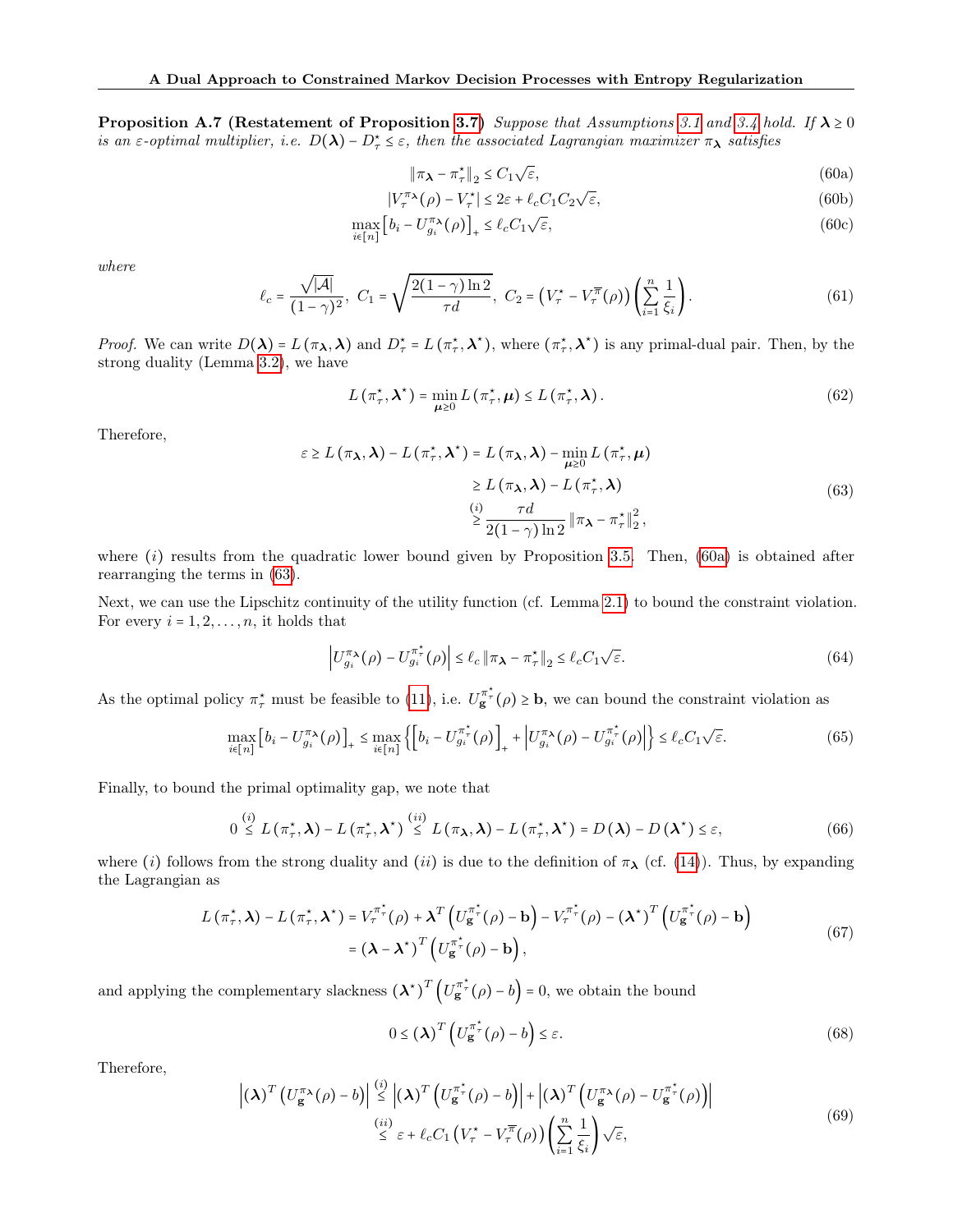where (i) is due to the triangular inequality and (ii) uses the bound [\(64\)](#page-13-2) and the boundedness of  $\Lambda$  (cf. Lemma [3.3\)](#page-3-2), i.e.  $0 \leq \lambda_i \leq (V_\tau^* - V_\tau^{\overline{\pi}}(\rho)) / \xi_i$  for all  $i \in [n]$  and  $\lambda \in \Lambda$ . Thus, we can bound the primal optimality gap as

$$
|V_{\tau}^{\pi_{\lambda}}(\rho) - V_{\tau}^{\star}| = |V_{\tau}^{\pi_{\lambda}}(\rho) - V_{\tau}^{\pi_{\tau}^{\star}}(\rho)|
$$
\n
$$
\stackrel{(i)}{=} \left| \left[ V_{\tau}^{\pi_{\lambda}}(\rho) + (\lambda)^{T} \left( U_{\mathbf{g}}^{\pi_{\lambda}}(\rho) - b \right) \right] - (\lambda)^{T} \left( U_{\mathbf{g}}^{\pi_{\lambda}}(\rho) - b \right) \right|
$$
\n
$$
- \left[ V_{\tau}^{\pi_{\tau}^{\star}}(\rho) + (\lambda^{\star})^{T} \left( U_{\mathbf{g}}^{\pi_{\tau}^{\star}}(\rho) - b \right) \right] |
$$
\n
$$
\stackrel{(ii)}{\leq} |L(\pi_{\lambda}, \lambda) - L(\pi_{\tau}^{\star}, \lambda^{\star})| + |(\lambda)^{T} \left( U_{\mathbf{g}}^{\pi_{\lambda}}(\rho) - b \right)|
$$
\n
$$
\stackrel{(iii)}{\leq} \varepsilon + \left( \varepsilon + \ell_{c} C_{1} \left( V_{\tau}^{\star} - V_{\tau}^{\pi}(\rho) \right) \left( \sum_{i=1}^{n} \frac{1}{\xi_{i}} \right) \sqrt{\varepsilon} \right)
$$
\n
$$
= 2\varepsilon + \ell_{c} C_{1} \left( V_{\tau}^{\star} - V_{\tau}^{\pi}(\rho) \right) \left( \sum_{i=1}^{n} \frac{1}{\xi_{i}} \right) \sqrt{\varepsilon}
$$
\n
$$
= 2\varepsilon + \ell_{c} C_{1} C_{2} \sqrt{\varepsilon},
$$
\n(70)

where (*i*) uses the complementary slackness  $(\lambda^*)^T (U_{\mathbf{g}}^{\pi^*}(\rho) - b) = 0$  and (*ii*) uses the triangular inequality and the definition of Lagrangian  $(12a)$ . In  $(iii)$ , we use the assumption

$$
D(\lambda) - D(\lambda^*) = L(\pi_\lambda, \lambda) - L(\pi_\tau^*, \lambda^*) \le \varepsilon,
$$
\n(71)

and the inequality [\(69\)](#page-13-3). This completes the proof.  $\Box$ 

### <span id="page-14-1"></span>B Supplementary Materials for Sections [4](#page-4-8) and [5](#page-6-9)

#### <span id="page-14-0"></span>B.1 Entropy-regularized NPG

For entropy-regularized MDPs, the natural policy gradient update rule can be written as

$$
\theta \leftarrow \theta + \eta \left(\mathcal{F}_{\rho}^{\theta}\right)^{\dagger} \nabla_{\theta} V_{\tau}^{\pi_{\theta}}(\rho), \tag{72}
$$

where  $\mathcal{F}_{\rho}^{\theta}$  is the Fisher information matrix, defined as

$$
\mathcal{F}_{\rho}^{\theta} \coloneqq \mathop{\mathbb{E}}_{s \sim d_{\rho}^{\pi_{\theta}}, a \sim \pi_{\theta}(\cdot | s)} \left[ \left( \nabla_{\theta} \log \pi_{\theta}(a | s) \right) \left( \nabla_{\theta} \log \pi_{\theta}(a | s) \right)^{\top} \right]. \tag{73}
$$

Under the soft-max parameterization, the associated policy update has a fairly direct form (cf. [\(24\)](#page-5-1) and [\(25\)](#page-5-6)). We refer the reader to [\(Cen et al., 2021\)](#page-8-10) for a detailed derivation.

[Cen et al.](#page-8-10) [\(2021\)](#page-8-10) proved that the entropy-regularized NPG method enjoys a global linear convergence and a local quadratic convergence. We summarize the two results in Propositions [B.1](#page-14-2) and [B.2,](#page-15-2) where we abuse the notations and denote the optimal unconstrained value function with entropy regularization, the corresponding Q-function, and the associated optimal policy with  $V^{\star}_{\tau}$ ,  $Q^{\star}_{\tau}$ , and  $\pi^{\star}_{\tau}$  respectively. Let  $\mu^{\star}_{\tau}$  denote the stationary distribution over S of the MDP under policy  $\pi_\tau^{\star 3}$  $\pi_\tau^{\star 3}$  $\pi_\tau^{\star 3}$ .

<span id="page-14-2"></span>**Proposition B.1 (Global linear convergence)** If the step-size  $\eta = (1 - \gamma)/\tau$  is used, the entropy-regularized  $NPG$  algorithm  $(24)$  satisfies the error bounds:

$$
\left\|V_{\tau}^{\star} - V_{\tau}^{\pi^{(t+1)}}\right\|_{\infty} \le 3 \left\|Q_{\tau}^{\star} - Q_{\tau}^{\pi^{(0)}}\right\|_{\infty} \gamma^{t+1},\tag{74a}
$$

$$
\left\| \log \pi_{\tau}^{\star} - \log \pi^{(t+1)} \right\|_{\infty} \le 2 \left\| Q_{\tau}^{\star} - Q_{\tau}^{\pi^{(0)}} \right\|_{\infty} \tau^{-1} \gamma^{t},\tag{74b}
$$

<span id="page-14-3"></span><sup>&</sup>lt;sup>3</sup>It is straightforward to verify that  $d_{\mu_{\tau}^{\tau}}^{\pi_{\tau}^{\ast}} = \mu_{\tau}^{\ast}$ .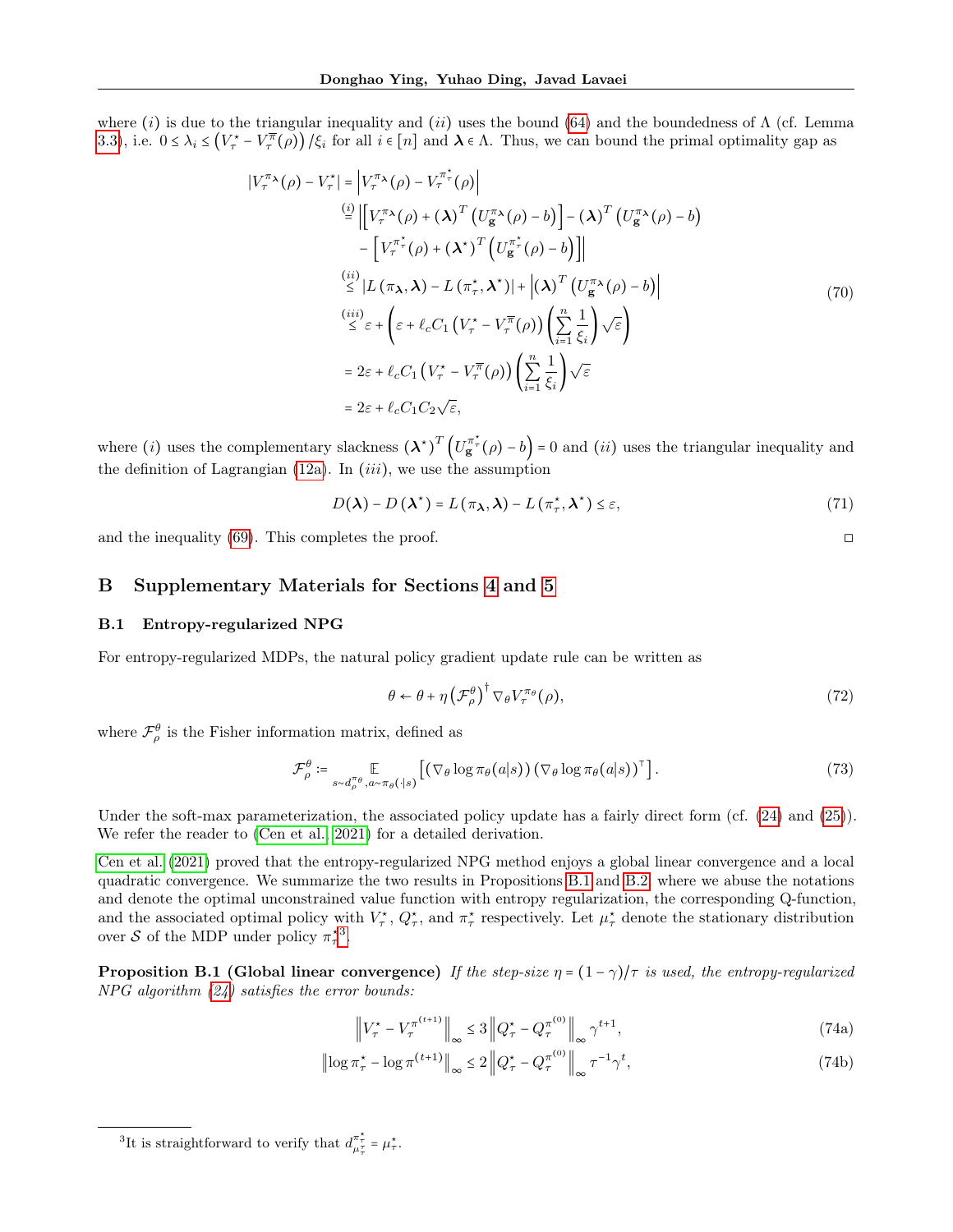for all  $t > 0$ , where

$$
\left\| V_{\tau}^{\star} - V_{\tau}^{\pi^{(t+1)}} \right\|_{\infty} \coloneqq \max_{s \in \mathcal{S}} \left| V_{\tau}^{\star}(s) - V_{\tau}^{\pi^{(t+1)}}(s) \right|, \tag{75a}
$$

$$
\left\|Q_{\tau}^{\star} - Q_{\tau}^{\pi^{(0)}}\right\|_{\infty} \coloneqq \max_{s \in \mathcal{S}, a \in \mathcal{A}} \left|Q_{\tau}^{\star}(s, a) - Q_{\tau}^{\pi^{(0)}}(s, a)\right|,\tag{75b}
$$

$$
\left\| \log \pi_{\tau}^{\star} - \log \pi^{(t+1)} \right\|_{\infty} \coloneqq \max_{s \in \mathcal{S}, a \in \mathcal{A}} \left| \log \pi_{\tau}^{\star}(a|s) - \log \pi^{(t+1)}(a|s) \right|.
$$
 (75c)

We note that [Cen et al.](#page-8-10) [\(2021\)](#page-8-10) proved a more general result for all step-sizess  $\eta \in [0, (1 - \gamma)/\tau]$ , whereas the fastest convergence is achieved with the maximum step-size  $\eta = (1 - \gamma)/\tau$ .

**Proposition B.2 (Local quadratic convergence)** Suppose that the entropy-regularized NPG algorithm  $(24)$ with the step-size  $\eta = (1 - \gamma)/\tau$  satisfies

<span id="page-15-2"></span>
$$
\left\| \log \pi^{(t)} - \log \pi_{\tau}^* \right\|_{\infty} \le 1,\tag{76}
$$

for all  $t \geq 0$ . There exist problem-dependent constants  $K_1$  and  $K_2$  such that

$$
V_{\tau}^{\star}(\rho) - V_{\tau}^{(t)}(\rho) \le K_1 \left( K_2 \left( V_{\tau}^{\star} \left( \mu_{\tau}^{\star} \right) - V_{\tau}^{\pi^{(0)}} \left( \mu_{\tau}^{\star} \right) \right) \right)^{2^t} . \tag{77}
$$

In our work,  $V^{\pi}_{\lambda}(\rho)$  is the entropy-regularized value function associated with the Lagrangian  $L(\pi,\lambda)$ , which has the reward function  $r_{\lambda}(s, a) = r(s, a) + \lambda^{T} g(s, a)$ . Therefore, Proposition [B.1](#page-14-2) implies that, with step-size  $\eta = (1 - \gamma)/\tau$ , the error bound  $\|\log \pi_{\lambda} - \log \pi^{(t)}\|_{\infty} \leq \varepsilon$  can be achieved in

<span id="page-15-3"></span>
$$
\frac{1}{1-\gamma}\log\left(\frac{2\left\|Q_{\lambda}^{\pi_{\lambda}}-Q_{\lambda}^{\pi^{(0)}}\right\|_{\infty}}{\varepsilon\tau}\right),\tag{78}
$$

iterations (cf. [\(26\)](#page-5-4)). Furthermore, since  $\lambda \in \Lambda = {\lambda | 0 \leq \lambda_i \leq (V^{\star}_{\tau} - V^{\overline{\pi}}_{\tau}(\rho))}/{\xi_i}$ , for all  $i \in [n]$ , we have that  $r_{\lambda}(s, a) \in [0, 1+C_2]$ , where  $C_2 = (V_{\tau}^* - V_{\tau}^{\overline{\pi}}(\rho))(\sum_{i=1}^n 1/\xi_i)$ . Together with the elementary entropy bound  $\mathcal{H}(\rho,\pi) \in [0,\log|\mathcal{A}|/(1-\gamma)),$  it holds that

<span id="page-15-5"></span>
$$
Q_{\lambda}^{\pi}(s, a) \in \left[0, \frac{1 + C_2 + \tau \log |\mathcal{A}|}{1 - \gamma}\right],\tag{79}
$$

for all  $\lambda \in \Lambda$ . Thus, we can drop the dependency of Q-function in [\(78\)](#page-15-3) to obtain the following bound on the number of iterations:

$$
\frac{1}{1-\gamma}\log\left(\frac{2\left(1+C_2+\tau\log|\mathcal{A}|}{\varepsilon\tau(1-\gamma)}\right)\right).
$$
\n(80)

#### <span id="page-15-1"></span>B.2 Accelerated Gradient Projection Method with Inexact Gradient

Gradient projection method is a feasible direction method for solving constrained optimization problems of the form:

$$
\min_{x} f(x) \tag{81}
$$
\n
$$
s.t. \ x \in X
$$

where  $f(x)$  is convex and differentiable and X is convex. The general update scheme is

<span id="page-15-4"></span><span id="page-15-0"></span>
$$
x^{(k+1)} = \mathcal{P}_X \left( x^{(k)} - \alpha^k \nabla f \left( x^{(k)} \right) \right). \tag{82}
$$

When the gradient is inexact, [Schmidt et al.](#page-9-16) [\(2011\)](#page-9-16) proved the following bound for the general update [\(82\)](#page-15-4) and the accelerated update [\(28\)](#page-5-2).

Proposition B.3 (Convergence of inexact gradient projection method) Assume that  $f(x)$  is convex and L-smooth on X, and that we have access to a gradient oracle  $h(x)$  such that  $\|\nabla f(x) - h(x)\|_2 \leq \delta$  for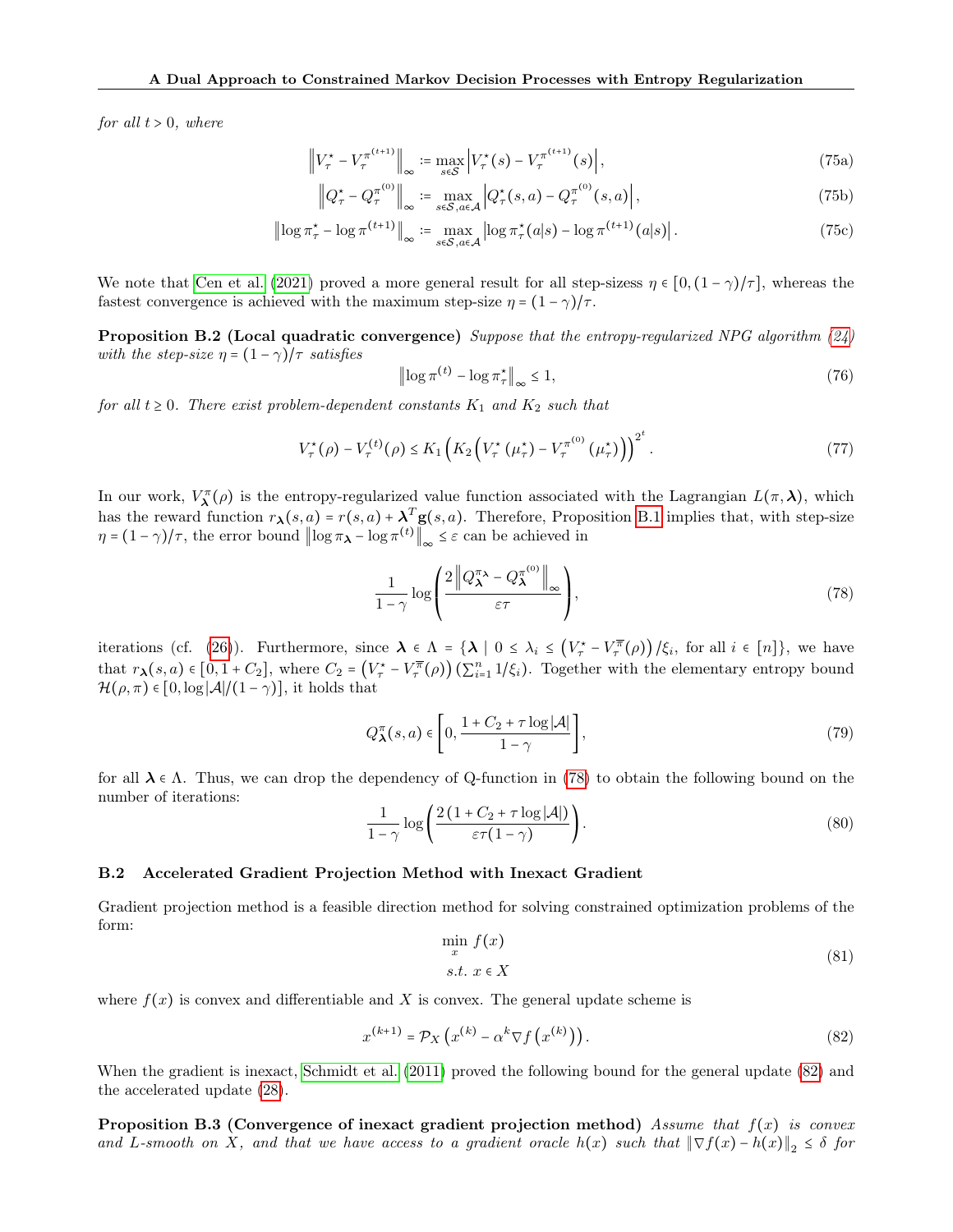all  $x \in X$ . Let  $x^* = \arg\min_{x \in X} f(x)$ . By selecting  $\alpha_k = 1/L$  and  $\beta_k = (k-1)/(k+2)$ , then the iterates of algorithm [\(82\)](#page-15-4) satisfy

$$
f\left(\frac{1}{k}\sum_{i=1}^{k}x^{(i)}\right) - f\left(x^{\star}\right) \leq \frac{L}{2k}\left(\left\|x^{(0)} - x^{\star}\right\|_{2} + \frac{2k\delta}{L}\right)^{2} = O\left(\frac{1}{k}\right) + O\left(k^{2}\delta^{2}\right) + O\left(k\delta\right). \tag{83}
$$

Moreover, for the accelerated version [\(28\)](#page-5-2), it holds that

$$
f(x^{(k)}) - f(x^*) \le \frac{2L}{(k+1)^2} \left( \|x^{(0)} - x^*\|_2 + \frac{(k+1)k\delta}{L} \right)^2 = O\left(\frac{1}{k^2}\right) + O\left(k^2\delta^2\right) + O\left(\delta\right). \tag{84}
$$

### <span id="page-16-0"></span>B.3 Proofs of Results in Section [5](#page-6-9)

**Proposition B.4 (Restatement of Proposition [5.1\)](#page-6-7)** Suppose that  $\pi$  is an approximate solution to [\(14\)](#page-3-4) such that  $|| \log \pi - \log \pi_\lambda ||_\infty \leq \varepsilon$ . The gradient estimator defined by

$$
\widetilde{\nabla}D\left(\boldsymbol{\lambda}\right) \coloneqq U_{\mathbf{g}}^{\pi}(\rho) - \mathbf{b} = \left(U_{g_1}^{\pi}(\rho) - b_1, \dots, U_{g_n}^{\pi}(\rho) - b_n\right),\tag{85}
$$

satisfies

$$
\left\| \widetilde{\nabla} D\left(\boldsymbol{\lambda}\right) - \nabla D\left(\boldsymbol{\lambda}\right) \right\|_2 \le \frac{\sqrt{n} |\mathcal{A}|}{\left(1 - \gamma\right)^2} \varepsilon. \tag{86}
$$

Proof. Since  $(\log x)' = 1/x \ge 1$  for all  $x \in (0,1]$ , it holds that  $\|\pi - \pi_{\lambda}\|_{\infty} \le \|\log \pi - \log \pi_{\lambda}\|_{\infty} \le \varepsilon$ . To bound the quantity  $\|\widetilde{\nabla}D(\lambda) - \nabla D(\lambda)\|_2 = \|U_{\mathbf{g}}^{\pi}(\rho) - U_{\mathbf{g}}^{\pi\lambda}(\rho)\|_2$ , we can either use the Lipschitz continuity of  $U_{\mathbf{g}}^{\pi}(\rho)$  (cf. Lemma [2.1\)](#page-2-0) or use the performance difference lemma (cf. Lemma [D.3\)](#page-22-1).

With the Lipschitz continuity, we have

$$
\left| U_{g_i}^{\pi}(\rho) - U_{g_i}^{\pi_{\lambda}}(\rho) \right| \le \ell_c \|\pi - \pi_{\lambda}\|_2 \le \ell_c \sqrt{n} \|\pi - \pi_{\lambda}\|_{\infty} = \frac{\sqrt{n|\mathcal{A}|}}{(1 - \gamma)^2} \varepsilon,
$$
\n(87)

where we have used the inequality  $\|\cdot\|_2 \leq \sqrt{n} \|\cdot\|_{\infty}$ . Therefore,

<span id="page-16-1"></span>
$$
\left\|\widetilde{\nabla}D\left(\boldsymbol{\lambda}\right)-\nabla D\left(\boldsymbol{\lambda}\right)\right\|_{2} \leq \sqrt{n}\left\|\widetilde{\nabla}D\left(\boldsymbol{\lambda}\right)-\nabla D\left(\boldsymbol{\lambda}\right)\right\|_{\infty} = \sqrt{n}\left\|U_{\mathbf{g}}^{\pi}(\rho)-U_{\mathbf{g}}^{\pi\lambda}(\rho)\right\|_{\infty} \leq \frac{n\sqrt{|\mathcal{A}|}}{(1-\gamma)^{2}}\varepsilon.
$$
 (88)

On the other hand, we can use the performance difference lemma to obtain

<span id="page-16-2"></span>
$$
\left|U_{g_i}^{\pi}(\rho) - U_{g_i}^{\pi\lambda}(\rho)\right| = \left|\frac{1}{1-\gamma} \sum_{s\in\mathcal{S}} d_{\rho}^{\pi\lambda}(s) \sum_{a\in\mathcal{A}} (\pi(a|s) - \pi_{\lambda}(a|s)) Q_{g_i}^{\pi}(s, a)\right|
$$
  

$$
\leq \frac{1}{1-\gamma} \sum_{s\in\mathcal{S}} d_{\rho}^{\pi\lambda}(s) \sum_{a\in\mathcal{A}} |\pi(a|s) - \pi_{\lambda}(a|s)| Q_{g_i}^{\pi}(s, a)
$$
  

$$
\leq \frac{i}{1-\gamma} \sum_{s\in\mathcal{S}} d_{\rho}^{\pi\lambda}(s) \sum_{a\in\mathcal{A}} Q_{g_i}^{\pi}(s, a)
$$
  

$$
\stackrel{(ii)}{\leq} \frac{|\mathcal{A}|}{(1-\gamma)^2} \varepsilon,
$$
 (89)

where (*i*) is based on the bound  $\|\pi - \pi_{\lambda}\|_{\infty} \leq \varepsilon$  and (*ii*) is due to  $Q_{g_i}^{\pi}(s, a) \leq 1/(1 - \gamma)$  and the fact that  $d_{\rho}^{\pi_{\lambda}}(\cdot)$  is a probability distribution. Repeating [\(88\)](#page-16-1) with the bound [\(89\)](#page-16-2) yields that

<span id="page-16-3"></span>
$$
\left\|\widetilde{\nabla}D\left(\boldsymbol{\lambda}\right)-\nabla D\left(\boldsymbol{\lambda}\right)\right\|_{2} \leq \sqrt{n}\left\|\widetilde{\nabla}D\left(\boldsymbol{\lambda}\right)-\nabla D\left(\boldsymbol{\lambda}\right)\right\|_{\infty} = \sqrt{n}\left\|U_{\mathbf{g}}^{\pi}(\rho)-U_{\mathbf{g}}^{\pi\lambda}(\rho)\right\|_{\infty} \leq \frac{\sqrt{n}|\mathcal{A}|}{(1-\gamma)^{2}}\varepsilon.
$$
\n(90)

Equations [\(88\)](#page-16-1) and [\(90\)](#page-16-3) give two upper bounds on the quantity  $\|\widetilde{\nabla}D(\lambda) - \nabla D(\lambda)\|_2$ . In this work, we use the bound [\(90\)](#page-16-3), as it has a weaker dependence on the number of constraints n. This completes the proof.  $\Box$ 

Proposition [5.1](#page-6-7) implies that running Algorithm [2](#page-6-3) with the step-size  $\eta = (1 - \gamma)/\tau$  for

<span id="page-16-4"></span>
$$
\frac{1}{1-\gamma} \log \left( \frac{2\sqrt{n} |\mathcal{A}| \left(1 + C_2 + \tau \log |\mathcal{A}| \right)}{\delta (1-\gamma)^3 \tau} \right). \tag{91}
$$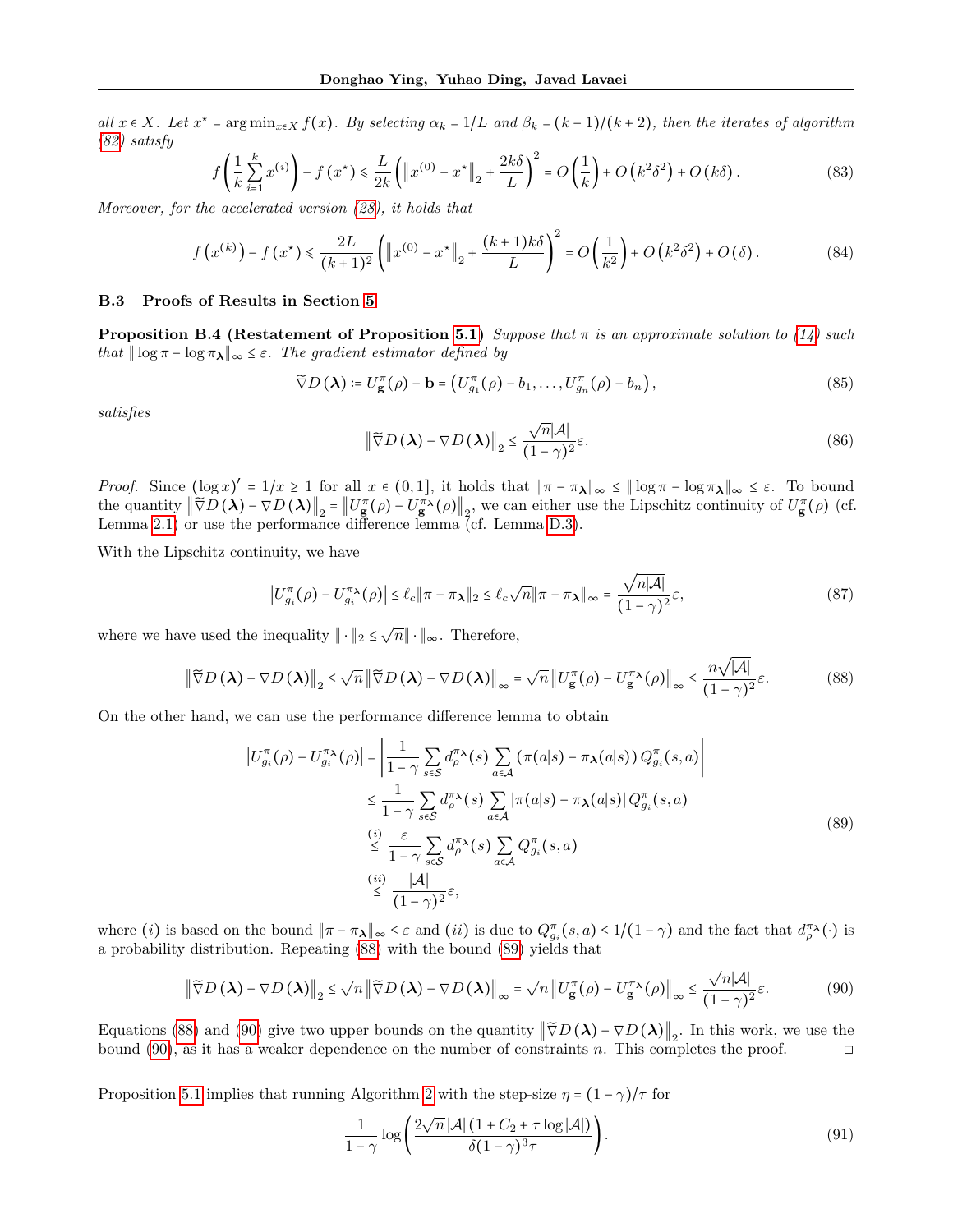iterations, where  $C_2 = (V_\tau^* - V_\tau^{\overline{\pi}}(\rho))(\sum_{i=1}^n 1/\xi_i)$ , guarantees a  $\delta$ -accurate gradient estimation  $\tilde{\nabla}D(\lambda)$ , i.e.  $\left\|\widetilde{\nabla}D\left(\boldsymbol{\lambda}\right)-\nabla D\left(\boldsymbol{\lambda}\right)\right\|_2 \leq \delta$  (cf. [\(30\)](#page-6-10)).

<span id="page-17-0"></span>**Theorem B.5 (Restatement of Theorem [5.2\)](#page-6-8)** Suppose that Assumptions [3.1](#page-3-0) and [3.4](#page-3-3) hold. For every  $\varepsilon_1 > 0$ , Algorithm [1](#page-6-0) with a random initialization and the parameters  $\eta = (1 - \gamma)/\tau$ ,  $\alpha_k = 1/\ell$ ,  $\beta_k = (k - 1)/(k + 2)$ , and

$$
N_1 = T, \ N_2 = \frac{1}{1 - \gamma} \log \left( \frac{2\sqrt{n} |\mathcal{A}| T(T + 1) (1 + C_2 + \tau \log |\mathcal{A}|)}{(1 - \gamma)^3 \tau \ell} \right), \ N_3 = \frac{1}{1 - \gamma} \log \left( \frac{2\sqrt{n} (1 + C_2 + \tau \log |\mathcal{A}|)}{\varepsilon_1 \tau (1 - \gamma)} \right), \ (92)
$$

returns a solution pair  $(\pi, \lambda)$  such that

$$
D(\lambda) - D_{\tau}^{\star} \le \varepsilon_0,\tag{93a}
$$

<span id="page-17-4"></span><span id="page-17-3"></span><span id="page-17-2"></span><span id="page-17-1"></span>
$$
\|\pi - \pi_{\tau}^{\star}\|_{2} \le C_{1}\sqrt{\varepsilon_{0}} + \varepsilon_{1},\tag{93b}
$$

$$
|V_{\tau}^{\pi}(\rho) - V_{\tau}^*| \le 2\varepsilon_0 + \ell_c C_1 C_2 \sqrt{\varepsilon_0} + \left(\ell_c C_2 + \frac{3\gamma}{2\tau\sqrt{n}}\right)\varepsilon_1,\tag{93c}
$$

$$
\max_{i \in [n]} \left[ b_i - U_{g_i}^{\pi}(\rho) \right]_+ \le \ell_c \left( C_1 \sqrt{\varepsilon} + \varepsilon_1 \right),\tag{93d}
$$

where

<span id="page-17-5"></span>
$$
\varepsilon_0 = \frac{2\ell}{(T+1)^2} \left( \left\| \boldsymbol{\lambda}^{(0)} - \boldsymbol{\lambda}^{\star} \right\|_2 + 1 \right)^2, \ \ \ell = \frac{2\ln 2\left( n|\mathcal{A}| + (1-\gamma)^2 \sqrt{n|\mathcal{A}|} \right)}{\tau (1-\gamma)^3 d}, \tag{94}
$$

and

$$
\ell_c = \frac{\sqrt{|\mathcal{A}|}}{(1-\gamma)^2}, \ C_1 = \sqrt{\frac{2(1-\gamma)\ln 2}{\tau d}}, \ C_2 = \left(V_\tau^\star - V_\tau^\pi(\rho)\right) \left(\sum_{i=1}^n \frac{1}{\xi_i}\right). \tag{95}
$$

The total iteration complexity is  $N_1 \times N_2 + N_3 = \widetilde{\mathcal{O}}(T)$  with primal error bounds  $\mathcal{O}(1/T)$  given by [\(93b\)](#page-17-1)-[\(93d\)](#page-17-2) and a dual error bound  $\mathcal{O}(1/T^2)$  given by [\(93a\)](#page-17-3).

*Proof.* Under Assumptions [3.1](#page-3-0) and [3.4,](#page-3-3) it follows from Proposition [3.6](#page-4-1) that  $D(\lambda)$  is convex, differentiable, and  $\ell$ -smooth on  $\Lambda$ . Now, we fix the gradient accuracy as

$$
\delta = \frac{\ell}{T(T+1)}.\tag{96}
$$

Then, it follows from Proposition [5.1](#page-6-7) and [\(91\)](#page-16-4) that running the NPG subroutine in line [4](#page-6-2) of Algorithm [1](#page-6-0) for

$$
N_2 = \frac{1}{1-\gamma} \log \left( \frac{2\sqrt{n} |\mathcal{A}| T(T+1) \left(1 + C_2 + \tau \log |\mathcal{A}| \right)}{(1-\gamma)^3 \tau \ell} \right),\tag{97}
$$

iterations guarantees obtaining an estimation  $\tilde{\nabla}D(\lambda)$  such that

<span id="page-17-6"></span>
$$
\left\| \widetilde{\nabla} D\left( \boldsymbol{\lambda} \right) - \nabla D\left( \boldsymbol{\lambda} \right) \right\|_2 \le \frac{\ell}{T(T+1)},\tag{98}
$$

where we have use the bound  $||Q_{\lambda}^{\pi_{\lambda}} - Q_{\lambda}^{(0)}||$  $\lambda \left\| \mathbf{A} \right\|_{\infty} \leq (1 + C_2 + \log |\mathcal{A}|) / (1 - \gamma)$  for all  $\lambda \in \Lambda$  (cf. [\(79\)](#page-15-5)). Therefore, by Proposition [B.3,](#page-15-0) running the outer loop in Algorithm [1](#page-6-0) for  $N_1 = T$  iterations generates a solution  $\lambda^{(T)}$  such that

$$
D\left(\boldsymbol{\lambda}^{(T)}\right) - D_{\tau}^{\star} \leq \frac{2\ell}{(T+1)^2} \left( \left\| \boldsymbol{\lambda}^{(0)} - \boldsymbol{\lambda}^{\star} \right\|_2 + \frac{(T+1)T\delta}{\ell} \right)^2 = \frac{2\ell}{(T+1)^2} \left( \left\| \boldsymbol{\lambda}^{(0)} - \boldsymbol{\lambda}^{\star} \right\|_2 + 1 \right)^2, \tag{99}
$$

which satisfies [\(93a\)](#page-17-3).

Below, we adopt the proof of Proposition [3.7](#page-4-3) (cf. Appendix [A\)](#page-10-0). We first apply Proposition [3.7](#page-4-3) with

$$
\varepsilon_0 = \frac{2\ell}{(T+1)^2} \left( \left\| \boldsymbol{\lambda}^{(0)} - \boldsymbol{\lambda}^{\star} \right\|_2 + 1 \right)^2 \tag{100}
$$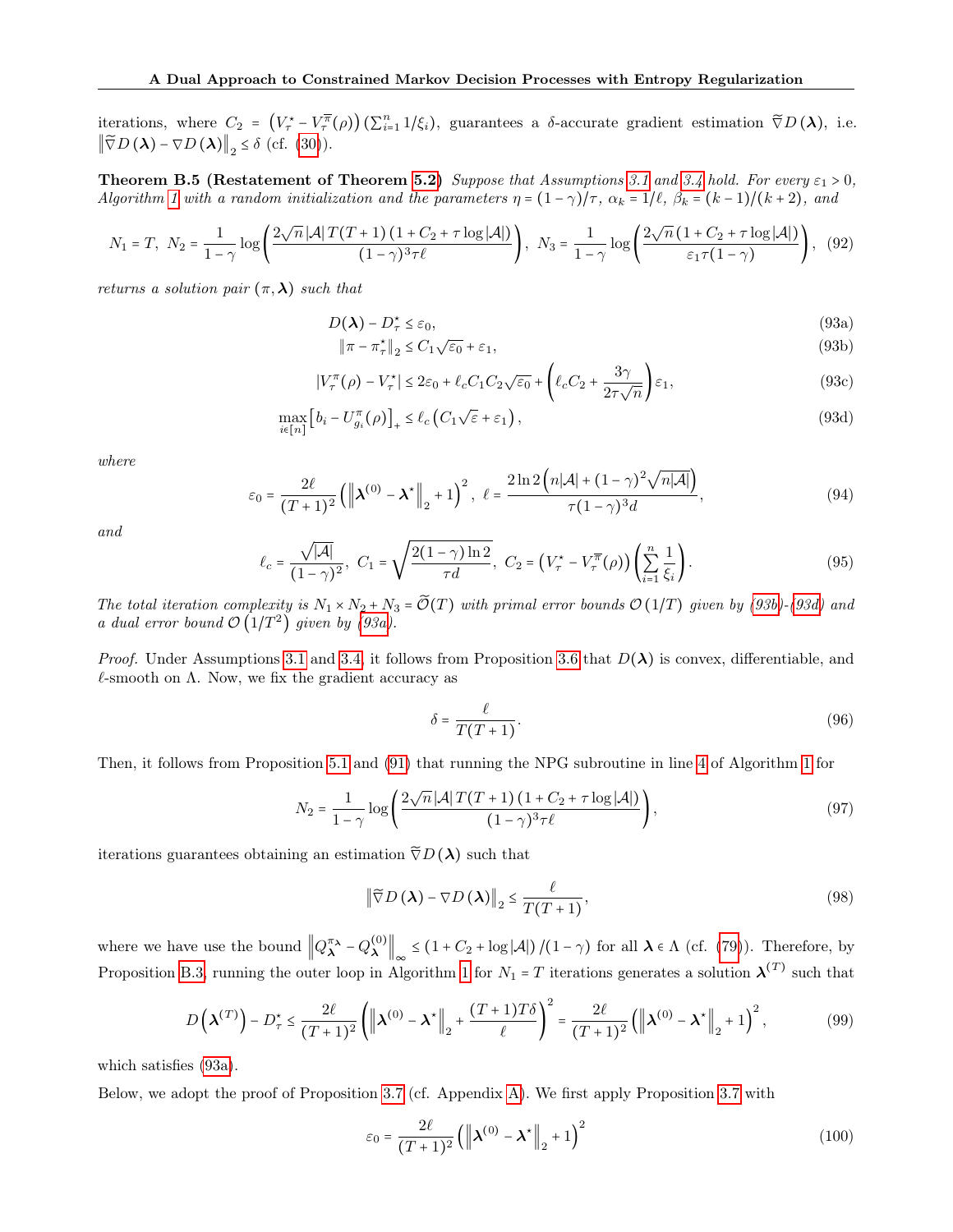to obtain  $\|\pi_{\lambda}(T) - \pi_{\tau}^*\|_2 \leq C_1 \sqrt{\varepsilon_0}$ , where  $\pi_{\tau}^*$  is an optimal policy. By Propositions [B.1,](#page-14-2) we can compute an to obtain  $||^n \lambda^{(T)} - n_{\tau} ||_2 \leq C_1 \sqrt{\epsilon_0}$ , where  $n_{\tau}$  is an optimal policy. By 1 ropositions B.1, we can compute an approximate Lagrangian maximizer  $\tilde{\pi}_{\lambda^{(T)}}$  to [\(14\)](#page-3-4) such that  $||\log \tilde{\pi}_{\lambda^{(T)}} - \log \pi_{\lambda^{(T)}}||_{\infty}$ [2](#page-6-3) for

$$
N_3 = \frac{1}{1-\gamma} \log \left( \frac{2\sqrt{n} \left(1 + C_2 + \tau \log |\mathcal{A}|\right)}{\varepsilon_1 \tau (1-\gamma)} \right),\tag{101}
$$

iterations (cf. [\(78\)](#page-15-3)). Now, we show that  $\tilde{\pi}_{\lambda}(T)$  is a solution to [\(11\)](#page-2-2) satisfying [\(93b\)](#page-17-1)-[\(93c\)](#page-17-4). Firstly, we have

$$
\left\|\log \widetilde{\pi}_{\lambda^{(T)}} - \log \pi_{\lambda^{(T)}}\right\|_2 \le \sqrt{n} \left\|\log \widetilde{\pi}_{\lambda^{(T)}} - \log \pi_{\lambda^{(T)}}\right\|_{\infty} \le \varepsilon_1. \tag{102}
$$

By applying the triangular inequality and using the strong concavity of the logarithm function on  $(0, 1]$ , it holds that

$$
\|\widetilde{\pi}_{\lambda^{(T)}} - \pi_{\tau}^{\star}\|_{2} \le \|\widetilde{\pi}_{\lambda^{(T)}} - \pi_{\lambda^{(T)}}\|_{2} + \|\pi_{\lambda^{(T)}} - \pi_{\lambda^{(T)}}\|_{2} \le C_{1}\sqrt{\varepsilon_{0}} + \varepsilon_{1}.
$$
\n(103)

Then, we bound the constraint violation. It follows from the Lipschitz continuity of the utility function (cf. ([3\)](#page-2-3)) that

<span id="page-18-0"></span>
$$
\left| U_{g_i}^{\widetilde{\pi}_{\lambda}(T)}(\rho) - U_{g_i}^{\pi_{\tau}^*}(\rho) \right| \le \ell_c \left\| \widetilde{\pi}_{\lambda}(T) - \pi_{\tau}^* \right\|_2 \le \ell_c \left( C_1 \sqrt{\varepsilon_0} + \varepsilon_1 \right), \quad \forall i = 1, 2, \dots, n. \tag{104}
$$

As the optimal policy  $\pi^*_{\tau}$  must be a feasible solution to [\(11\)](#page-2-2), i.e.  $U_{\mathbf{g}}^{\pi^*}(\rho) \geq \mathbf{b}$ , the constraint violation is bounded as

$$
\max_{i\in[n]} \left[ b_i - U_{g_i}^{\widetilde{\pi}_{\lambda}(T)}(\rho) \right]_+ \leq \max_{i\in[n]} \left\{ \left[ b_i - U_{g_i}^{\pi^*}(\rho) \right]_+ + \left| U_{g_i}^{\widetilde{\pi}_{\lambda}(T)}(\rho) - U_{g_i}^{\pi^*}(\rho) \right| \right\} \leq \ell_c \left( C_1 \sqrt{\varepsilon_0} + \varepsilon_1 \right). \tag{105}
$$

Finally, to bound the primal optimality gap, we note that

$$
0 \stackrel{(i)}{\leq} L\left(\pi_{\tau}^{\star}, \boldsymbol{\lambda}^{(T)}\right) - L\left(\pi_{\tau}^{\star}, \boldsymbol{\lambda}^{\star}\right) \stackrel{(ii)}{\leq} L\left(\pi_{\boldsymbol{\lambda}^{(T)}}, \boldsymbol{\lambda}^{(T)}\right) - L\left(\pi_{\tau}^{\star}, \boldsymbol{\lambda}^{\star}\right) = D\left(\boldsymbol{\lambda}^{(T)}\right) - D_{\tau}^{\star} \leq \varepsilon_{0},\tag{106}
$$

where (i) follows from the strong duality and (ii) is due to the definition of  $\pi_{\lambda}(T)$ . Thus, by expanding the Lagrangian as

$$
L\left(\pi_{\tau}^{\star},\boldsymbol{\lambda}^{(T)}\right)-L\left(\pi_{\tau}^{\star},\boldsymbol{\lambda}^{\star}\right)=V_{\tau}^{\pi_{\tau}^{\star}}(\rho)+\left(\boldsymbol{\lambda}^{(T)}\right)^{T}\left(U_{\mathbf{g}}^{\pi_{\tau}^{\star}}(\rho)-\mathbf{b}\right)-V_{\tau}^{\pi_{\tau}^{\star}}(\rho)-\left(\boldsymbol{\lambda}^{\star}\right)^{T}\left(U_{\mathbf{g}}^{\pi_{\tau}^{\star}}(\rho)-\mathbf{b}\right)\\ =\left(\boldsymbol{\lambda}^{(T)}-\boldsymbol{\lambda}^{\star}\right)^{T}\left(U_{\mathbf{g}}^{\pi_{\tau}^{\star}}(\rho)-\mathbf{b}\right),\tag{107}
$$

and applying the complementary slackness  $(\lambda^*)^T \left( U_{\mathbf{g}}^{\pi^*}(\rho) - b \right) = 0$ , we obtain the bound

$$
0 \le \left(\boldsymbol{\lambda}^{(T)}\right)^{T} \left(U_{\mathbf{g}}^{\pi_{\tau}^{\star}}(\rho) - b\right) \le \varepsilon_{0}.\tag{108}
$$

Therefore,

<span id="page-18-1"></span>
$$
\left| \left( \boldsymbol{\lambda}^{(T)} \right)^{T} \left( U_{\mathbf{g}}^{\pi_{\boldsymbol{\lambda}^{(T)}}} (\rho) - \mathbf{b} \right) \right| \leq \left| \left( \boldsymbol{\lambda}^{(T)} \right)^{T} \left( U_{\mathbf{g}}^{\pi_{\boldsymbol{\tau}}^{*}} (\rho) - b \right) \right| + \left| \left( \boldsymbol{\lambda}^{(T)} \right)^{T} \left( U_{\mathbf{g}}^{\pi_{\boldsymbol{\lambda}^{(T)}}} (\rho) - U_{\mathbf{g}}^{\pi_{\boldsymbol{\tau}}^{*}} (\rho) \right) \right|
$$
\n
$$
\stackrel{(ii)}{\leq} \varepsilon_{0} + \ell_{c} \left( V_{\boldsymbol{\tau}}^{\star} - V_{\boldsymbol{\tau}}^{\pi} (\rho) \right) \left( \sum_{i=1}^{n} \frac{1}{\xi_{i}} \right) \left( C_{1} \sqrt{\varepsilon_{0}} + \varepsilon_{1} \right)
$$
\n
$$
= \varepsilon_{0} + \ell_{c} C_{2} \left( C_{1} \sqrt{\varepsilon_{0}} + \varepsilon_{1} \right), \tag{109}
$$

where (i) is based on the triangular inequality, and (ii) uses the bound [\(104\)](#page-18-0) and the boundedness of  $\Lambda$ , i.e.  $0 \leq \lambda_i \leq (V_\tau^* - V_\tau^{\overline{\pi}}(\rho)) / \xi_i$  for all  $i \in [n]$  and  $\lambda \in \Lambda$  (cf. Lemma [3.3\)](#page-3-2). Thus, we can bound the primal optimality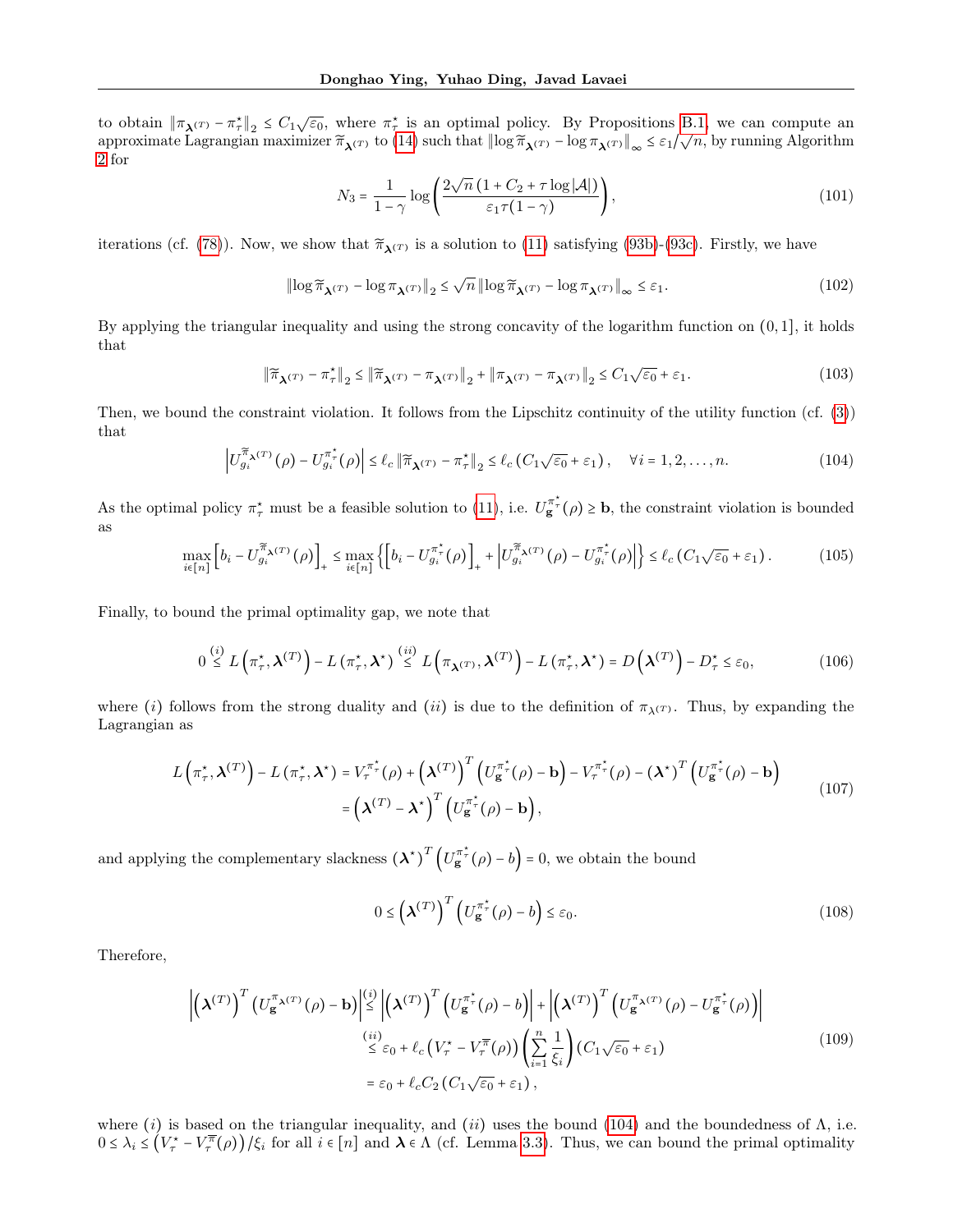gap as

$$
\left|V_{\tau}^{\tilde{\pi}_{\lambda}(T)}(\rho) - V_{\tau}^{\star}\right| = \left|V_{\tau}^{\tilde{\pi}_{\lambda}(T)}(\rho) - V_{\tau}^{\pi_{\tau}^{\star}}(\rho)\right|
$$
\n
$$
\stackrel{(i)}{=} \left|\left[V_{\tau}^{\tilde{\pi}_{\lambda}(T)}(\rho) + \left(\lambda^{(T)}\right)^{T}\left(U_{\mathbf{g}}^{\tilde{\pi}_{\lambda}(T)}(\rho) - \mathbf{b}\right)\right] - \left(\lambda^{(T)}\right)^{T}\left(U_{\mathbf{g}}^{\tilde{\pi}_{\lambda}(T)}(\rho) - \mathbf{b}\right)
$$
\n
$$
- \left[V_{\tau}^{\pi_{\tau}^{\star}}(\rho) + \left(\lambda^{\star}\right)^{T}\left(U_{\mathbf{g}}^{\pi_{\tau}^{\star}}(\rho) - b\right)\right]\right|
$$
\n
$$
\stackrel{(ii)}{\leq} \left|L\left(\tilde{\pi}_{\lambda}(T), \lambda^{(T)}\right) - L\left(\pi_{\tau}^{\star}, \lambda^{\star}\right)\right| + \left|\left(\lambda^{(T)}\right)^{T}\left(U_{\mathbf{g}}^{\tilde{\pi}_{\lambda}(T)}(\rho) - \mathbf{b}\right)\right|
$$
\n
$$
\stackrel{(iii)}{\leq} \left|L\left(\tilde{\pi}_{\lambda}(T), \lambda^{(T)}\right) - L\left(\pi_{\lambda}(T), \lambda^{(T)}\right)\right| + \left|L\left(\pi_{\lambda}(T), \lambda^{(T)}\right) - L\left(\pi_{\tau}^{\star}, \lambda^{\star}\right)\right|
$$
\n
$$
+ \left|\left(\lambda^{(T)}\right)^{T}\left(U_{\mathbf{g}}^{\tilde{\pi}_{\lambda}(T)}(\rho) - \mathbf{b}\right)\right|
$$
\n
$$
\stackrel{(iv)}{\leq} \left(\frac{3\gamma}{2\tau\sqrt{n}}\varepsilon_{1}\right) + \left(\varepsilon_{0}\right) + \left(\varepsilon_{0} + \ell_{c}C_{2}\left(C_{1}\sqrt{\varepsilon_{0}} + \varepsilon_{1}\right)\right)
$$
\n
$$
= 2\varepsilon_{0} + \ell_{c}C_{1}C_{2}\sqrt{\varepsilon_{0}} + \left(\ell_{c}C_{2} + \frac{3\gamma}{2\tau
$$

where (*i*) uses the complementary slackness  $(\lambda^*)^T (U_{\mathbf{g}}^{\pi^*}(\rho) - b) = 0$ , (*ii*) uses the triangular inequality and the definition of Lagrangian [\(12a\)](#page-2-1), and (iii) uses the triangular inequality again. The inequality (iv) contains three parts where the first part uses Proposition [B.1](#page-14-2) as

$$
\left| L\left(\widetilde{\pi}_{\boldsymbol{\lambda}^{(T)}},\boldsymbol{\lambda}^{(T)}\right) - L\left(\pi_{\boldsymbol{\lambda}^{(T)}},\boldsymbol{\lambda}^{(T)}\right) \right| = \left| V_{\boldsymbol{\lambda}^{(T)}}^{\widetilde{\pi}_{\boldsymbol{\lambda}^{(T)}}}(\rho) - V_{\boldsymbol{\lambda}^{(T)}}^{\pi_{\boldsymbol{\lambda}^{(T)}}}(\rho) \right| \le \frac{3\gamma}{2\tau} \left| \log \widetilde{\pi}_{\boldsymbol{\lambda}^{(T)}} - \log \pi_{\boldsymbol{\lambda}^{(T)}} \right|_{\infty} = \frac{3\gamma}{2\tau\sqrt{n}} \varepsilon_1,\tag{11}
$$

the second part uses the assumption

$$
D(\boldsymbol{\lambda}^{(T)}) - D_{\tau}^{\star} = L\left(\pi_{\boldsymbol{\lambda}^{(T)}}, \boldsymbol{\lambda}^{(T)}\right) - L\left(\pi_{\tau}^{\star}, \boldsymbol{\lambda}^{\star}\right) \leq \varepsilon_{0},\tag{112}
$$

and the third part uses the inequality  $(109)$ . This completes the proof.

<span id="page-19-1"></span>Corollary B.6 (Restatement of Corollary [5.4\)](#page-7-5) Suppose that Assumptions [3.1](#page-3-0) and [3.4](#page-3-3) hold. Let

$$
\tau = \frac{(1 - \gamma)\varepsilon}{4\log|\mathcal{A}|}.\tag{113}
$$

Then, Algorithm [1](#page-6-0) computes a solution  $\pi$  for the standard CMDP such that

$$
\left|V^{\pi^*}(\rho) - V^{\pi}(\rho)\right| = \mathcal{O}(\varepsilon),\tag{114a}
$$

$$
\max_{i \in [n]} \left[ b_i - U_{g_i}^{\pi}(\rho) \right]_+ = \mathcal{O}(\varepsilon),\tag{114b}
$$

in  $\widetilde{\mathcal{O}}(1/\varepsilon^2)$  iterations, where  $\pi^*$  is an optimal policy to the standard CMDP.

*Proof.* Since the total iteration complexity of Algorithm [1](#page-6-0) is dominated by  $N_1 \times N_2$  and the error bounds [\(31b\)](#page-7-0)-[\(31d\)](#page-7-1) are dominated by  $\sqrt{\varepsilon_0}$  (cf. [\(94\)](#page-17-5)), we ignore the effect of  $\varepsilon_0$ ,  $\varepsilon_1$  and only focus on  $\sqrt{\varepsilon_0}$  terms in [\(31b\)](#page-7-0)-[\(31d\)](#page-7-1) through the analysis below.

Firstly, by invoking the optimality of  $\pi^*$  with respect to the entropy-regularized CMDP and the elementary entropy bound  $0 \leq \mathcal{H}(\rho, \pi) \leq \log |\mathcal{A}|/(1 - \gamma)$ , we obtain

<span id="page-19-0"></span>
$$
V^{\pi_{\tau}^{\star}}(\rho) + \frac{\tau}{1-\gamma} \log |\mathcal{A}| \geq V^{\pi_{\tau}^{\star}}(\rho) + \tau \mathcal{H}\left(\rho, \pi_{\tau}^{\star}\right) = V_{\tau}^{\star}(\rho) \geq V_{\tau}^{\pi_{\star}}(\rho) \geq V^{\pi_{\star}}(\rho), \tag{115}
$$

which implies the sandwich bound [\(34\)](#page-7-8). Now, we choose T in such a way that  $\ell_cC_1C_2\sqrt{\varepsilon_0} = \varepsilon/2$ , where  $\ell_c$ ,  $C_1$ , and  $C_2$  are specified in Theorem [B.5.](#page-17-0) Then, Theorem [B.5](#page-17-0) implies that running Algorithm [1](#page-6-0) with

$$
N_1 = T, \ N_2 = \frac{1}{1 - \gamma} \log \left( \frac{2\sqrt{n} |\mathcal{A}| T(T + 1) (1 + C_2 + \tau \log |\mathcal{A}|)}{(1 - \gamma)^3 \tau \ell} \right) \tag{116}
$$

$$
\Box
$$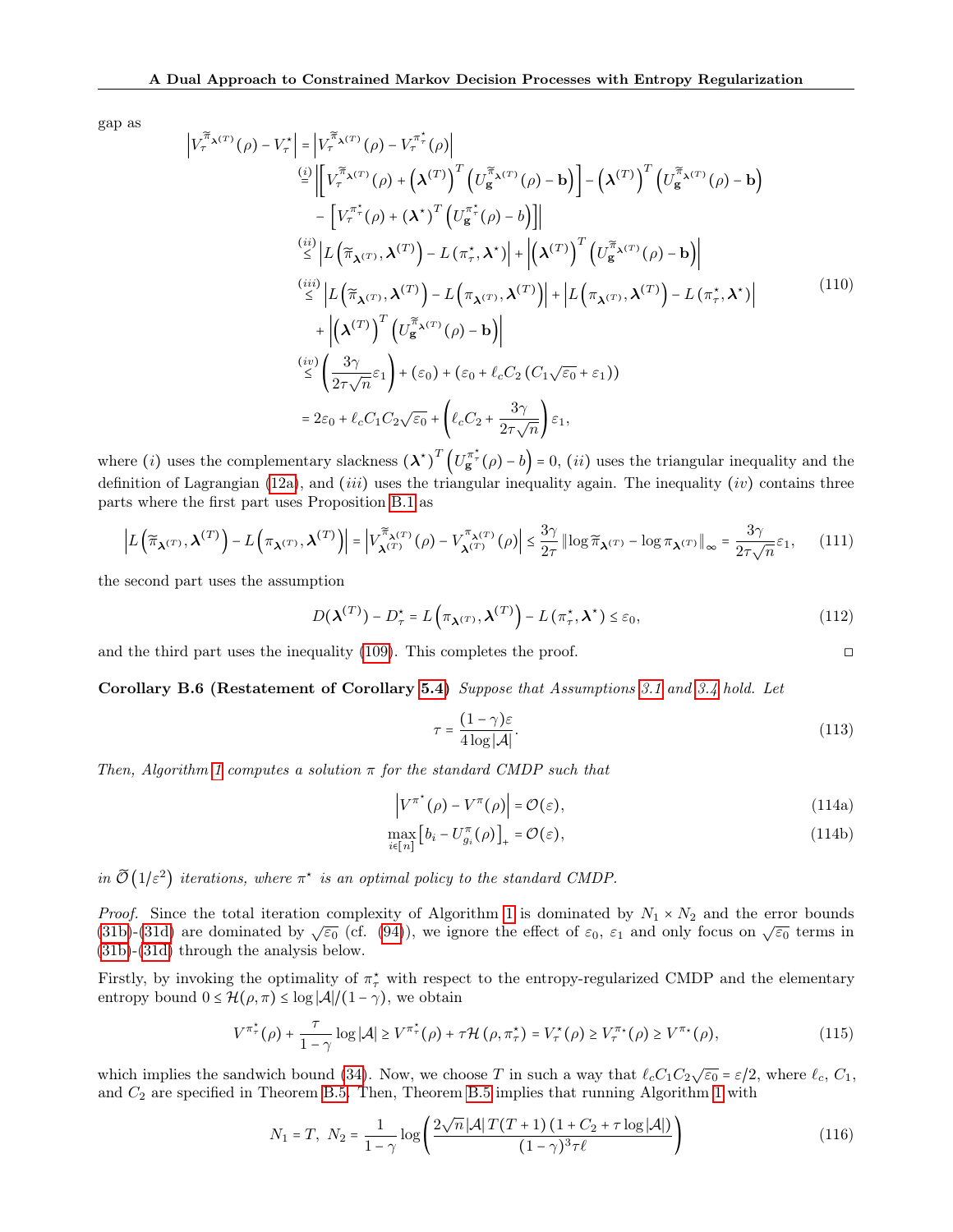returns a solution  $\pi$  such that  $|V^*_{\tau} - V^{\pi}_{\tau}(\rho)| = \mathcal{O}(\varepsilon/2)$  (cf. [\(93c\)](#page-17-4)). It then follows that

$$
\left|V^{\pi^*}(\rho) - V^{\pi}(\rho)\right| \stackrel{(i)}{\leq} \left|V^*(\rho) - V^*_{\tau}(\rho)\right| + \left|V^*_{\tau}(\rho) - V^{\pi}(\rho)\right| + \left|V^{\pi}(\rho) - V^{\pi}(\rho)\right| \stackrel{(ii)}{\leq} \frac{2\tau \log |\mathcal{A}|}{1-\gamma} + \mathcal{O}\left(\frac{\varepsilon}{2}\right) = \mathcal{O}(\varepsilon), \quad (117)
$$

where (i) is due to the triangular inequality and (ii) uses the bound [\(115\)](#page-19-0) (cf. [\(34\)](#page-7-8)). The  $\mathcal{O}(\varepsilon)$ -constraint violation follows directly from Theorem [5.2,](#page-6-8) since it enjoys the same order of convergence as the primal optimality gap.

We note that  $\ell_c C_1 C_2 \sqrt{\varepsilon_0}$  can be written as  $C/(\tau(T+1))$ , where

$$
C = \ell_c(C_1 \cdot \sqrt{\tau})C_2\left(\sqrt{2\ell \cdot \tau}\right)\left(\|\boldsymbol{\lambda}^{(0)} - \boldsymbol{\lambda}^*\|_2 + 1\right)
$$
\n(118)

is a constant that does not depend on T and  $\varepsilon$ . Thus, the choice  $\tau = \frac{\left[ (1 - \gamma)\varepsilon \right]}{(4 \log |\mathcal{A}|)}$  implies that

$$
\frac{C}{T+1} = \frac{(1-\gamma)\varepsilon}{4\log|\mathcal{A}|} \times \frac{\varepsilon}{2},\tag{119}
$$

i.e.  $T = \mathcal{O}(1/\varepsilon^2)$ . Since the total iteration complexity is  $N_1 \times N_2 = T \times \mathcal{O}(\log T)$ , we obtain the  $\mathcal{\tilde{O}}(1/\sqrt{T})$ T) error bound for the primal optimality gap and the constraint violation. This completes the proof. ◻

## <span id="page-20-0"></span>C Supplementary Materals for Section [6](#page-7-9)

In this subsection, we consider the special situation where there is a single constraint  $(n = 1)$ . In particular, we use the non-bold notations to emphasize that the associated notations denote numbers instead of vectors used in the previous sections, e.g. multiplier  $\lambda$ , constraint  $U_g^{\pi}(\rho) \geq b$ , Slater condition  $V_g^{\overline{\pi}}(\rho) - b \geq \xi$ .

Since the feasible region  $\Lambda = [0, C_2]$ , where  $C_2 = (V^*_{\tau} - V^{\overline{\pi}}_{\tau}(\rho)) / \xi$ , is bounded and  $D(\lambda)$  is convex, an approximate stationary point is also an approximate optimal solution. Specifically, if  $|\nabla D(\lambda)| < \varepsilon$ , then

<span id="page-20-5"></span>
$$
D(\lambda) - D_{\tau}^{\star} \le |\nabla D(\lambda)| \times |\lambda - \lambda^{\star}| < C_2 \varepsilon. \tag{120}
$$

Additionally, if sign  $(\nabla D(0))$  = sign  $(\nabla D(C_2))$  = 1, then  $D(\lambda)$  attains the optimum at  $\lambda$  = 0 due to the convexity. Similarly,  $D(\lambda)$  attains the optimum at  $\lambda = C_2$  if sign  $(\nabla D(0))$  = sign  $(\nabla D(C_2))$  = -1. Therefore, it only remains to consider the case where  $D(0) < 0$  and  $D(C_2) > 0$ .

The proposed method aims to find an approximate stationary point with the bisection scheme. For a given search interval, it computes the gradient at the middle point. If the gradient is greater than  $\varepsilon$ , it shrinks the search interval to the left-half interval; if the gradient is smaller than  $-\varepsilon$ , it shrinks the search interval to the right-half interval. The iterates terminate when it finds a point  $\lambda$  such that  $|\tilde{\nabla}D(\lambda)| < \varepsilon$ , where  $\tilde{\nabla}D(\lambda)$  is the approximate gradient. We summarize the proposed method in Algorithm [3,](#page-21-0) where we separately define the gradient estimator (cf. lines [4](#page-6-2) and [5](#page-6-4) in Algorithm [1\)](#page-6-0) as a new subroutine  $Grad_{Sub}$  (cf. Algorithm [4\)](#page-21-1) for the ease of presentation. We also assume that the initialization is non-trivial in the sense that  $\nabla D(0) < 0$  and  $\nabla D(C_2) > 0$ , since otherwise we can return the optimal solution  $\lambda^*$  as 0 or  $C_2$ .

Below, we give a formal statement for the convergence result of Algorithm [3](#page-21-0) (cf. Theorem [6.1\)](#page-8-15).

**Theorem C.1 (Restatement of Theorem [6.1\)](#page-8-15)** Suppose that Assumptions [3.1](#page-3-0) and [3.4](#page-3-3) hold. When  $n = 1$ , for every  $\varepsilon$ ,  $\varepsilon_1 > 0$ , Algorithm [3](#page-21-0) with the parameters

$$
\eta = \frac{(1-\gamma)}{\tau}, \ N_1 = \frac{1}{1-\gamma} \log \left( \frac{4|\mathcal{A}| \left(1 + C_2 + \tau \log |\mathcal{A}| \right)}{(1-\gamma)^3 \tau \varepsilon} \right), N_2 = \frac{1}{1-\gamma} \log \left( \frac{2 \left(1 + C_2 + \tau \log |\mathcal{A}| \right)}{\varepsilon_1 \tau (1-\gamma)} \right), \tag{121}
$$

returns a solution  $(\pi, \lambda)$  in at most  $\log_2(\ell C_2/\varepsilon)$  outer loops, such that

<span id="page-20-4"></span>
$$
D(\lambda) - D_{\tau}^{\star} \le \varepsilon_0,\tag{122a}
$$

<span id="page-20-3"></span><span id="page-20-2"></span><span id="page-20-1"></span>
$$
\|\pi - \pi_{\tau}^{\star}\|_{2} \le C_{1}\sqrt{\varepsilon_{0}} + \varepsilon_{1},\tag{122b}
$$

$$
|V_{\tau}^{\pi}(\rho) - V_{\tau}^{\star}| \le 2\varepsilon_0 + \ell_c C_1 C_2 \sqrt{\varepsilon_0} + \left(\ell_c C_2 + \frac{3\gamma}{2\tau}\right)\varepsilon_1,
$$
\n(122c)

$$
\left[b - U_g^{\pi}(\rho)\right]_+ \le \ell_c \left(C_1 \sqrt{\varepsilon} + \varepsilon_1\right),\tag{122d}
$$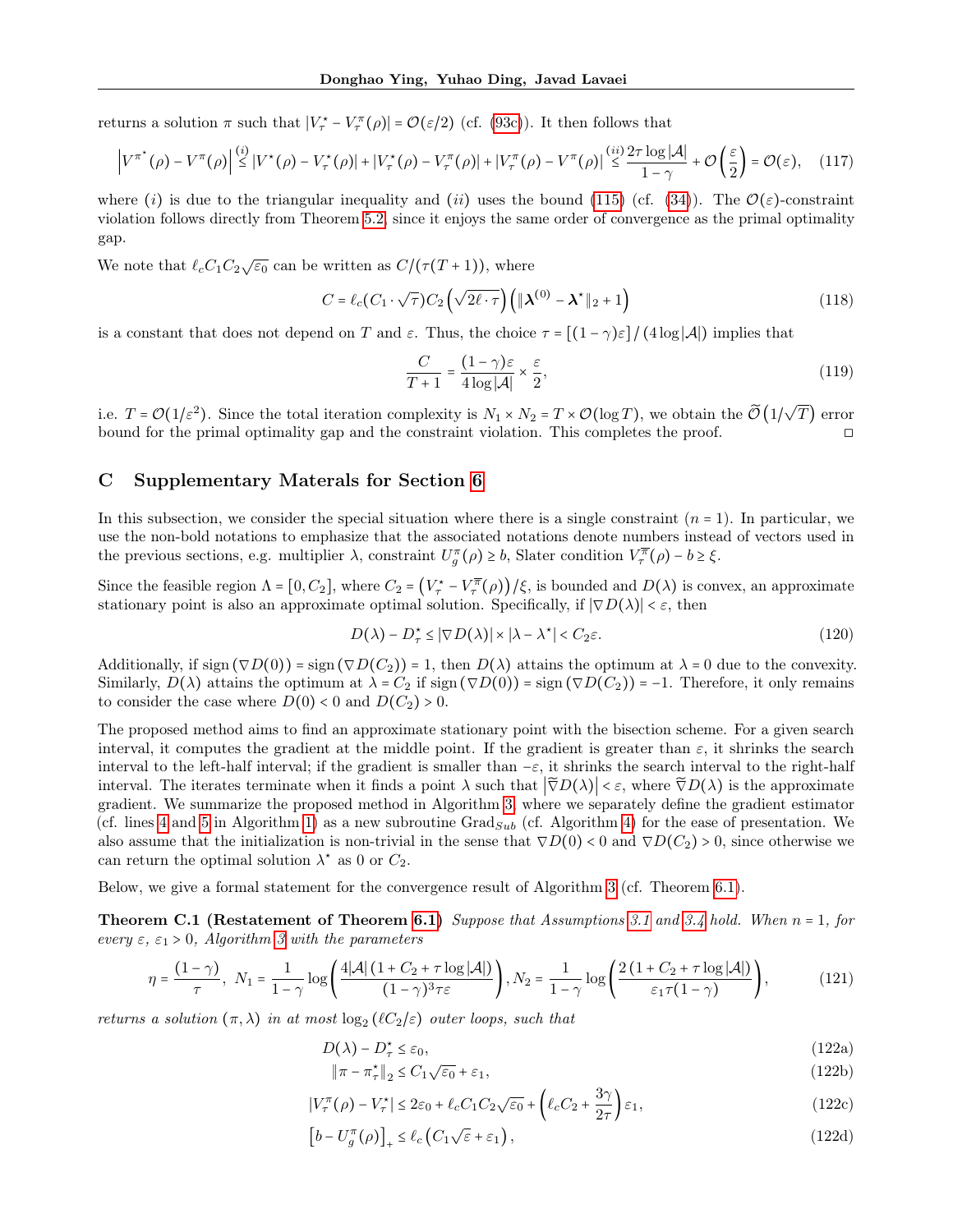#### <span id="page-21-0"></span>Algorithm 3 Bisection Method with NPG Subroutine

<span id="page-21-4"></span><span id="page-21-2"></span>1: **Input:** Initialization  $\pi$ ,  $p_0 = 0$ ,  $q_0 = C_2$ ; step-size  $\eta$ ; maximum number of iterations  $N_1$ ,  $N_2$ ; threshold  $\varepsilon$ . 2: for  $t = 0, 1, 2, \ldots$  do 3: Let  $\lambda = (p_t + q_t)/2$ . 4: if  $|\text{Grad}_{Sub}(\lambda, \pi, \eta, N_1)| < \varepsilon$  then 5: break 6: else 7: if  $Grad_{Sub}(\lambda, \pi, \eta, N_1) \geq \varepsilon$  then 8: Let  $p_{t+1} \leftarrow p_t$  and  $q_{t+1} \leftarrow \lambda$ . 9: else 10: Let  $p_{t+1} \leftarrow \lambda$  and  $q_{t+1} \leftarrow q_t$ . 11: end if 12: end if 13: end for 14: Recover the policy from the dual variable:  $\widetilde{\pi}_{\lambda} \leftarrow \text{NPG}_{Sub}(\lambda, \pi, \eta, N_2)$ .

## <span id="page-21-3"></span><span id="page-21-1"></span>Algorithm 4 Gradient Estimator (Grad $_{Sub}$ )

1: **Input:** Target point  $\lambda$ , initialization  $\pi$ , step-size  $\eta$ , maximum number of iterations N.

- 2: Estimate the optimal policy  $\pi_{\lambda}$  for problem [\(14\)](#page-3-4) through the natural policy gradient subroutine:  $\widetilde{\pi}_{\lambda}$  ←  $NPG_{Sub}(\lambda, \pi, \eta, N).$
- 3: Compute and output the approximate gradient at  $\lambda$ :  $\tilde{\nabla}D(\lambda) = U^{\tilde{\pi}_{\lambda}}_{g}(\rho) b$ .

where

$$
\varepsilon_0 = \frac{3C_2}{2}\varepsilon, \ \ \ell = \frac{2\ln 2\left(|\mathcal{A}| + (1-\gamma)^2\sqrt{|\mathcal{A}|}\right)}{\tau(1-\gamma)^3 d}, \ \ \ell_c = \frac{\sqrt{|\mathcal{A}|}}{(1-\gamma)^2}, \ \ C_1 = \sqrt{\frac{2(1-\gamma)\ln 2}{\tau d}}, \ \ C_2 = \frac{V_\tau^\star - V_\tau^\pi(\rho)}{\xi}.\tag{123}
$$

The total iteration complexity is  $\log_2(\ell C_2/\varepsilon) \times N_2 + N_3 = \mathcal{O}(\log^2(1/\varepsilon) + \log(1/\varepsilon_1))$  with primal error bounds  $\mathcal{O}(\sqrt{\epsilon} + \epsilon_1)$  given by [\(122b\)](#page-20-1) - [\(122d\)](#page-20-2) and a dual error bound  $\mathcal{O}(\epsilon)$  given by [\(122a\)](#page-20-3).

We remark that the constants  $\ell, \ell_c, C_1$ , and  $C_2$  used in Theorem [C.1](#page-20-4) coincide with those used in previous sections, except that they correspond to the 1-dimensional situation. The maximum number of iterations  $N_1$  and  $N_2$  in Theorem [C.1,](#page-20-4) respectively, correspond to the  $N_2$  and  $N_3$  in Theorem [B.5.](#page-17-0)

*Proof.* Under the assumption that  $\nabla D(0) < 0$  and  $\nabla D(\xi) > 0$ , the optimal dual variable  $\lambda^*$  must belong to the interval  $(0, C_2)$  and  $\nabla D(\lambda^*) = 0$ . Denote  $\tilde{\nabla}D(\lambda) = \text{Grad}_{Sub}(\lambda, \pi, \eta, N_1)$ , i.e. the output of the gradient estimator. For a given threshold  $\varepsilon$ , when

$$
N_1 = \frac{1}{1-\gamma} \log \left( \frac{4|\mathcal{A}| \left(1 + C_2 + \tau \log |\mathcal{A}| \right)}{(1-\gamma)^3 \tau \varepsilon} \right),\tag{124}
$$

it follows from the proof of Theorem [5.2](#page-6-8) (cf. [\(98\)](#page-17-6)) that

$$
|\widetilde{\nabla}D(\lambda) - \nabla D(\lambda)| \le \frac{\varepsilon}{2}.\tag{125}
$$

Thus, if  $\tilde{\nabla}D(\lambda) \geq \varepsilon$ , we have that  $\nabla D(\lambda) \geq \varepsilon/2$ . Similarly, if  $\tilde{\nabla}D(\lambda) \leq -\varepsilon$ , we have that  $\nabla D(\lambda) \leq -\varepsilon/2$ . Therefore, the lines [7-](#page-21-2)[11](#page-21-3) in Algorithm [3](#page-21-0) shrink by a factor of 2 the search region that contains the optimal solution  $\lambda^*$ .

By leveraging the triangular inequality, we have that

$$
|\widetilde{\nabla}D(\lambda)| \leq |\widetilde{\nabla}D(\lambda) - \nabla D(\lambda)| + |\nabla D(\lambda) - \nabla D(\lambda^*)| \leq \frac{\varepsilon}{2} + \ell |\lambda - \lambda^*|.
$$
 (126)

where we apply the smoothness of the dual function (cf. Proposition [3.6\)](#page-4-1). Thus, Algorithm [3](#page-21-0) terminates in at most  $t = \log_2(\ell C_2/\varepsilon)$  iterations with an  $\varepsilon$ -optimal stationary point due to

<span id="page-21-5"></span>
$$
|\widetilde{\nabla}D(\lambda)| \leq \frac{\varepsilon}{2} + \ell |\lambda - \lambda^{\star}| \leq \frac{\varepsilon}{2} + \ell \left(\frac{1}{2}\right)^{t} C_{2} \leq \varepsilon,
$$
\n(127)